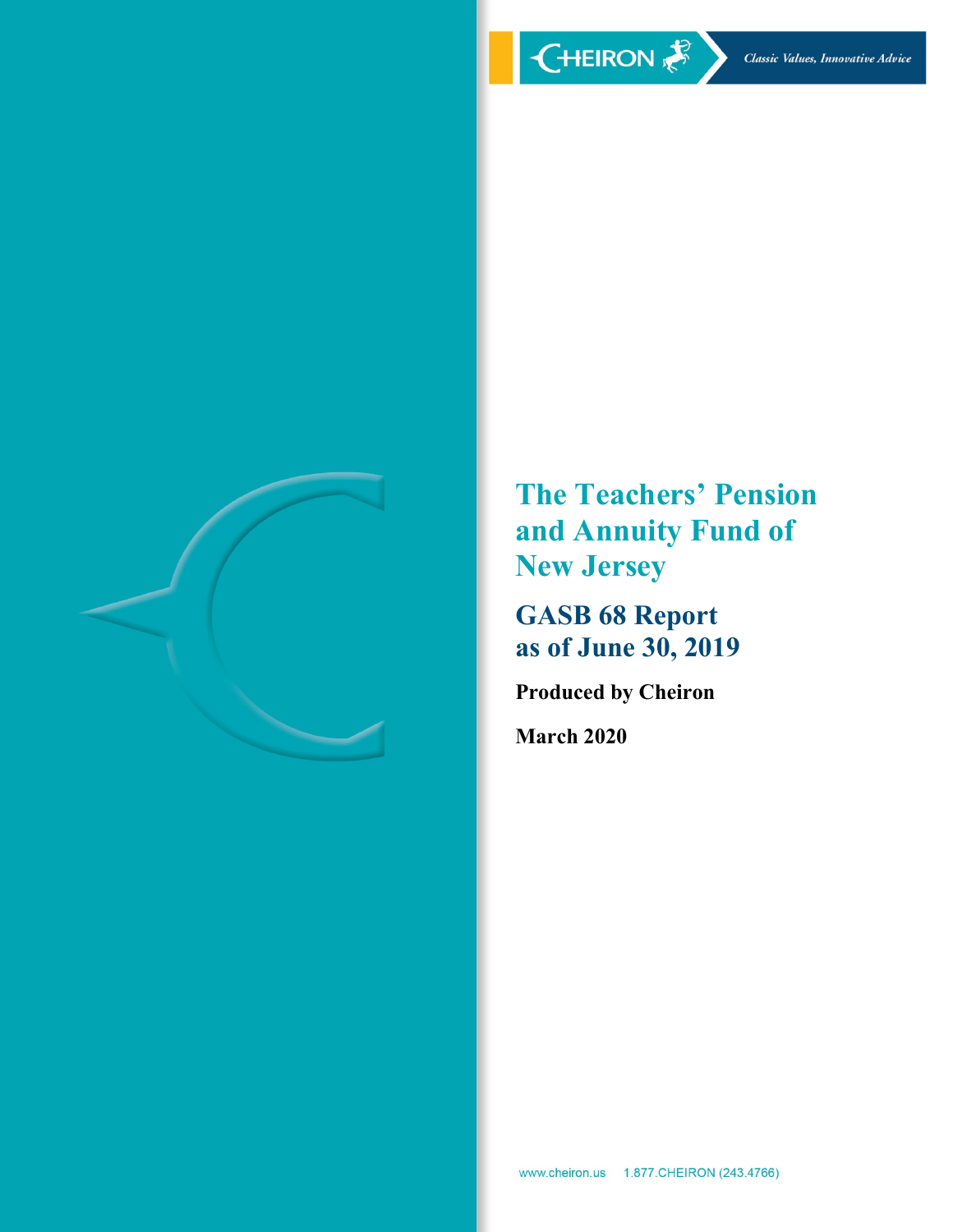# **TABLE OF CONTENTS**

| <b>Section</b>    | Page |
|-------------------|------|
| Section I         |      |
| Section II        |      |
| Section III       |      |
| Section IV        |      |
| <i>Appendices</i> |      |
|                   |      |
|                   |      |
|                   |      |
|                   |      |
|                   |      |
|                   |      |

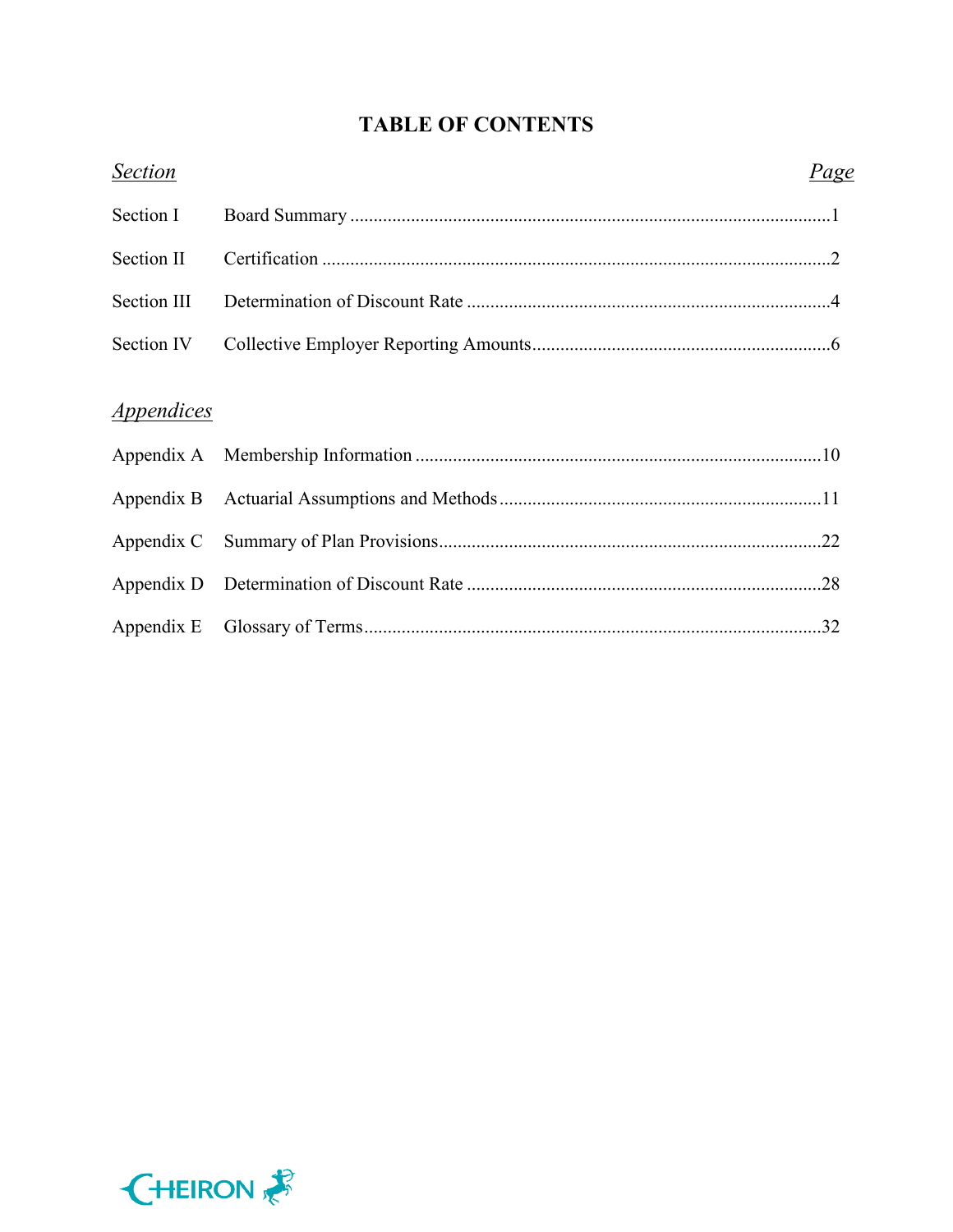## **SECTION I – BOARD SUMMARY**

The purpose of this report is to provide accounting and financial disclosure information under Governmental Accounting Standards Board Statement 68 for the Teachers' Pension and Annuity Fund of New Jersey (TPAF, Plan or Fund). This information includes:

- Disclosure of Deferred Inflows and Outflows, and
- Calculation of the Annual Pension Expense.

# **Highlights**

The reporting date for the TPAF is June 30, 2019. Measurements as of the reporting date are based on the fair value of assets as of June 30, 2019 and the Total Pension Liability as of the valuation date, July 1, 2018, updated to June 30, 2019. As a result of the Experience Study covering the period July 1, 2015 through June 30, 2018, the assumed rates of termination, retirement, disability, mortality, salary increase and inflation were updated. To see a detailed comparison of the changes refer to the Experience Study. The assumed discount rate used to measure the Total Pension Liability was also changed as of the measurement date. We are not aware of any other significant events between the valuation date and the measurement date so the update procedures only included the addition of service cost and interest cost offset by actual benefit payments, and an adjustment to reflect the change in assumptions.

Additional information about the TPL can be found in the GASB 67 report. This report contains the GASB 68 collective employer reporting amounts. The individual employer reporting amounts can be found in the GASB 67-68 Employer Schedules provided separately in Excel format.

| <b>Table I-1</b><br><b>Summary of Collective Results</b>                                                  |         |                                                        |                    |                                                         |  |  |  |  |
|-----------------------------------------------------------------------------------------------------------|---------|--------------------------------------------------------|--------------------|---------------------------------------------------------|--|--|--|--|
| <b>Measurement Date</b>                                                                                   |         | 6/30/2019                                              |                    | 6/30/2018                                               |  |  |  |  |
| Net Pension Liability<br>Deferred Outflows<br>Deferred Inflows                                            | \$      | 61, 519, 112, 443<br>(9,932,767,606)<br>17,539,845,423 | -S                 | 63,806,350,446<br>(12, 473, 998, 870)<br>16,180,773,639 |  |  |  |  |
| Net Impact on Statement of Net Position<br><b>Total Pension Expense</b><br>Pension Expense (% of Payroll) | S<br>\$ | 69,126,190,260<br>3,628,861,805<br>33.53%              | S<br><sup>\$</sup> | 67, 513, 125, 215<br>3,720,032,991<br>34.97%            |  |  |  |  |

The following table provides a summary of the key results during this reporting period.

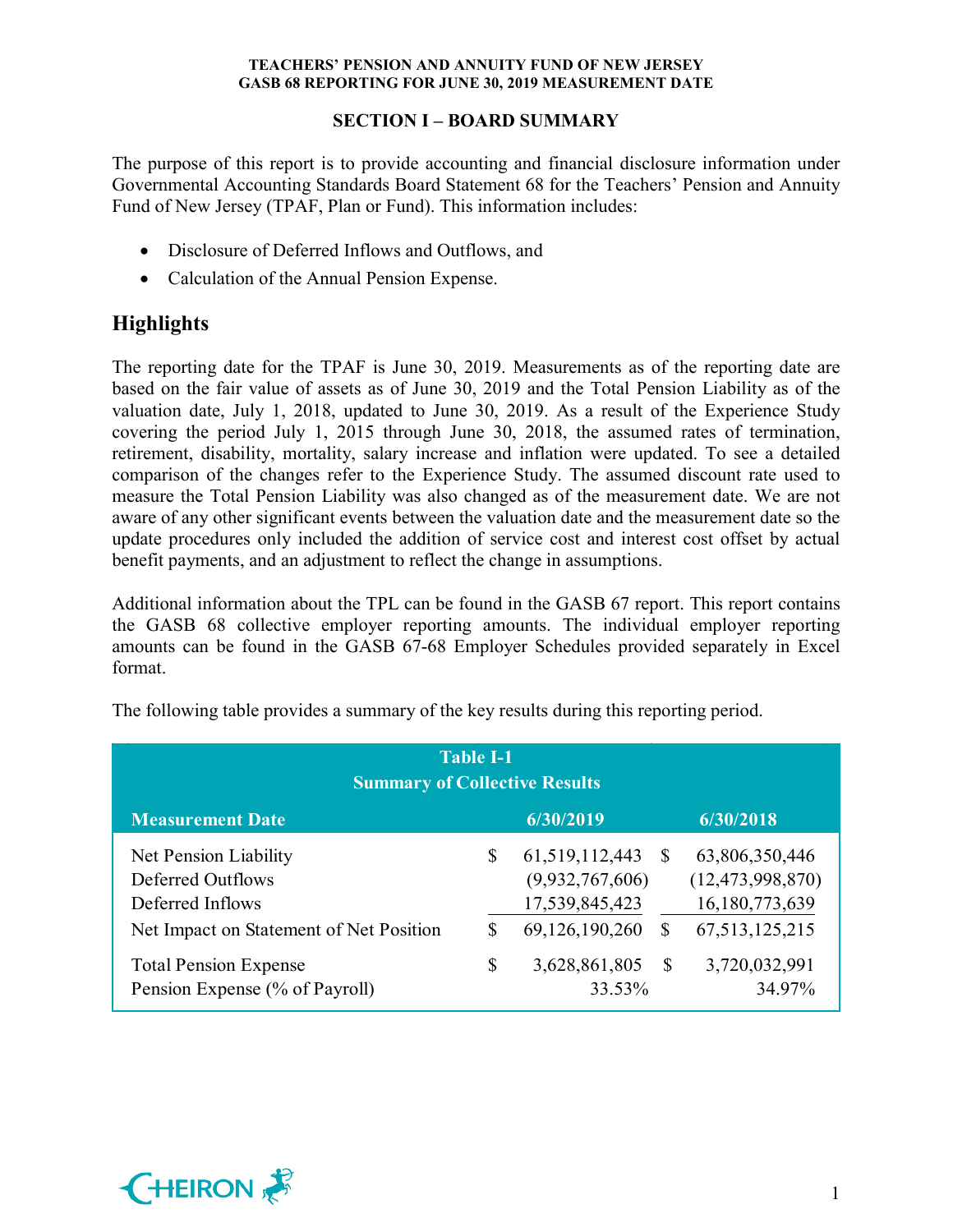#### **SECTION II – CERTIFICATION**

The purpose of this report is to provide accounting and financial reporting information under GASB 68 for Teachers' Pension and Annuity Fund of New Jersey (TPAF). This report is for the use of TPAF, the Division of Pensions and Benefits (DPB) and their auditors in preparing financial reports in accordance with applicable law and accounting requirements. This report is not appropriate for other purposes, including the measurement of funding requirements for TPAF and estimating the price to settle TPAF's obligations.

In preparing our report, we relied on information (some oral and some written) supplied by the Division of Pensions and Benefits. This information includes, but is not limited to, the plan provisions, employee data, and financial information. We performed an informal examination of the obvious characteristics of the data for reasonableness and consistency in accordance with Actuarial Standard of Practice No. 23.

Future actuarial measurements may differ significantly from the current measurements due to such factors as the following: plan experience differing from that anticipated by the economic or demographic assumptions; changes in economic or demographic assumptions; and changes in plan provisions or applicable law.

For purposes of this report, and the projection of the Plan's contributions and projected benefit payments as of June 30, 2019 was based on the recommended demographic assumptions of the July 1, 2015 – June 30, 2018 Experience Study, approved by the Board of Trustees on February 6, 2020. The calculation of the Total Pension Liability as of June 30, 2019 was based on the same demographic assumptions except for the mortality assumption, which was based on the SOA's MP-2019 mortality improvement scale upon direction from the DPB. While we do not find the use of the SOA's Scale MP-2019 unreasonable, it does not reflect the analysis of actual mortality experience from our Experience Study which was the basis for our recommended mortality assumptions, including the mortality improvement scale.

Based on the State Treasurer's recommendation the following investment return assumptions are used to determine the actuarially determined contributions:

- Effective with the July 1, 2017 valuation: 7.50% per annum,
- Effective with the July 1, 2019 valuation: 7.30% per annum,
- Effective with the July 1, 2021 valuation: 7.00% per annum.

In accordance with Paragraph 40 of GASB Statement No. 67, the projection of the Plan's fiduciary net position is based on a long-term expected rate of return of 7.00% per annum.

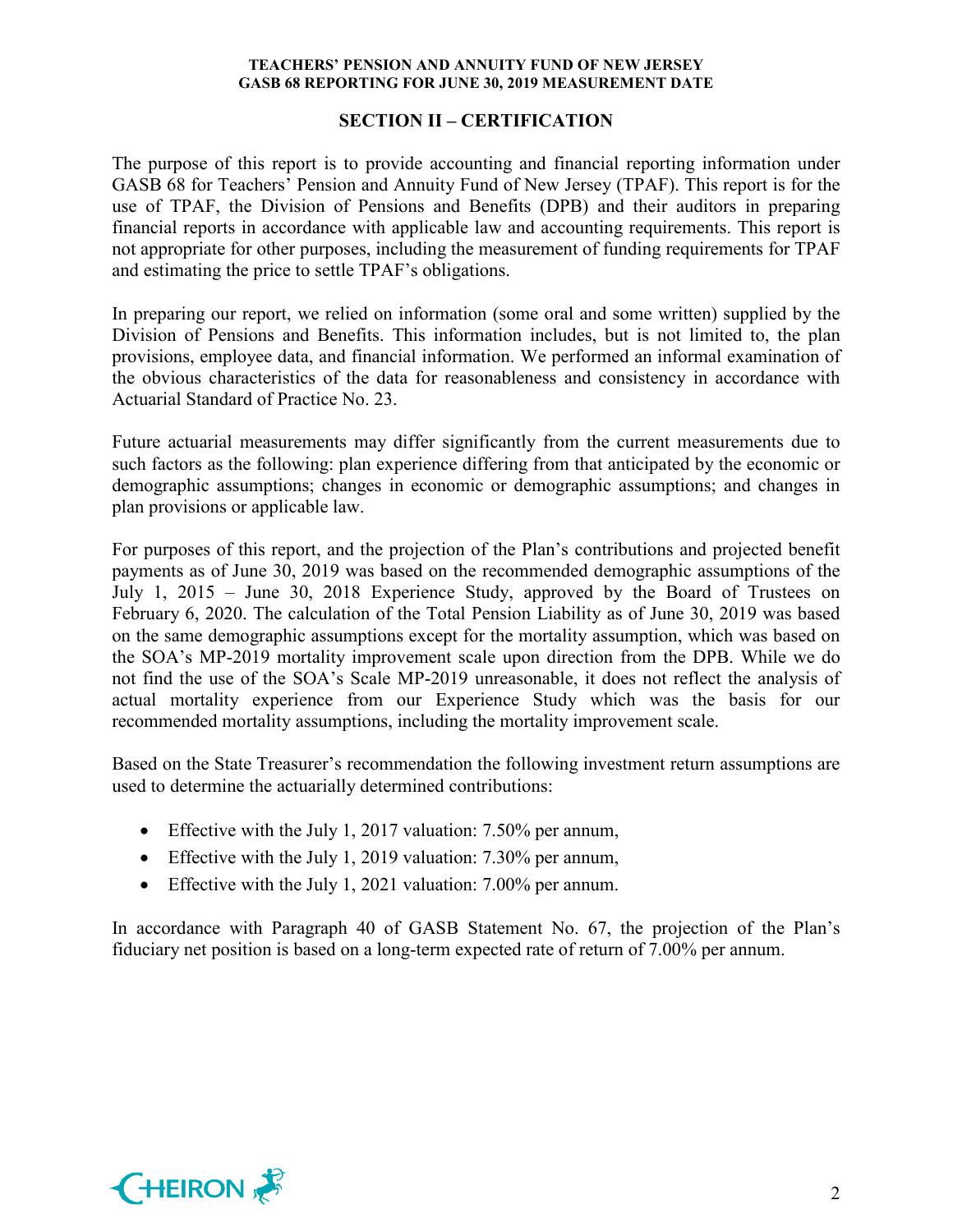#### **SECTION II – CERTIFICATION**

This report and its contents have been prepared in accordance with generally recognized and accepted actuarial principles and practices and our understanding of the Code of Professional Conduct and applicable Actuarial Standards of Practice set out by the Actuarial Standards Board as well as applicable laws and regulations. Furthermore, as credentialed actuaries, we meet the Qualification Standards of the American Academy of Actuaries to render the opinion contained in this report. This report does not address any contractual or legal issues. We are not attorneys and our firm does not provide any legal services or advice.

This report was prepared for TPAF for the purposes described herein and for the use by the plan auditor in completing an audit related to the matters herein. Other users of this report are not intended users as defined in the Actuarial Standards of Practice, and Cheiron assumes no duty or liability to such other users.

Janet Cranna, FSA, FCA, MAAA, EA Anu Patel, FSA, MAAA, EA Principal Consulting Actuary Principal Consulting Actuary

Anu Patil

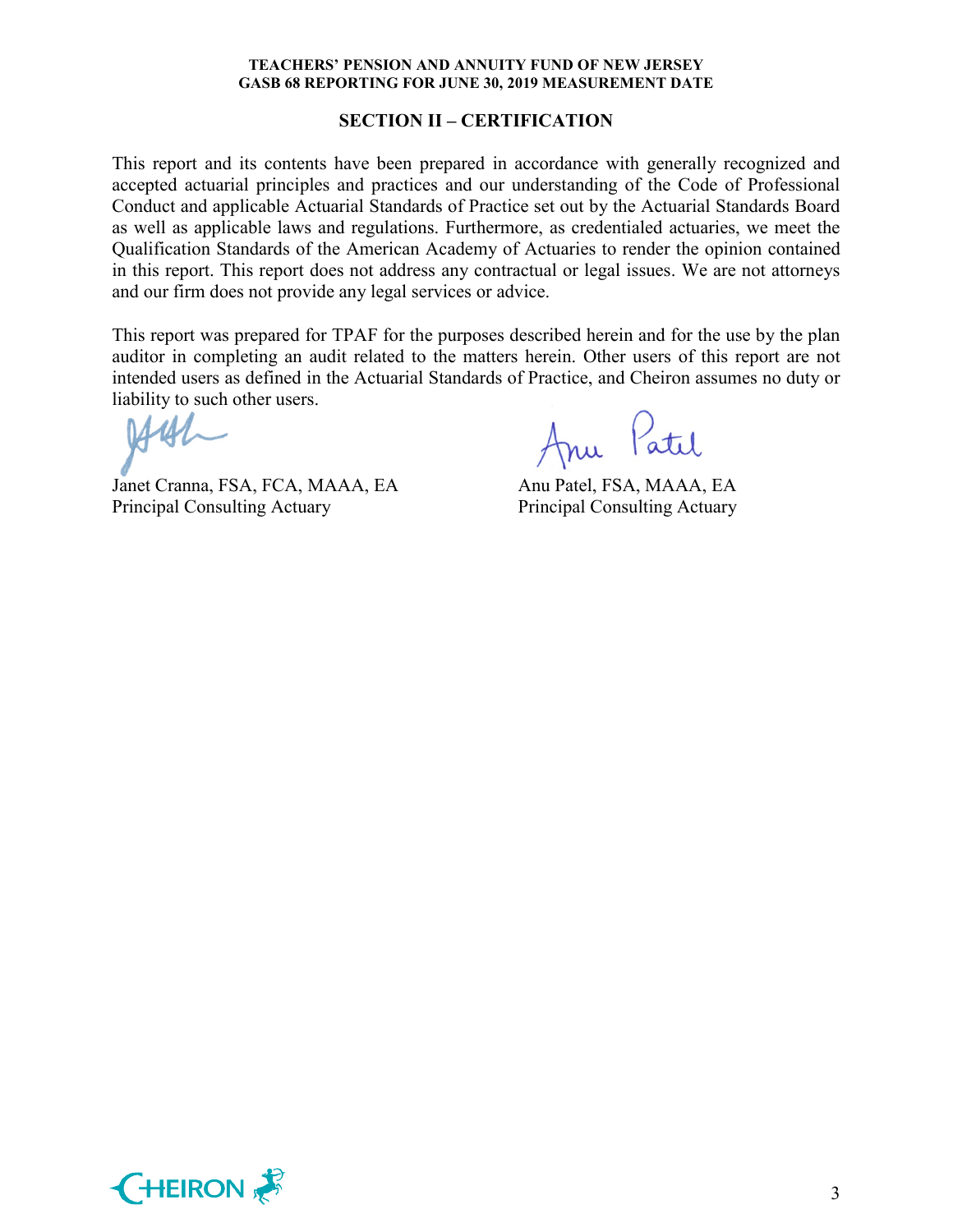## **SECTION III – DETERMINATION OF DISCOUNT RATE**

The discount rate used to measure the Total Pension Liability was 4.86% as of June 30, 2018 and 5.60% as of June 30, 2019. As discussed with the Division of Pensions and Benefits, the projection of cash flows used to determine the discount rate as of June 30, 2019 assumed:

- In accordance with Paragraph 40 of GASB Statement No. 67, the projection of the Plan's fiduciary net position is based on a long-term expected rate of return of 7.00% per annum.
- In accordance with Paragraph 37 of GASB Statement No. 67, the projection of the Plan's contributions and projected benefit payments are based on the same assumptions used to determine the expected contributions for the Fund. The demographic assumptions are based on the recommendations of the July 1, 2015 – June 30, 2018 Experience Study as approved by the Board of Trustees on February 6, 2020.

Based on the State Treasurer's recommendation the following investment return assumptions are used to determine the actuarially determined contributions:

- o Effective with the July 1, 2017 valuation: 7.50% per annum,
- o Effective with the July 1, 2019 valuation: 7.30% per annum,
- o Effective with the July 1, 2021 valuation: 7.00% per annum.
- It is assumed that the State will contribute 70% of the actuarially determined contribution and 100% of its Non-Contributory Group Insurance Premium Fund (NCGIPF) contribution for all years of the projection. The 70% contribution rate is the total State contribution rate expected to be paid in fiscal year ending June 30, 2020 with respect to the actuarially determined contribution for the fiscal year ending June 30, 2020 for all State-administered retirement systems.
- Consistent with Chapter 83, P.L. 2016, it is assumed that the State will make pension contributions in equal amounts at the end of each quarter.
- In accordance with Chapter 98, P. L. 2017, TPAF receives 77.78% of the proceeds of the Lottery Enterprise for a period of 30 years. Revenues received from lottery proceeds are assumed to be contributed to the System on a monthly basis.
- It is assumed that Local employers' contributions are expected to be received on April  $1<sup>st</sup>$ , 21 months after the associated valuation date.
- The NCGIPF contributions are assumed to be paid monthly.
- Annual administrative expenses are assumed to be 0.31% of expected pension benefit payments.

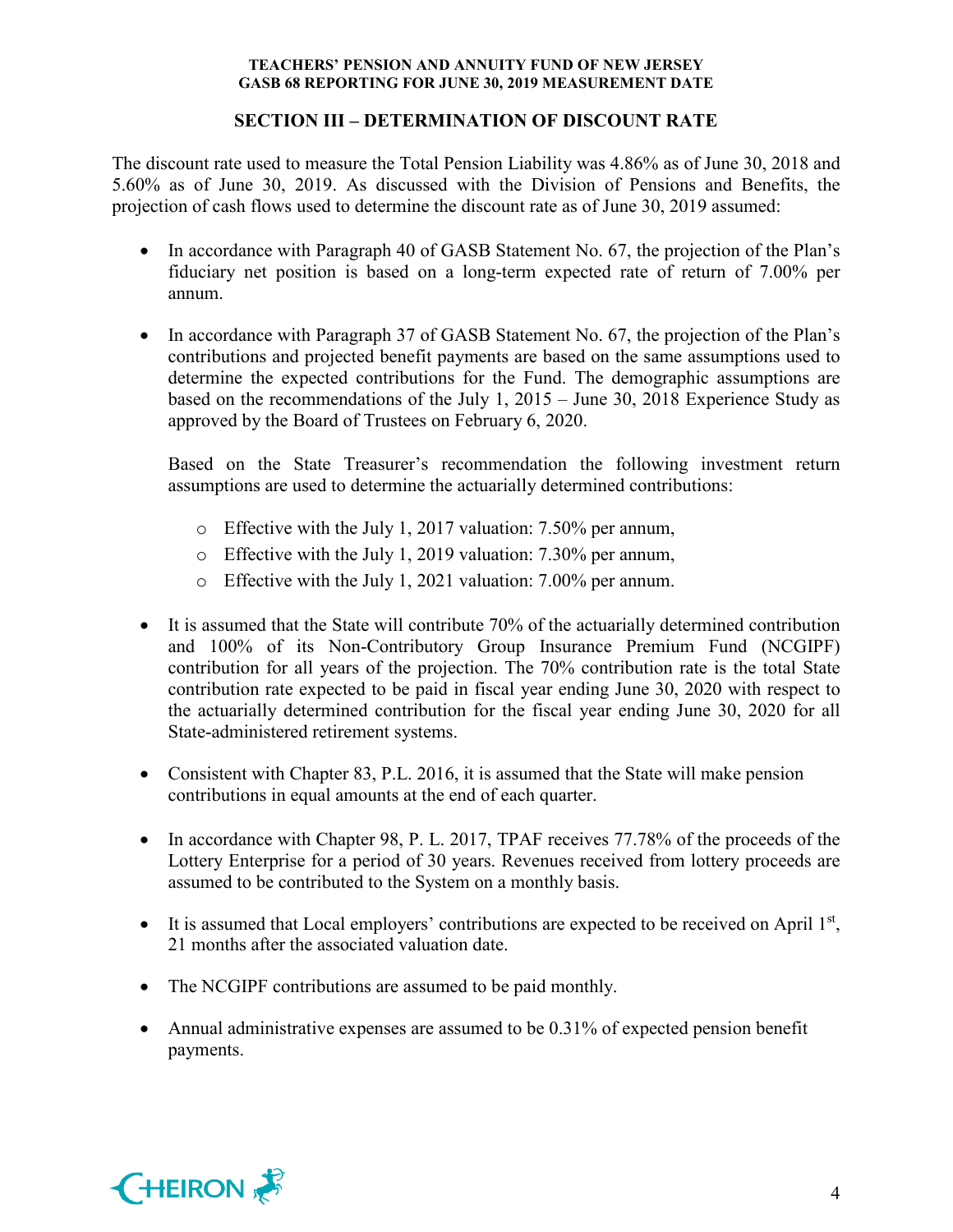#### **SECTION III – DETERMINATION OF DISCOUNT RATE**

The Fiduciary Net Position (FNP) includes Local employers' contributions receivable as reported in the financial statements provided to us by the Division of Pensions and Benefits. In determining the discount rate in Appendix D, the FNP at the beginning of each year does not reflect receivable contributions as those amounts are not available at the beginning of the year to pay benefits. The receivable contributions for the current year include receivable contributions of \$9,798,143 for Local employers' ERI.

Based on these assumptions, the pension Plan's fiduciary net position was projected to be available to make all projected future benefit payments of current Plan members through fiscal year 2054. Municipal bond rates of 3.87% as of June 30, 2018 and 3.50% as of June 30, 2019 were used in the development of the blended GASB discount rate after the Plan's fiduciary net position was no longer sufficient to make future benefit payments. As selected by the State Treasurer, the rates are based on the Bond Buyer GO 20-Bond Municipal Bond Index. Based on the long-term rate of return of 7.00% and the municipal bond rate of 3.87% as of June 30, 2018 and the long-term rate of return of 7.00% and the municipal bond rate of 3.50% as of June 30, 2019, the blended GASB discount rates are 4.86% as of June 30, 2018 and **5.60%** as of June 30, 2019. The assumed discount rates have been determined in accordance with the method prescribed by GASB Statement No. 67.

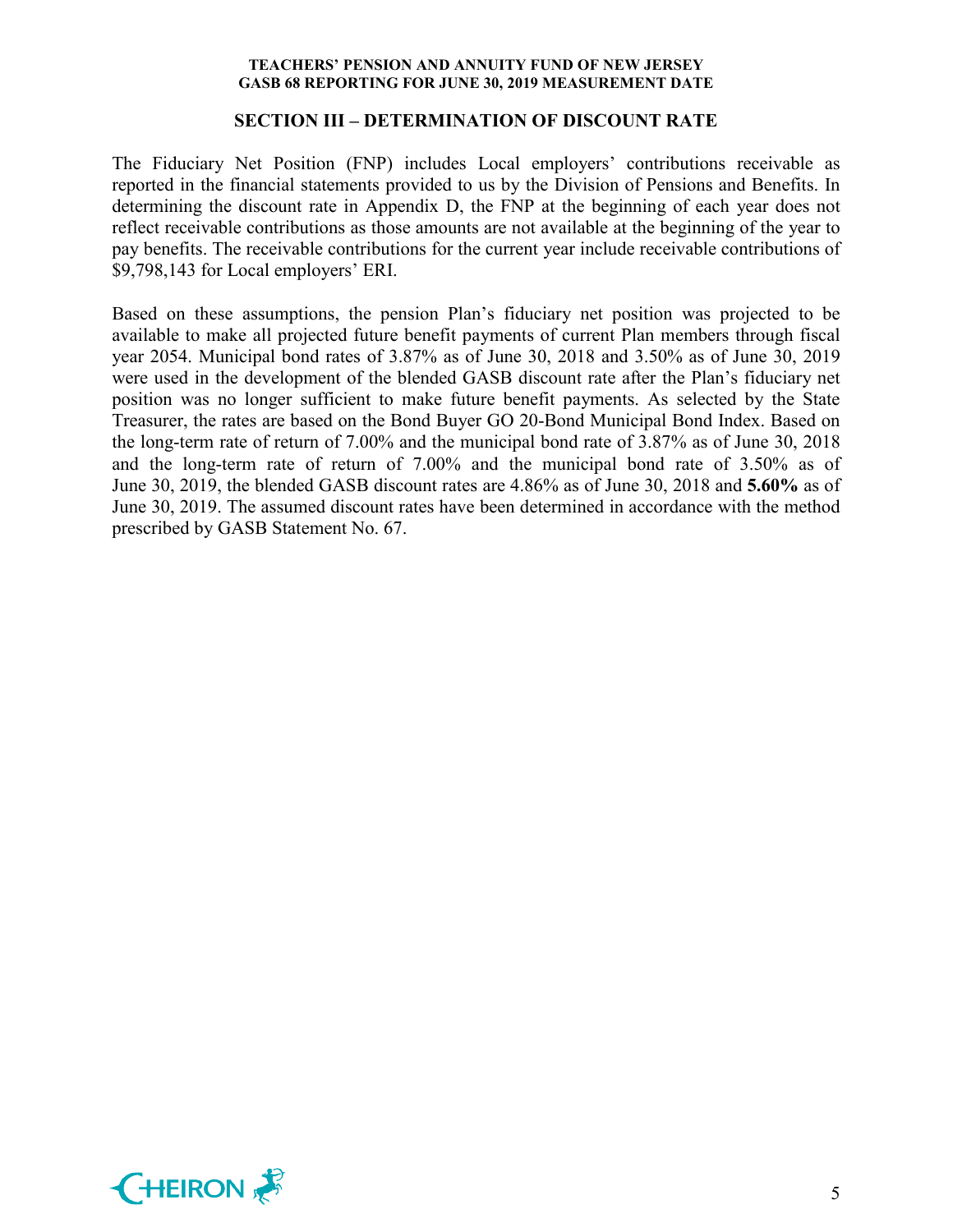## **SECTION IV – COLLECTIVE EMPLOYER REPORTING AMOUNTS**

We understand the State and Local employers have elected to use the 2019 measurement date for their 2020 reporting date. As a result, the schedules in this section will be used by the State and Local employers for their 2020 reporting.

The impact of experience gains or losses and assumption changes on the TPL are recognized in expense over the average expected remaining service life of all active and inactive members of the System. As of the measurement date, this recognition period was 8.04 years.

The following tables summarize the current balances of deferred outflows and deferred inflows of resources along with the net recognition over the next five years and thereafter.

| <b>Table IV-1</b><br><b>Schedule of Collective Deferred Inflows and Outflows of Resources</b>                  |     |                                                           |   |                                         |  |  |  |  |  |
|----------------------------------------------------------------------------------------------------------------|-----|-----------------------------------------------------------|---|-----------------------------------------|--|--|--|--|--|
|                                                                                                                |     | <b>Deferred</b><br><b>Outflows of</b><br><b>Resources</b> |   | <b>Deferred Inflows</b><br>of Resources |  |  |  |  |  |
| Differences between expected and actual experience                                                             | \$. | 1,203,503,264                                             | S | 213,344,311                             |  |  |  |  |  |
| Changes in assumptions<br>Net differences between projected and actual earnings<br>on pension plan investments |     | 8,729,264,342<br>0                                        |   | 17,163,131,436<br>163,369,676           |  |  |  |  |  |
| <b>Total</b>                                                                                                   |     | 9,932,767,606                                             |   | 17,539,845,423                          |  |  |  |  |  |

Amounts reported as deferred outflows and deferred inflows of resources will be recognized in pension expense as follows:

| <b>Measurement year ended June 30:</b> |               |                 |  |
|----------------------------------------|---------------|-----------------|--|
|                                        | 2020          | (272, 405, 510) |  |
|                                        | 2021          | (704, 260, 700) |  |
|                                        | 2022          | (630, 562, 767) |  |
|                                        | 2023          | (1,216,378,743) |  |
|                                        | 2024          | (2,381,316,232) |  |
|                                        | Thereafter \$ | (2,402,153,865) |  |
|                                        |               |                 |  |

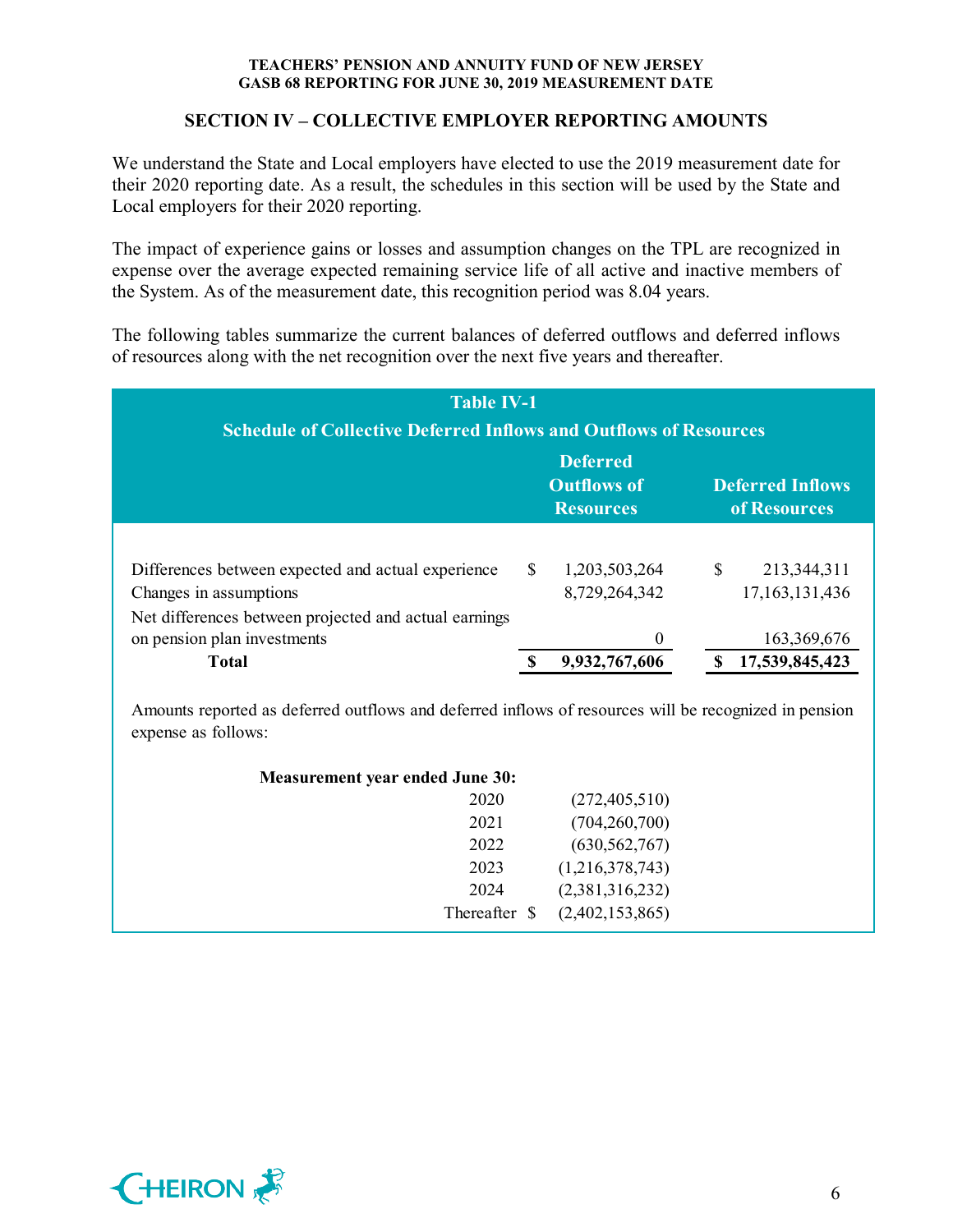## **SECTION IV – COLLECTIVE EMPLOYER REPORTING AMOUNTS**

|                                              |                |                                                                                                  |                               |                                | <b>Table IV-2</b>             | <b>Detailed Schedule of Collective Deferred Inflows and Outflows of Resources</b> |                                                                                |                      |                          |
|----------------------------------------------|----------------|--------------------------------------------------------------------------------------------------|-------------------------------|--------------------------------|-------------------------------|-----------------------------------------------------------------------------------|--------------------------------------------------------------------------------|----------------------|--------------------------|
|                                              |                | Recognition of differences between expected and actual experience                                |                               |                                |                               |                                                                                   |                                                                                |                      |                          |
| From                                         | Remaining      | Remaining                                                                                        |                               |                                |                               |                                                                                   |                                                                                |                      |                          |
| Measurement                                  | Recognition    | Deferred (Inflows)                                                                               |                               |                                |                               | Recognition Year                                                                  |                                                                                |                      |                          |
| Year Ending                                  | Period         | and Outflows*                                                                                    | 2019                          | 2020                           | 2021                          | 2022                                                                              | 2023                                                                           | 2024                 | Thereafter               |
| 2019                                         | 8.04           | S.<br>$(155, 621, 840)$ \$                                                                       | $(19,355,950)$ \$             | $(19,355,950)$ \$              | $(19,355,950)$ \$             | $(19,355,950)$ \$                                                                 | $(19,355,950)$ \$                                                              | $(19,355,950)$ \$    | (39, 486, 140)           |
| 2018                                         | 7.29           | 1,051,605,259                                                                                    | 144,253,122                   | 144,253,122                    | 144,253,122                   | 144,253,122                                                                       | 144,253,122                                                                    | 144,253,122          | 186,086,527              |
| 2017                                         | 6.30           | 179,419,108                                                                                      | 28,479,224                    | 28,479,224                     | 28,479,224                    | 28,479,224                                                                        | 28,479,224                                                                     | 28,479,224           | 8,543,764                |
| 2016                                         | 5.30           | (85,977,601)                                                                                     | (16, 222, 189)                | (16,222,189)                   | (16,222,189)                  | (16,222,189)                                                                      | (16, 222, 189)                                                                 | (4,866,656)          | $\Omega$                 |
| 2015                                         | 4.30           | $\pmb{\mathcal{F}}$<br>189,214,650                                                               | 44,003,407                    | 44,003,407                     | 44,003,407                    | 44,003,407                                                                        | 13,201,022                                                                     | $\mathbf{0}$         | $\Omega$                 |
| 2014                                         | 3.50           | (10, 252, 211)                                                                                   | (2,929,202)                   | (2,929,202)                    | (2,929,202)                   | (1,464,605)                                                                       | $\theta$                                                                       | $\theta$             | $\Omega$                 |
| Total                                        |                | $\mathbf{S}$<br>1,168,387,365 \$                                                                 | 178,228,412 \$                | 178,228,412 \$                 | 178,228,412 \$                | 179,693,009 \$                                                                    | 150,355,229 \$                                                                 | 148,509,740 \$       | 155, 144, 151            |
| <b>Recognition of changes in assumptions</b> |                |                                                                                                  |                               |                                |                               |                                                                                   |                                                                                |                      |                          |
| From                                         | Remaining      | Remaining                                                                                        |                               |                                |                               |                                                                                   |                                                                                |                      |                          |
| Measurement                                  | Recognition    | Deferred (Inflows)                                                                               |                               |                                |                               | Recognition Year                                                                  |                                                                                |                      |                          |
| Year Ending                                  | Period         | and Outflows*                                                                                    | 2019                          | 2020                           | 2021                          | 2022                                                                              | 2023                                                                           | 2024                 | Thereafter               |
| 2019                                         | 8.04           | $$(4,005,548,119)$ \\$                                                                           | $(498, 202, 502)$ \$          | $(498, 202, 502)$ \$           | $(498, 202, 502)$ \$          | $(498, 202, 502)$ \$                                                              | $(498, 202, 502)$ \$                                                           | $(498, 202, 502)$ \$ | (1,016,333,107)          |
| 2018                                         | 7.29           | (5,994,557,085)                                                                                  | (822, 298, 640)               | (822, 298, 640)                | (822, 298, 640)               | (822, 298, 640)                                                                   | (822, 298, 640)                                                                | (822, 298, 640)      | (1,060,765,245)          |
| 2017                                         | 6.30           | (10,084,192,916)                                                                                 | (1,600,665,542)               | (1,600,665,542)                | (1,600,665,542)               | (1,600,665,542)                                                                   | (1,600,665,542)                                                                | (1,600,665,542)      | (480, 199, 664)          |
| 2016                                         | 5.30           | 6,913,685,892                                                                                    | 1,304,469,036                 | 1,304,469,036                  | 1,304,469,036                 | 1,304,469,036                                                                     | 1,304,469,036                                                                  | 391,340,712          | $\theta$                 |
| 2015                                         | 4.30           | 3,063,649,492                                                                                    | 712,476,627                   | 712,476,627                    | 712,476,627                   | 712,476,627                                                                       | 213,742,984                                                                    | $\mathbf{0}$         | $\Omega$                 |
| 2014                                         | 3.50           | 1,076,424,469                                                                                    | 307,549,848                   | 307,549,848                    | 307,549,848                   | 153,774,925                                                                       | $\Omega$                                                                       | $\theta$             | $\Omega$                 |
| Total                                        |                | $$ (9,030,538,267)$ \$                                                                           | $(596, 671, 173)$ \$          | $(596, 671, 173)$ \$           | $(596, 671, 173)$ \$          | $(750, 446, 096)$ \$                                                              | $(1,402,954,664)$ \$                                                           | $(2,529,825,972)$ \$ | (2,557,298,016)          |
|                                              |                | Recognition of net differences between projected and actual earnings on pension plan investments |                               |                                |                               |                                                                                   |                                                                                |                      |                          |
| From                                         | Remaining      | Remaining                                                                                        |                               |                                |                               |                                                                                   |                                                                                |                      |                          |
| Measurement                                  | Recognition    | Deferred (Inflows)                                                                               | 2019                          | 2020                           | 2021                          | Recognition Year<br>2022                                                          | 2023                                                                           | 2024                 |                          |
| Year Ending<br>2019                          | Period<br>5.00 | and Outflows*<br>\$<br>181,103,464 \$                                                            |                               | 36,220,693 \$                  |                               | 36,220,693 \$                                                                     | 36,220,692 \$                                                                  | 0 S                  | Thereafter<br>$\theta$   |
| 2018                                         | 4.00           | (384, 121, 486)                                                                                  | 36,220,693 \$<br>(96,030,371) | (96,030,371)                   | 36,220,693 \$<br>(96,030,371) | (96,030,373)                                                                      | $\theta$                                                                       | $\mathbf{0}$         | $\theta$                 |
|                                              | 3.00           |                                                                                                  |                               |                                |                               |                                                                                   | $\Omega$                                                                       | $\Omega$             |                          |
| 2017                                         |                | (678, 024, 787)                                                                                  | (226,008,263)                 | (226,008,263)                  | (226,008,261)                 | $\theta$                                                                          | $\Omega$                                                                       | $\Omega$             | $\mathbf{0}$             |
| 2016                                         | 2.00           | 863,710,385                                                                                      | 431,855,193                   | 431,855,192                    | $\boldsymbol{0}$<br>$\Omega$  | $\mathbf{0}$<br>$\Omega$                                                          |                                                                                | $\theta$             | $\theta$<br>$\mathbf{0}$ |
| 2015<br>Total                                | 1.00           | 192,642,062<br>\$.<br>175,309,638 \$                                                             | 192,642,062<br>338,679,314 \$ | $\mathbf{0}$<br>146,037,251 \$ | $(285, 817, 939)$ \$          | $(59,809,680)$ \$                                                                 | 36,220,692 \$                                                                  | 0 S                  | $\theta$                 |
|                                              |                |                                                                                                  |                               |                                |                               |                                                                                   |                                                                                |                      |                          |
|                                              |                | $$(7,686,841,264)$ \, \$                                                                         | $(79,763,447)$ \$             | $(272, 405, 510)$ \$           | $(704, 260, 700)$ \$          |                                                                                   | $(630,562,767)$ \$ $(1,216,378,743)$ \$ $(2,381,316,232)$ \$ $(2,402,153,865)$ |                      |                          |

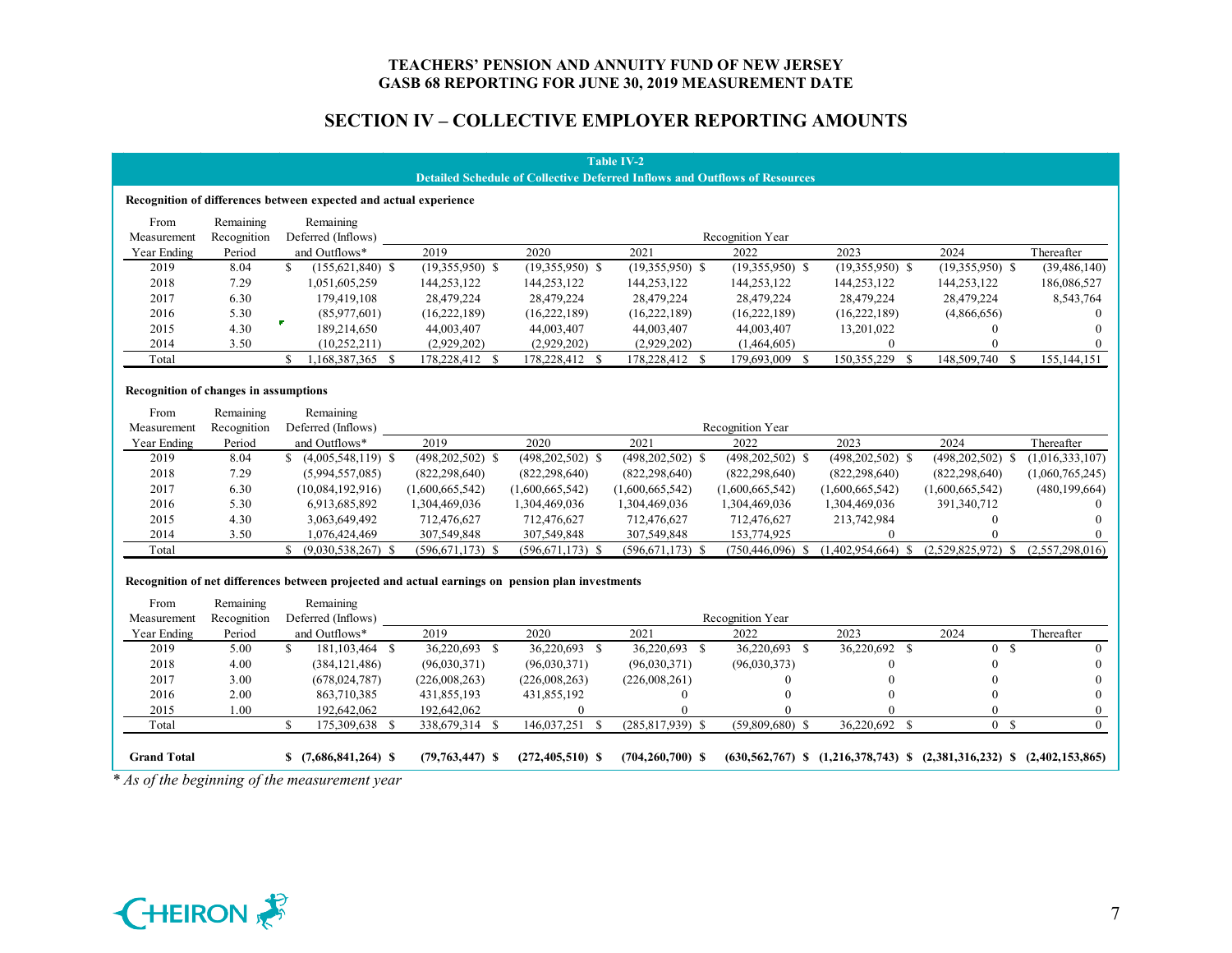## **SECTION IV – COLLECTIVE EMPLOYER REPORTING AMOUNTS**

The annual pension expense recognized by the State and Local employers can be calculated two different ways. First, it is the change in the amounts reported on the Statement of Net Position that relate to TPAF and are not attributable to employer contributions. That is, it is the change in NPL plus the changes in deferred outflows and inflows plus employer contributions.

Alternatively, annual pension expense can be calculated by its individual components. While GASB does not require or suggest the organization of the individual components shown in the table below, we believe it helps to understand the level and volatility of pension expense.

First, there are components referred to as operating expenses. These are items directly attributable to the operation of the plan during the measurement year. Service cost less employee contributions represents the increase in employer-provided benefits attributable to the year, and administrative expenses are the cost of operating TPAF for the year.

Second, there are the financing expenses: the interest on the Total Pension Liability less the expected return on assets.

The final category is changes. This category will drive most of the volatility in pension expense from year to year. It includes any changes in benefits made during the year and the recognized amounts due to assumption changes, gains or losses on the TPL, and investment gains or losses.

The following table shows the development of pension expense for the State and Local employers through both of these methodologies.

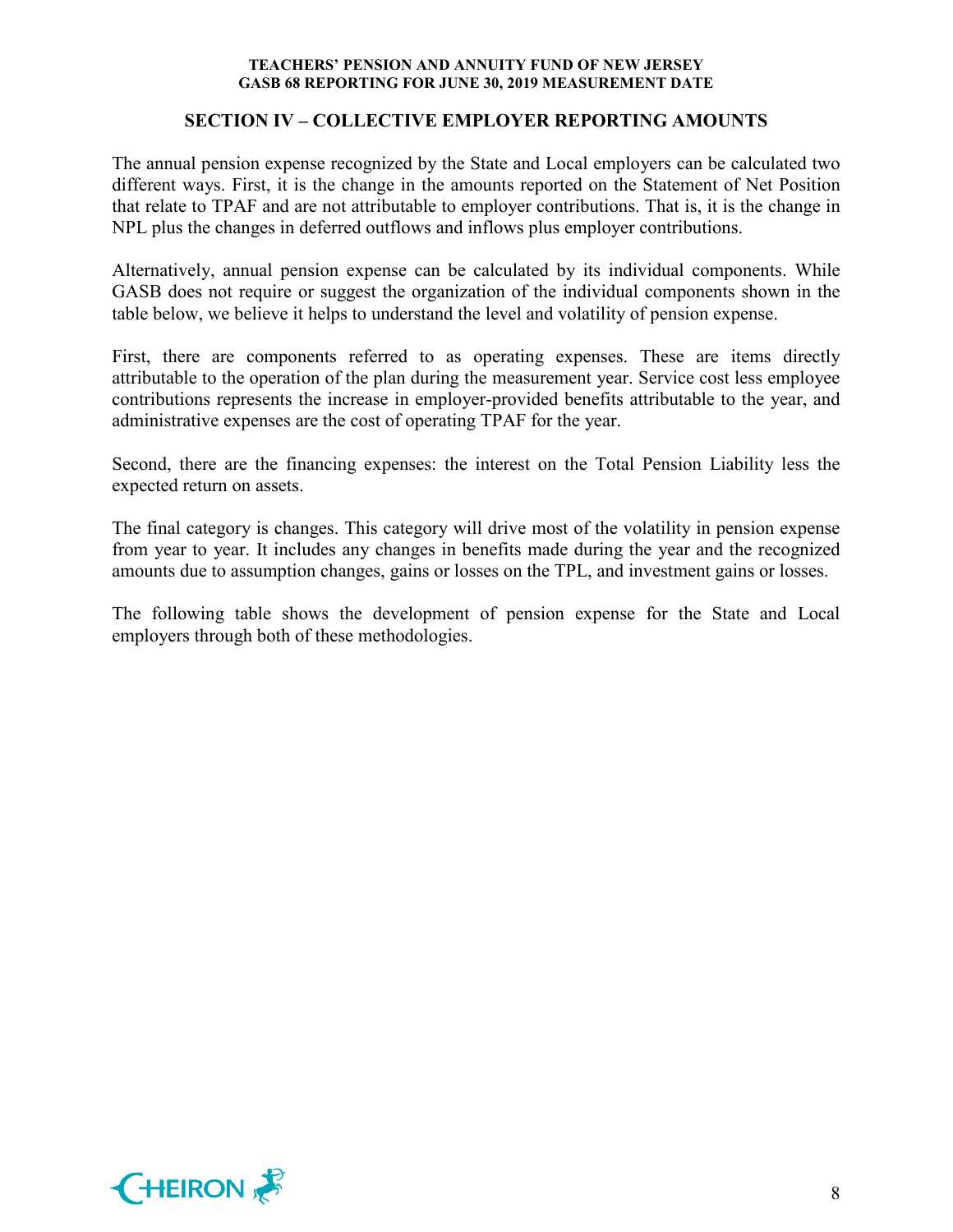## **SECTION IV – COLLECTIVE EMPLOYER REPORTING AMOUNTS**

| <b>Table IV-3</b><br><b>Calculation of Collective Pension Expense</b>                                                                                                                                   |                              |                                                                             |                              |                                                                              |  |  |  |  |
|---------------------------------------------------------------------------------------------------------------------------------------------------------------------------------------------------------|------------------------------|-----------------------------------------------------------------------------|------------------------------|------------------------------------------------------------------------------|--|--|--|--|
| <b>Measurement Year Ending</b>                                                                                                                                                                          |                              | 2019                                                                        |                              | 2018                                                                         |  |  |  |  |
| Change in Net Pension Liability<br>Change in Deferred Outflows<br>Change in Deferred Inflows<br>Employer Contributions*                                                                                 | $\mathbb{S}$                 | (2,287,238,003)<br>2,541,231,264<br>1,359,071,784<br>2,015,496,648          | $\mathbb{S}$<br>▛            | (3,863,858,725)<br>1,686,880,391<br>4,380,533,978<br>1,516,131,450           |  |  |  |  |
| <b>Subtotal</b><br><b>Employer Contribution - delayed enrollments</b><br>Employer Contribution - delayed appropriations<br><b>Total Pension Expense</b><br><b>Total Pension Expense as % of Payroll</b> | $\mathbf S$<br>$\mathbf S$   | 3,628,561,693<br>272,985<br>27,127<br>3,628,861,805<br>33.53%               | $\mathbf S$<br>$\mathbf S$   | 3,719,687,094<br>313,642<br>32,255<br>3,720,032,991<br>34.97%                |  |  |  |  |
| <b>Operating Expenses</b><br>Service cost<br>Employee contributions<br>Administrative expenses<br>Total                                                                                                 | $\mathbb{S}$<br>$\mathbb{S}$ | 1,882,081,572<br>(846, 166, 328)<br>13,922,385<br>1,049,837,629             | \$<br>$\mathbf S$            | 2,229,422,113<br>(810, 899, 751)<br>13,222,178<br>1,431,744,540              |  |  |  |  |
| <b>Financing Expenses</b><br>Interest cost<br>Expected return on assets<br>Total                                                                                                                        | \$<br>\$                     | 4,201,672,382<br>(1,542,884,759)<br>2,658,787,623                           | $\mathbb{S}$<br>\$           | 3,858,188,355<br>(1,536,165,072)<br>2,322,023,283                            |  |  |  |  |
| <b>Changes</b><br>Benefit changes<br>Recognition of assumption changes<br>Recognition of liability gains and losses<br>Recognition of investment gains and losses<br>Total                              | \$<br>$\mathbb{S}$           | $\Omega$<br>(596, 671, 173)<br>178,228,412<br>338,679,314<br>(79, 763, 447) | $\mathbb{S}$<br>$\mathbb{S}$ | $\theta$<br>(98, 468, 671)<br>197,584,362<br>(132,850,523)<br>(33, 734, 832) |  |  |  |  |
| <b>Total Pension Expense</b>                                                                                                                                                                            | \$                           | 3,628,861,805                                                               | \$                           | 3,720,032,991                                                                |  |  |  |  |

*\* Includes appropriations and lottery revenue*

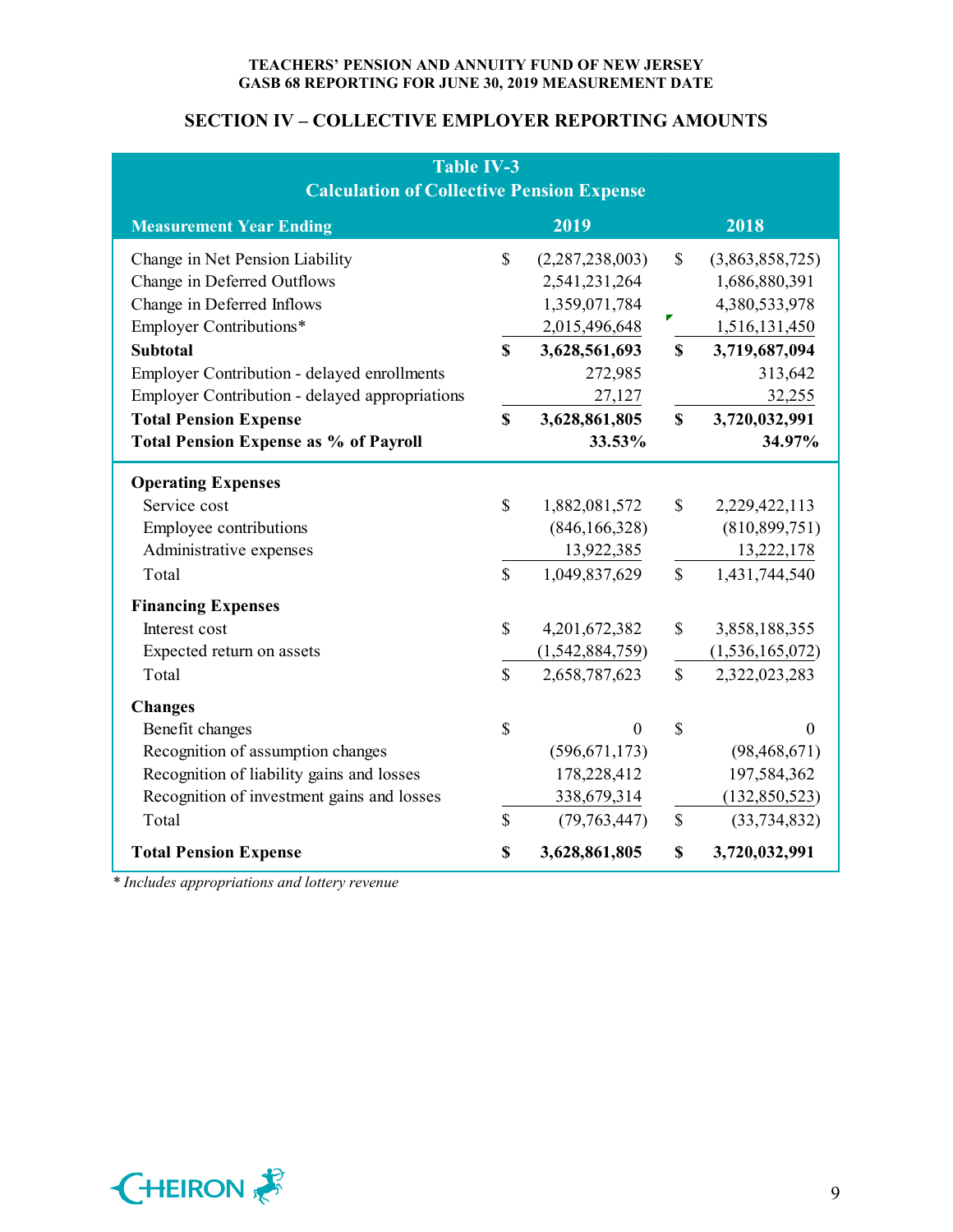## **APPENDIX A – MEMBERSHIP INFORMATION**

| <b>Plan Membership</b>                                                                 |                     |                       |  |  |  |  |  |  |
|----------------------------------------------------------------------------------------|---------------------|-----------------------|--|--|--|--|--|--|
|                                                                                        | <b>July 1, 2018</b> | <b>July 1, 2017</b>   |  |  |  |  |  |  |
| <b>Contributing Actives</b>                                                            | 141,128             | 141,020               |  |  |  |  |  |  |
| Non-Contributing Members                                                               | 14,368              | 13,869                |  |  |  |  |  |  |
| <b>Terminated Vested</b>                                                               | 219                 | 197                   |  |  |  |  |  |  |
| <b>Inactive Receiving Benefits</b>                                                     | 104,703             | 102,573               |  |  |  |  |  |  |
| Total                                                                                  | 260,418             | 257,659               |  |  |  |  |  |  |
| Annual Compensation for Contributing Actives<br>Annual Retirement Allowances for Those | \$10,823,504,797    | \$10,636,814,121      |  |  |  |  |  |  |
| Receiving Benefits                                                                     | 4,295,446,681       | S<br>4, 184, 778, 025 |  |  |  |  |  |  |

\* QDRO recipients are excluded from the counts.

The July 1, 2017 membership information shown in the table above is based on Cheiron's processed data and may not match the prior actuary's report.

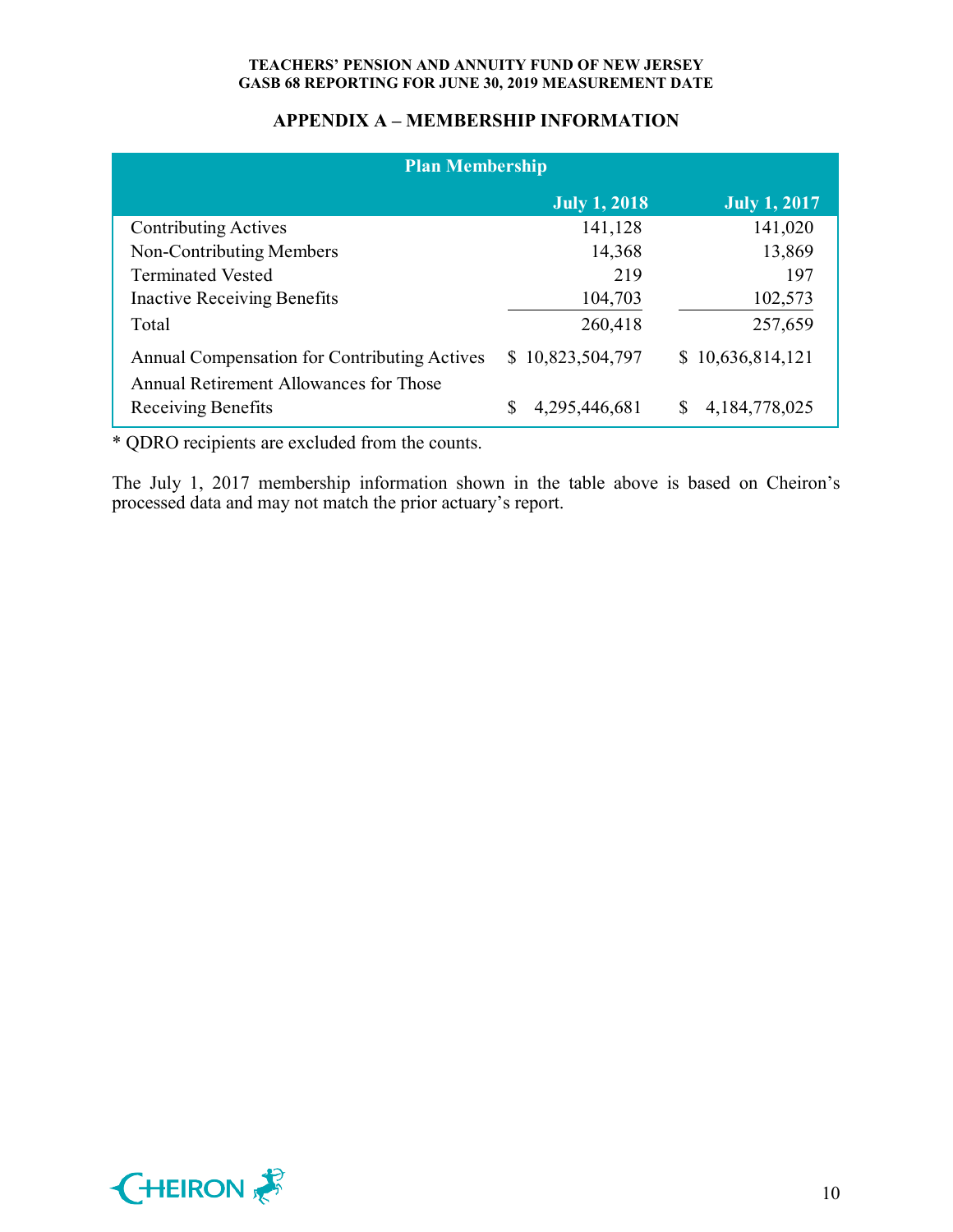## **APPENDIX B – ACTUARIAL ASSUMPTIONS AND METHODS**

# **A. Actuarial Assumptions**

| 1. Investment Rate of<br><b>Return for determining</b><br><b>Actuarially Determined</b><br><b>Contributions</b> | July 1, 2018 valuation: 7.50% per annum, compounded annually.<br>July 1, 2019 valuation: 7.30% per annum, compounded annually.<br>$\bullet$<br>July 1, 2020 valuation: 7.30% per annum, compounded annually.<br>July 1, 2021 and later valuations: 7.00% per<br>annum,<br>compounded annually. |  |  |  |  |  |  |
|-----------------------------------------------------------------------------------------------------------------|------------------------------------------------------------------------------------------------------------------------------------------------------------------------------------------------------------------------------------------------------------------------------------------------|--|--|--|--|--|--|
| 2. Long-Term Expected<br><b>Rate of Return</b>                                                                  | 7.00% per annum, compounded annually.                                                                                                                                                                                                                                                          |  |  |  |  |  |  |
| 3. Interest Crediting Rate<br>on Accumulated<br><b>Deductions</b>                                               | 7.50% per annum, compounded annually.                                                                                                                                                                                                                                                          |  |  |  |  |  |  |
| 4. GASB 67 Effective<br><b>Discount Rate</b>                                                                    | June 30, 2018: 4.86% per annum, compounded annually.<br>June 30, 2019: 5.60% per annum, compounded annually.                                                                                                                                                                                   |  |  |  |  |  |  |
| <b>5. Price Inflation</b>                                                                                       | 2.75% per annum, compounded annually.                                                                                                                                                                                                                                                          |  |  |  |  |  |  |
| 6. Wage Inflation                                                                                               | 3.25% per annum, compounded annually.                                                                                                                                                                                                                                                          |  |  |  |  |  |  |
| 7. Cost-of-Living<br><b>Adjustments (COLAs)</b>                                                                 | No future COLAs are assumed. Previously granted COLAs are<br>included in the data.                                                                                                                                                                                                             |  |  |  |  |  |  |

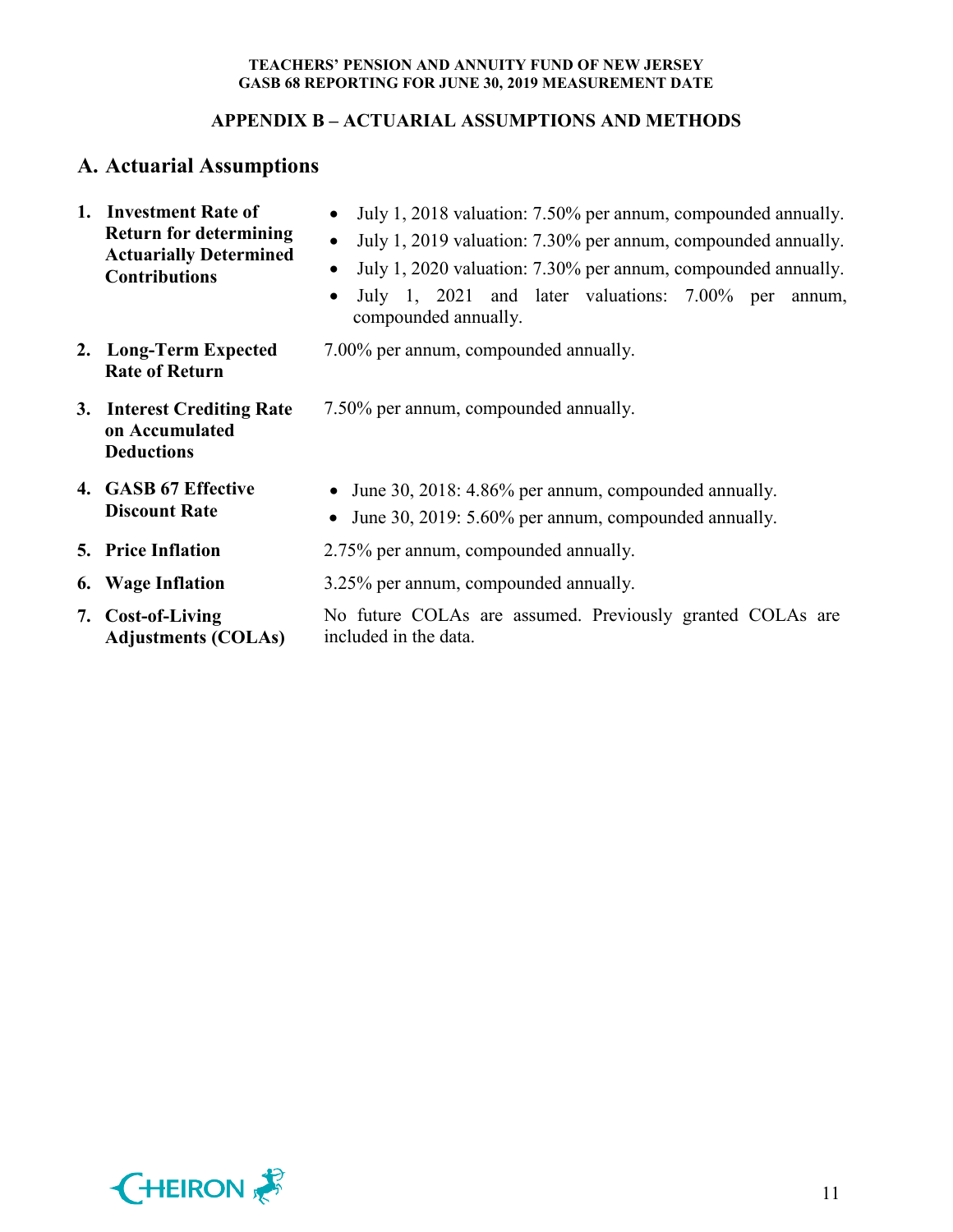## **APPENDIX B – ACTUARIAL ASSUMPTIONS AND METHODS**

8. Salary Increases Salary increases vary by years of service and time period. Annual salary increases are shown below.

| <b>Years of</b><br><b>Service</b> | <b>Period Ending</b><br><b>June 30, 2026</b> | <b>Ultimate Period</b> |
|-----------------------------------|----------------------------------------------|------------------------|
| $0 - 2$                           | 3.05%                                        | 4.25%                  |
| 3                                 | 3.20                                         | 4.40                   |
| $\overline{4}$                    | 3.35                                         | 4.55                   |
| 5                                 | 3.50                                         | 4.70                   |
| 6                                 | 3.65                                         | 4.85                   |
| $\overline{7}$                    | 3.80                                         | 5.00                   |
| 8                                 | 3.95                                         | 5.15                   |
| 9                                 | 4.10                                         | 5.30                   |
| 10                                | 4.20                                         | 5.40                   |
| 11                                | 4.30                                         | 5.50                   |
| $12 - 16$                         | 4.45                                         | 5.65                   |
| 17                                | 3.70                                         | 4.90                   |
| 18                                | 3.30                                         | 4.50                   |
| 19                                | 3.05                                         | 4.25                   |
| 20                                | 2.85                                         | 4.05                   |
| 21                                | 2.65                                         | 3.85                   |
| 22                                | 2.45                                         | 3.65                   |
| 23                                | 2.25                                         | 3.45                   |
| 24                                | 2.05                                         | 3.25                   |
| 25                                | 1.85                                         | 3.05                   |
| 26                                | 1.75                                         | 2.95                   |
| 27-28                             | 1.65                                         | 2.85                   |
| $29+$                             | 1.55                                         | 2.75                   |

Salary increases are assumed to occur on October 1.

| 9. $401(a)(17)$ Pay Limit               | annually. |  |  |  | $$275,000$ in 2018 increasing 2.75% per annum, compounded      |
|-----------------------------------------|-----------|--|--|--|----------------------------------------------------------------|
| 10. Social Security Wage<br><b>Base</b> | annually. |  |  |  | $$128,400$ in $2018$ increasing $3.25\%$ per annum, compounded |

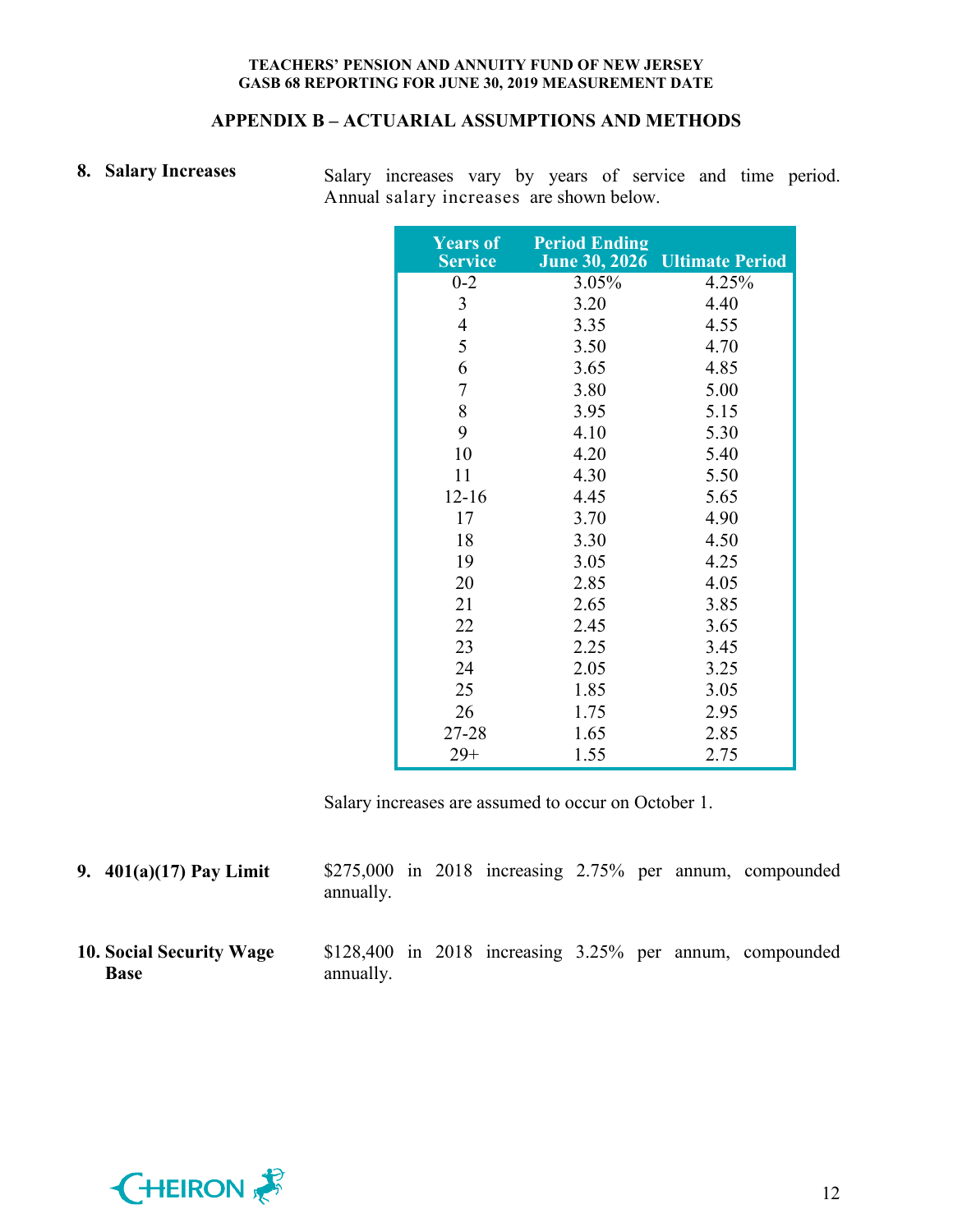## **APPENDIX B – ACTUARIAL ASSUMPTIONS AND METHODS**

**11. Termination** Termination rates are as follows:

| <b>Service</b>   | <b>Rates</b> |
|------------------|--------------|
| $\boldsymbol{0}$ | 7.00%        |
| $\mathbf{1}$     | 7.00         |
| $\overline{c}$   | 6.25         |
| $\overline{3}$   | 5.50         |
| $\overline{4}$   | 4.25         |
| 5                | 3.75         |
| 6                | 3.25         |
| $\overline{7}$   | 3.00         |
| 8                | 2.50         |
| 9                | 2.50         |
| 10               | 2.25         |
| 11               | 2.20         |
| 12               | 1.95         |
| 13               | 1.70         |
| 14               | 1.40         |
| 15               | 1.20         |
| 16               | 1.00         |
| 17               | 0.90         |
| 18               | 0.90         |
| 19               | 0.70         |
| 20               | 0.55         |
| 21               | 0.55         |
| 22               | 0.55         |
| 23               | 0.40         |
| 24-29            | 0.30         |

No termination is assumed after attainment of retirement eligibility.

67% of members with 10 or more years of service at termination are assumed to elect a deferred retirement benefit.

All other members are assumed to receive a refund of Accumulated Deductions with credited interest.

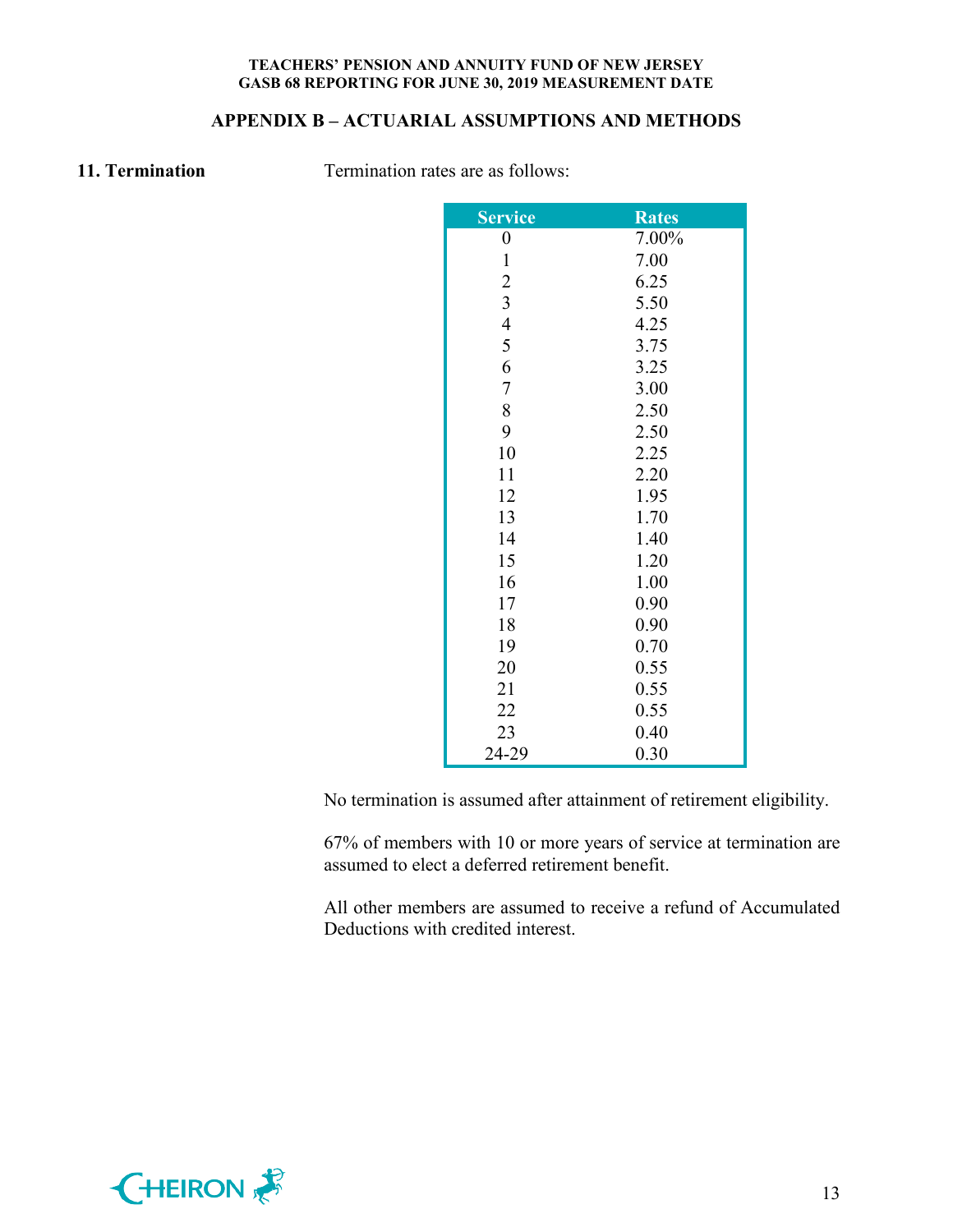#### **APPENDIX B – ACTUARIAL ASSUMPTIONS AND METHODS**

**12. Disability** Disability rates are as follows:

|     | <b>Ordinary</b>   | <b>Accidental</b> |     | <b>Ordinary</b>   | <b>Accidental</b> |
|-----|-------------------|-------------------|-----|-------------------|-------------------|
| Age | <b>Disability</b> | <b>Disability</b> | Age | <b>Disability</b> | <b>Disability</b> |
| 20  | 0.005%            | 0.006%            | 48  | 0.170%            | 0.006%            |
| 21  | 0.005             | 0.006             | 49  | 0.180             | 0.006             |
| 22  | 0.005             | 0.006             | 50  | 0.200             | 0.006             |
| 23  | 0.005             | 0.006             | 51  | 0.220             | 0.006             |
| 24  | 0.005             | 0.006             | 52  | 0.240             | 0.006             |
| 25  | 0.005             | 0.006             | 53  | 0.260             | 0.006             |
| 26  | 0.005             | 0.006             | 54  | 0.280             | 0.006             |
| 27  | 0.005             | 0.006             | 55  | 0.350             | 0.006             |
| 28  | 0.005             | 0.006             | 56  | 0.420             | 0.006             |
| 29  | 0.005             | 0.006             | 57  | 0.490             | 0.006             |
| 30  | 0.005             | 0.006             | 58  | 0.560             | 0.006             |
| 31  | 0.010             | 0.006             | 59  | 0.630             | 0.006             |
| 32  | 0.015             | 0.006             | 60  | 0.710             | 0.006             |
| 33  | 0.020             | 0.006             | 61  | 0.790             | 0.006             |
| 34  | 0.030             | 0.006             | 62  | 0.870             | 0.006             |
| 35  | 0.040             | 0.006             | 63  | 0.950             | 0.006             |
| 36  | 0.050             | 0.006             | 64  | 1.030             | 0.006             |
| 37  | 0.060             | 0.006             | 65  | 1.120             | 0.006             |
| 38  | 0.070             | 0.006             | 66  | 1.210             | 0.006             |
| 39  | 0.080             | 0.006             | 67  | 1.300             | 0.006             |
| 40  | 0.090             | 0.006             | 68  | 1.390             | 0.006             |
| 41  | 0.100             | 0.006             | 69  | 1.480             | 0.006             |
| 42  | 0.110             | 0.006             | 70  | 1.580             | 0.006             |
| 43  | 0.120             | 0.006             | 71  | 1.680             | 0.006             |
| 44  | 0.130             | 0.006             | 72  | 1.780             | 0.006             |
| 45  | 0.140             | 0.006             | 73  | 1.880             | 0.006             |
| 46  | 0.150             | 0.006             | 74  | 1.980             | 0.006             |
| 47  | 0.160             | 0.006             |     |                   |                   |

Accidental disability rates apply at all ages.

Ordinary disability rates apply upon attainment of 10 years of service until the attainment of unreduced retirement eligibility with at least 25 years of service.

Members are assumed to receive the greater of the applicable disability benefit or the early or service retirement benefit, depending on eligibility.

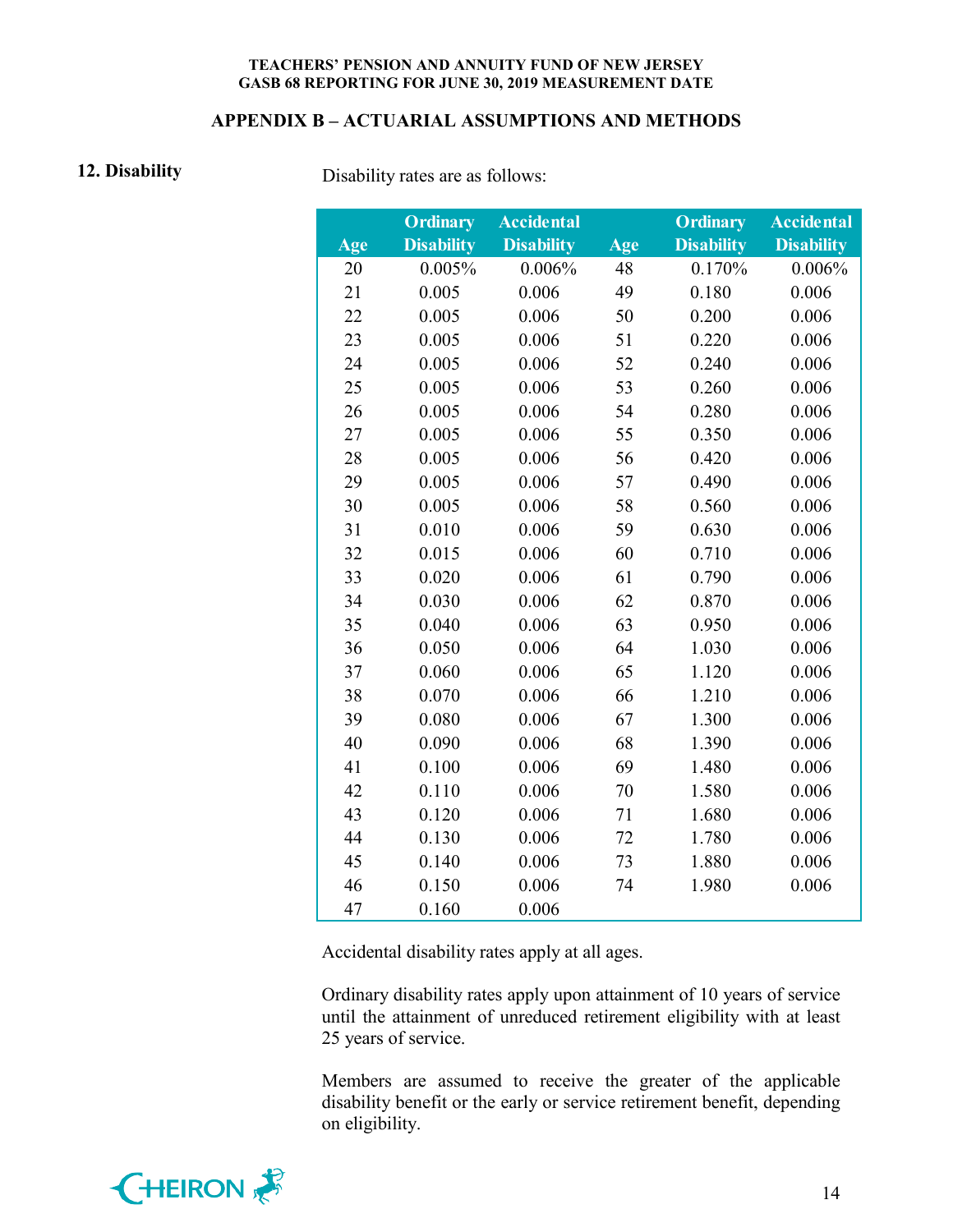#### **APPENDIX B – ACTUARIAL ASSUMPTIONS AND METHODS**

Tier 4 and Tier 5 members are not eligible for the Ordinary or Accidental Disability benefits but the disability rates still apply. Such members terminating under the disability decrement are assumed to separate from service and elect a deferred retirement benefit.

**13. Mortality Pre-Retirement Mortality:** The Pub-2010 Teachers Above-Median Income Employee mortality table *[PubT-2010(A) Employee]* as published by the Society of Actuaries with a 93.9% adjustment for males and 85.3% adjustment for females, and with future improvement from the base year of 2010 on a generational basis. For purposes of calculating projected cash flows used to determine the GASB discount rate, mortality improvement is based on SOA's Scale MP-2018. Upon direction from the DPB, for purposes of calculating the Total Pension Liability, mortality improvement is based on SOA's Scale MP-2019.

All pre-retirement deaths are assumed to be ordinary deaths.

Healthy Retirees and Beneficiaries (Healthy Annuitants): The Pub-2010 Teachers Above-Median Income Healthy Retiree mortality table *[PubT-2010(A) Healthy Retiree]* as published by the Society of Actuaries with a 114.7% adjustment for males and 99.6% adjustment for females, and with future improvement from the base year of 2010 on a generational basis. For purposes of calculating projected cash flows used to determine the GASB discount rate, mortality improvement is based on SOA's Scale MP-2018. Upon direction from the DPB, for purposes of calculating the Total Pension Liability, mortality improvement is based on SOA's Scale MP-2019.

Disabled Retirees (Disabled Annuitants): The Pub-2010 Non-Safety Disabled Retiree mortality table *[PubNS-2010 Disabled Retiree]* as published by the Society of Actuaries with a 106.3% adjustment for males and 100.3% adjustment for females, and with future improvement from the base year of 2010 on a generational basis. For purposes of calculating projected cash flows used to determine the GASB discount rate, mortality improvement is based on SOA's Scale MP-2018. Upon direction from the DPB, for purposes of calculating the Total Pension Liability, mortality improvement is based on SOA's Scale MP-2019.

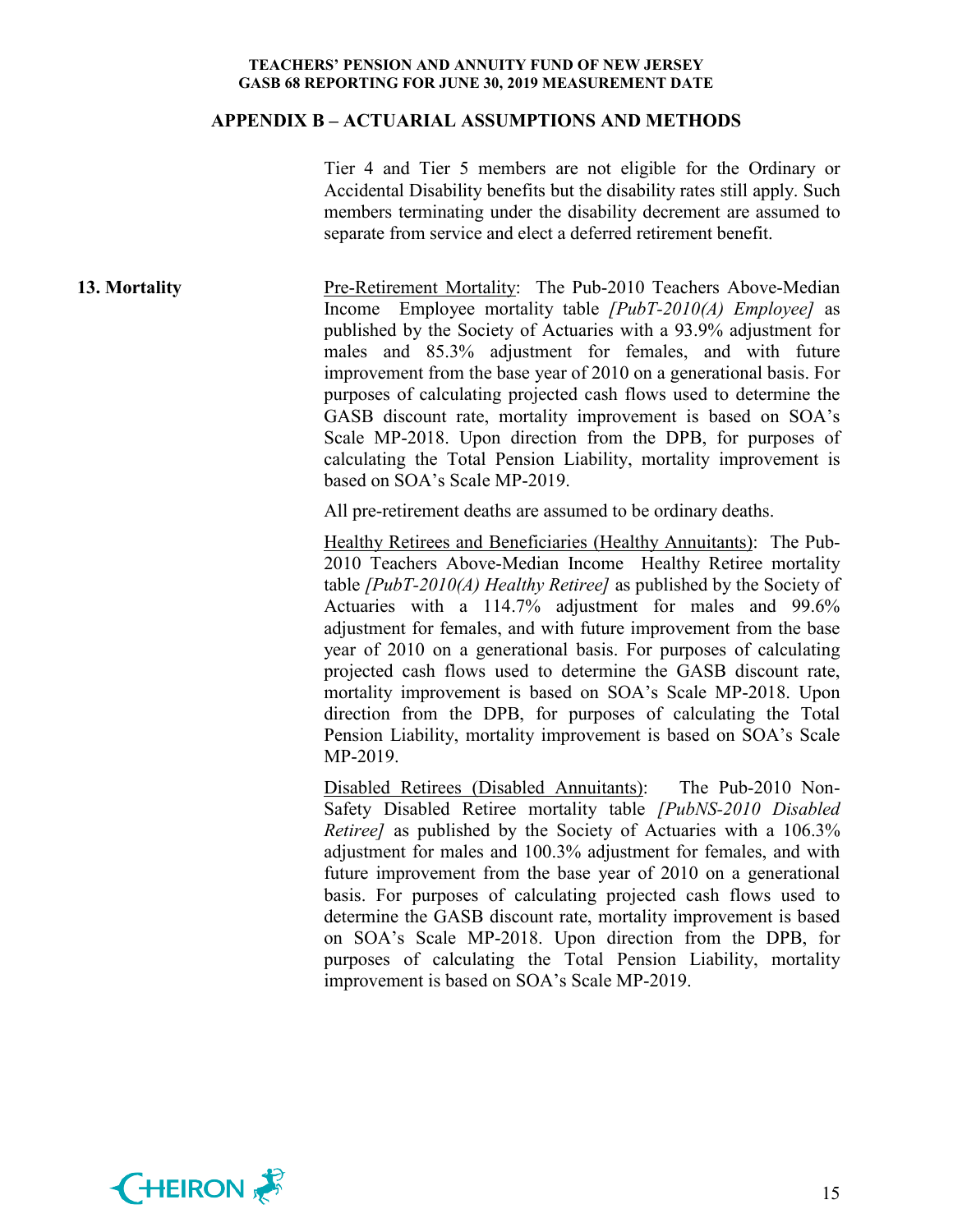## **APPENDIX B – ACTUARIAL ASSUMPTIONS AND METHODS**

**14. Retirement** Retirement rates for Tier 1-4 members are as follows:

|      | <b>Less Than 25</b>     | 25 Years of    | 26 or More              |
|------|-------------------------|----------------|-------------------------|
| Age  | <b>Years of Service</b> | <b>Service</b> | <b>Years of Service</b> |
| < 50 | N/A                     | 1.5%           | 1.5%                    |
| 50   | N/A                     | 1.5            | 1.5                     |
| 51   | N/A                     | 2.0            | 2.0                     |
| 52   | N/A                     | 3.0            | 2.5                     |
| 53   | N/A                     | 4.0            | 3.0                     |
| 54   | N/A                     | 6.0            | 3.5                     |
| 55   | N/A                     | 10.0           | 13.0                    |
| 56   | N/A                     | 18.0           | 17.0                    |
| 57   | N/A                     | 18.0           | 17.0                    |
| 58   | N/A                     | 20.0           | 17.0                    |
| 59   | N/A                     | 25.0           | 17.0                    |
| 60   | 4.0                     | 25.0           | 20.0                    |
| 61   | 6.0                     | 25.0           | 22.0                    |
| 62   | 6.0                     | 33.0           | 27.0                    |
| 63   | 8.0                     | 42.0           | 30.0                    |
| 64   | 8.0                     | 42.0           | 30.0                    |
| 65   | 12.0                    | 42.0           | 30.0                    |
| 66   | 18.0                    | 55.0           | 35.0                    |
| 67   | 18.0                    | 55.0           | 40.0                    |
| 68   | 18.0                    | 55.0           | 30.0                    |
| 69   | 18.0                    | 55.0           | 30.0                    |
| 70   | 18.0                    | 55.0           | 30.0                    |
| 71   | 18.0                    | 55.0           | 30.0                    |
| 72   | 18.0                    | 55.0           | 30.0                    |
| 73   | 18.0                    | 55.0           | 30.0                    |
| 74   | 18.0                    | 55.0           | 30.0                    |
| 75   | 100.0                   | 100.0          | 100.0                   |

Rates apply upon retirement eligibility by tier.

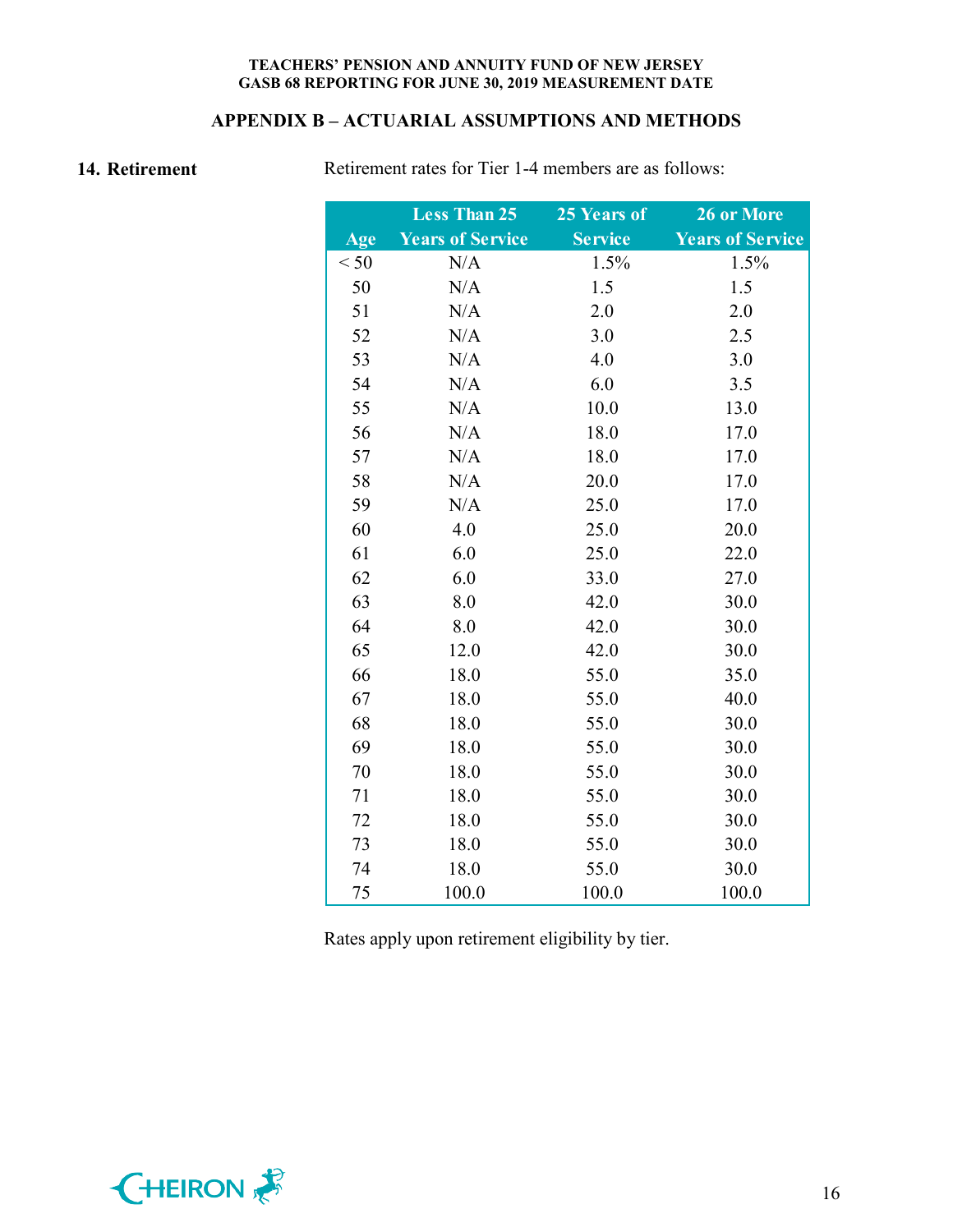#### **APPENDIX B – ACTUARIAL ASSUMPTIONS AND METHODS**

|      | <b>Less Than 25</b>     | 25 Years of    | 26 to 29 Years | <b>30 Years of</b> | 31 or More              |
|------|-------------------------|----------------|----------------|--------------------|-------------------------|
| Age  | <b>Years of Service</b> | <b>Service</b> | of Service     | <b>Service</b>     | <b>Years of Service</b> |
| < 50 | N/A                     | N/A            | N/A            | 1.5%               | 1.5%                    |
| 50   | N/A                     | N/A            | N/A            | 1.5                | 1.5                     |
| 51   | N/A                     | N/A            | N/A            | 2.0                | 2.0                     |
| 52   | N/A                     | N/A            | N/A            | 3.0                | 2.5                     |
| 53   | N/A                     | N/A            | N/A            | 4.0                | 3.0                     |
| 54   | N/A                     | N/A            | N/A            | 6.0                | 3.5                     |
| 55   | N/A                     | N/A            | N/A            | 10.0               | 13.0                    |
| 56   | N/A                     | N/A            | N/A            | 18.0               | 17.0                    |
| 57   | N/A                     | N/A            | N/A            | 18.0               | 17.0                    |
| 58   | N/A                     | N/A            | N/A            | 20.0               | 17.0                    |
| 59   | N/A                     | N/A            | N/A            | 25.0               | 17.0                    |
| 60   | N/A                     | N/A            | N/A            | 25.0               | 20.0                    |
| 61   | N/A                     | N/A            | N/A            | 25.0               | 22.0                    |
| 62   | N/A                     | N/A            | N/A            | 33.0               | 27.0                    |
| 63   | N/A                     | N/A            | N/A            | 42.0               | 30.0                    |
| 64   | N/A                     | N/A            | N/A            | 42.0               | 30.0                    |
| 65   | 12.0                    | 42.0           | 42.0           | 42.0               | 30.0                    |
| 66   | 18.0                    | 55.0           | 35.0           | 35.0               | 35.0                    |
| 67   | 18.0                    | 55.0           | 40.0           | 40.0               | 40.0                    |
| 68   | 18.0                    | 55.0           | 30.0           | 30.0               | 30.0                    |
| 69   | 18.0                    | 55.0           | 30.0           | 30.0               | 30.0                    |
| 70   | 18.0                    | 55.0           | 30.0           | 30.0               | 30.0                    |
| 71   | 18.0                    | 55.0           | 30.0           | 30.0               | 30.0                    |
| 72   | 18.0                    | 55.0           | 30.0           | 30.0               | 30.0                    |
| 73   | 18.0                    | 55.0           | 30.0           | 30.0               | 30.0                    |
| 74   | 18.0                    | 55.0           | 30.0           | 30.0               | 30.0                    |
| 75   | 100.0                   | 100.0          | 100.0          | 100.0              | 100.0                   |

Retirement rates for Tier 5 members are as follows:

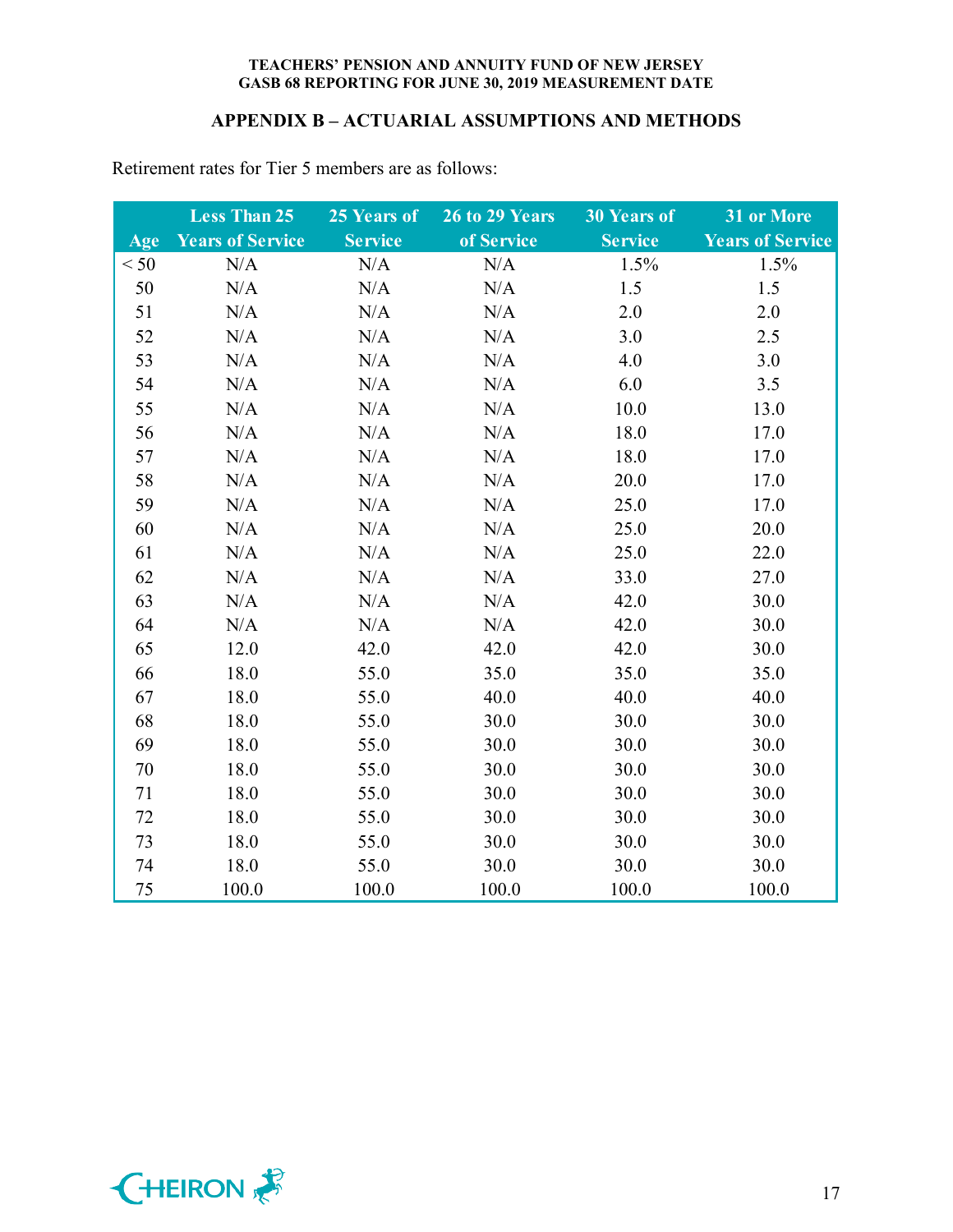## **APPENDIX B – ACTUARIAL ASSUMPTIONS AND METHODS**

| <b>15. Family Composition</b><br><b>Assumptions</b>       | For members not currently in receipt, 100% of members are<br>assumed married to spouses of the opposite sex. Males are assumed<br>to be three years older than females.                                                                                                                                                                                                                                    |  |  |  |  |
|-----------------------------------------------------------|------------------------------------------------------------------------------------------------------------------------------------------------------------------------------------------------------------------------------------------------------------------------------------------------------------------------------------------------------------------------------------------------------------|--|--|--|--|
|                                                           | For purposes of the optional form of payment death benefit for<br>members currently in receipt, beneficiary status is based on the<br>beneficiary allowance reported. If no beneficiary date of birth is<br>provided, the beneficiary is assumed to be the member's spouse of<br>the opposite sex with males assumed to be three years older than<br>females.                                              |  |  |  |  |
|                                                           | No additional dependent children or parents are assumed.                                                                                                                                                                                                                                                                                                                                                   |  |  |  |  |
| 16. Form of Payment                                       | Current actives are assumed to elect the Maximum Option.                                                                                                                                                                                                                                                                                                                                                   |  |  |  |  |
| 17. Data                                                  | Information provided by the prior actuary was relied upon for the<br>purposes of setting the status of and valuing non-contributing<br>records. For non-contributing terminated members, a deferred<br>retirement benefit is estimated, when applicable, based on the<br>reported ASF and last known salary. For non-contributing members<br>with incomplete information, the benefit is based on the ASF. |  |  |  |  |
|                                                           | For current beneficiaries with incomplete information, reasonable<br>assumptions were made based on information available in prior<br>years.                                                                                                                                                                                                                                                               |  |  |  |  |
|                                                           | Inactive participants receiving benefits according to the 2017 data<br>but omitted from the 2018 data are assumed to have died without a<br>beneficiary.                                                                                                                                                                                                                                                   |  |  |  |  |
| 18. Rationale for<br><b>Assumptions</b>                   | The demographic assumptions used in this report reflect the results<br>of the July 1, 2015 – June 30, 2018 Experience Study, approved by<br>the Board of Trustees on February 6, 2020. The investment return<br>assumption was recommended by the State Treasurer. The MP-2019<br>mortality improvement scale was used to calculate the Total Pension<br>Liability upon direction from the DPB.            |  |  |  |  |
| 19. Changes in Assumptions<br><b>Since Last Valuation</b> | The assumed rates of termination, retirement, disability, mortality,<br>salary increase and inflation were updated based on the<br>July 1, 2015 – June 30, 2018 Experience Study.                                                                                                                                                                                                                          |  |  |  |  |
|                                                           | The GASB 67 effective discount rate has been updated in<br>accordance with the method prescribed by GASB Statement No. 67.                                                                                                                                                                                                                                                                                 |  |  |  |  |

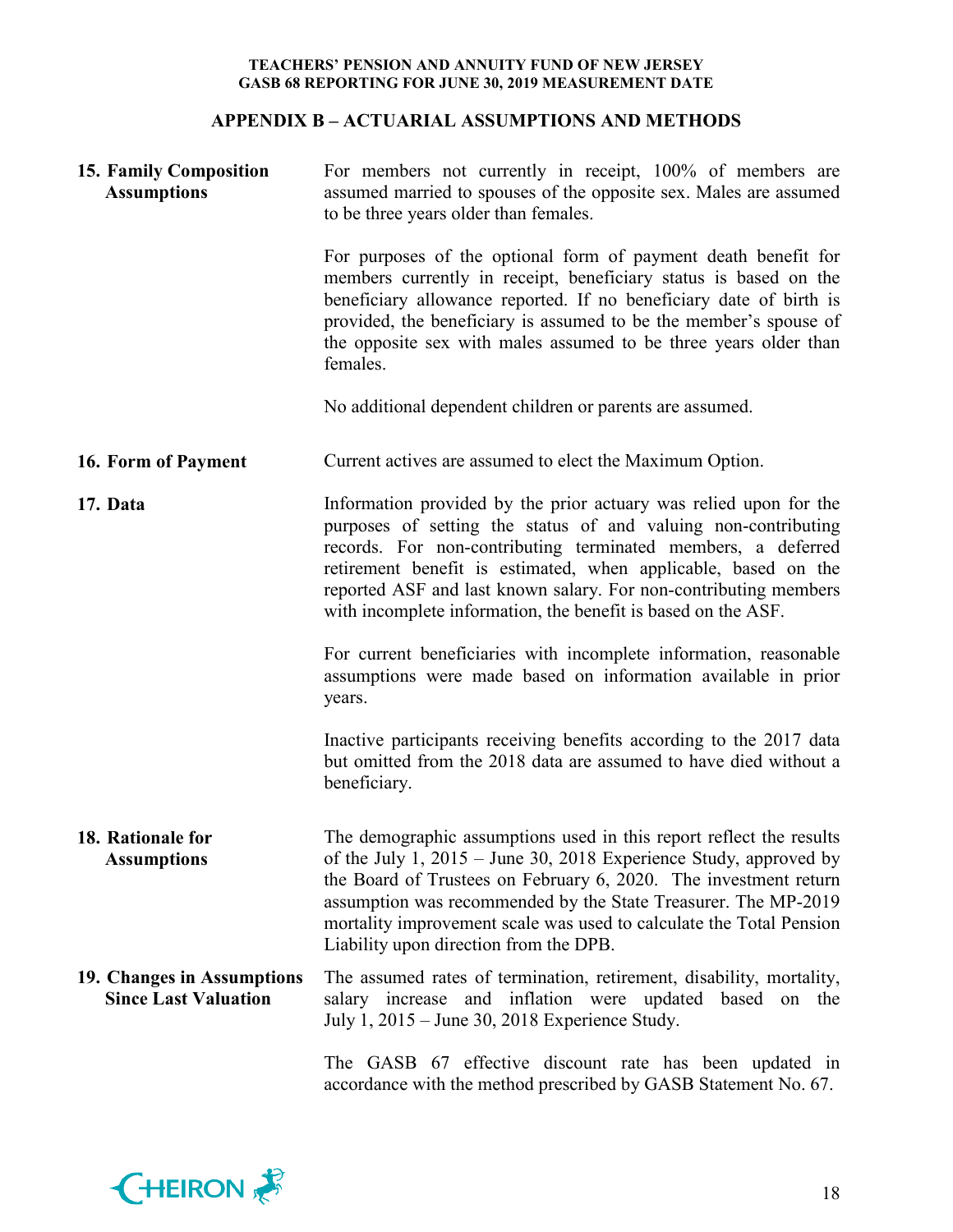## **APPENDIX B – ACTUARIAL ASSUMPTIONS AND METHODS**

# **B. Actuarial Methods**

The actuarial methods used for determining State contributions are described below.

## **1. Actuarial Cost Method**

The actuarial cost method for funding calculations is the Projected Unit Credit Cost Method. Non-contributory active members only use the Unit Credit Cost Method.

The actuarial liability is calculated as the actuarial present value of the projected benefits linearly allocated to periods prior to the valuation year based on service. Refunds are valued as the Accumulated Deductions with interest as of the valuation date provided by the Division of Pensions and Benefits. The unfunded actuarial liability is the actuarial liability on the valuation date less the actuarial value of assets.

In accordance with Chapter 78, P.L. 2011:

- Beginning with the July 1, 2010 actuarial valuation, the accrued liability contribution shall be computed so that if the contribution is paid annually in level dollars, it will amortize the unfunded accrued liability over an open 30 year period.
- Beginning with the July 1, 2019 actuarial valuation, the accrued liability contribution shall be computed so that if the contribution is paid annually in level dollars, it will amortize the unfunded accrued liability over a closed 30 year period (i.e., for each subsequent actuarial valuation the amortization period shall decrease by one year).
- Beginning with the July 1, 2029 actuarial valuation, when the remaining amortization period reaches 20 years, any increase or decrease in the unfunded accrued liability as a result of actuarial losses or gains for subsequent valuation years shall serve to increase or decrease, respectively, the amortization period for the unfunded accrued liability, unless an increase in the amortization period will cause it to exceed 20 years. If an increase in the amortization period as a result of actuarial losses for a valuation year would exceed 20 years, the accrued liability contribution shall be computed for the valuation year using a 20 year amortization period.

To the extent that the amortization period remains an open period in future years and depending upon the specific circumstances, it should be noted that in the absence of emerging actuarial gains or contributions made in excess of the actuarially determined contribution, any existing unfunded accrued liability may not be fully amortized in the future.

The non-contributory group life insurance benefit is funded separately through a term cost.

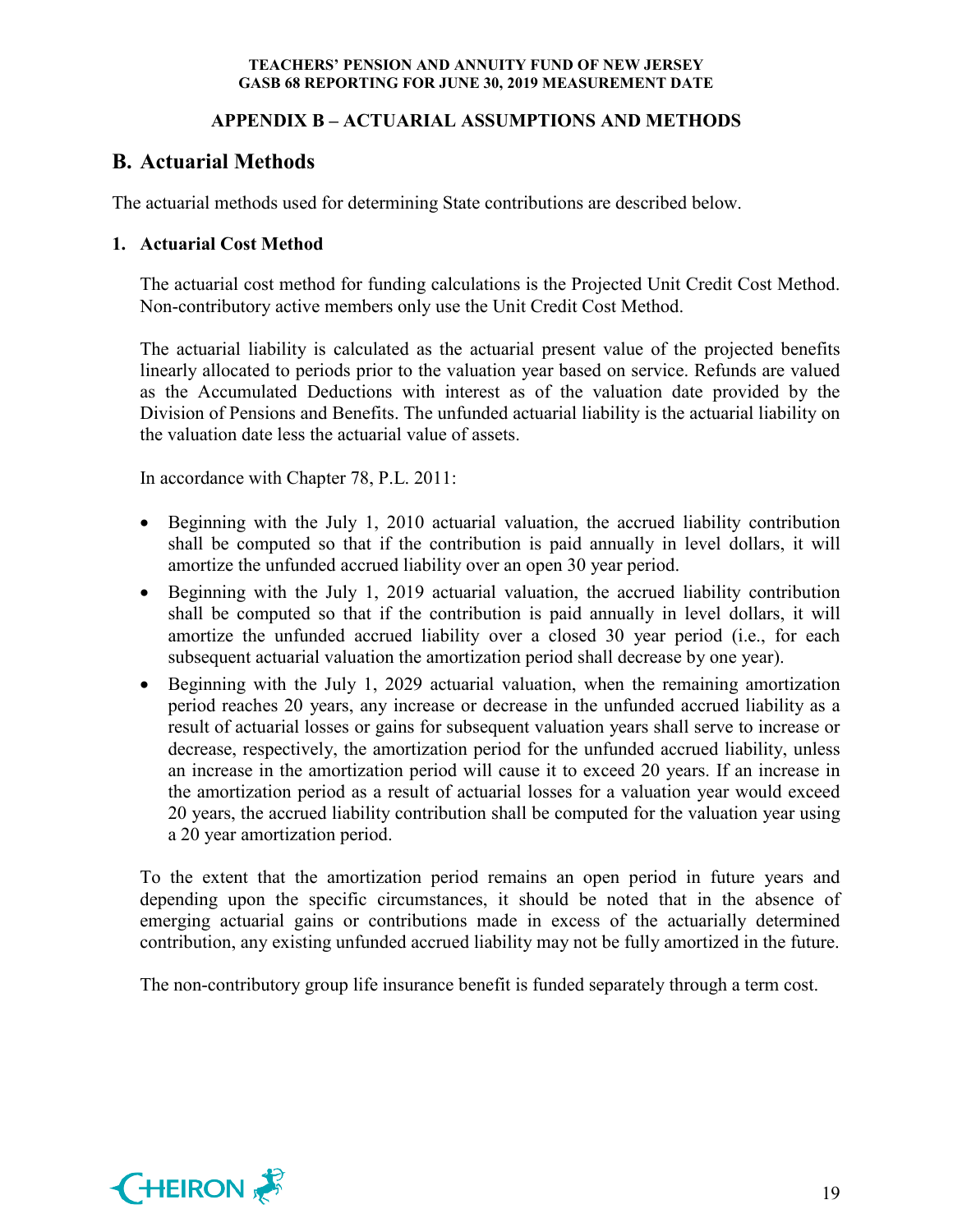## **APPENDIX B – ACTUARIAL ASSUMPTIONS AND METHODS**

## **2. Asset Valuation Method**

For the purposes of determining contribution rates, an actuarial value of assets is used that dampens the volatility in the market value of assets, resulting in a smoother pattern of contributions.

The actuarial value of assets is adjusted to reflect actual contributions and benefit payments and administrative expenses, and an assumed rate of return on the previous year's assets and current year's cash flow at the prior year's actuarial valuation interest rate, with a further adjustment to reflect 20% of the difference between the resulting value and the actual market value of Fund assets.

#### **3. Contributions**

Chapter 83, P.L. 2016 requires the State to make the required pension contributions on a quarterly basis in each fiscal year according to the following schedule: at least 25% by September 30, at least 50% by December 31, at least 75% by March 31, and at least 100% by June 30. As such, contributions are assumed to be made on a quarterly basis with the first contribution 15 months after the associated valuation date.

Chapter 98, P.L. 2017, the Lottery Enterprise Contribution Act, allows the TPAF to receive 77.78% of the proceeds of the Lottery Enterprise, based upon their members' past or present employment in schools and institutions in the State for a term of 30 years. Revenues from Chapter 98, P.L. 2017, the Lottery Enterprise Contribution Act, are assumed to be contributed to the trust on a monthly basis. The State's pension contribution is reduced by the product of the allocable percentage for the TPAF, the adjustment percentage, and the special asset value.

Contributions payable in the fiscal year starting on the valuation date are included in the actuarial value of assets as receivable contributions, discounted by the applicable valuation interest rate.

Legislation has provided for additional benefits and/or funding requirements which are included in this valuation and are described as follows.

#### Early Retirement Incentive Programs

State and Local employers which elected to participate in various early retirement incentive programs authorized by NJ Statute make contributions to cover the cost of these programs over amortization periods elected by the employer to the extent permitted by NJ Statute.

Chapter 133, P.L. 2001

Chapter 133, P.L. 2001 increased the accrual rate from 1/60 to 1/55. In addition, it lowered the age required for a veteran benefit equal to 1/55 of highest 12-month Compensation for each Year of Service from 60 to 55.

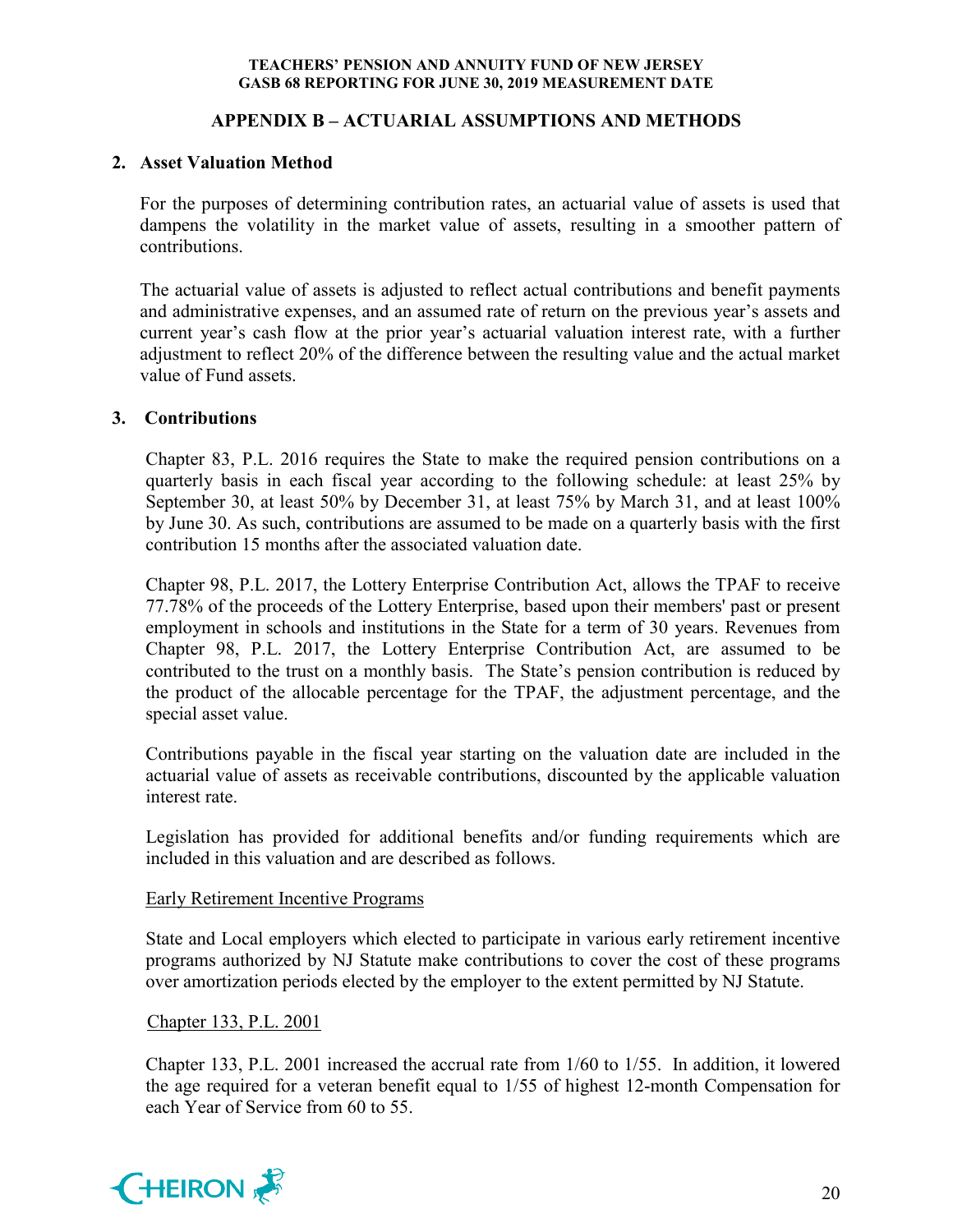#### **APPENDIX B – ACTUARIAL ASSUMPTIONS AND METHODS**

Chapter 133, P.L. 2001 established the Benefit Enhancement Fund (BEF) to fund the additional annual employer normal contribution due to the Statute's increased benefits. (Chapter 353, P.L. 2001 extended this coverage to this Statute's additional annual employer normal contribution.) If the assets in the BEF are insufficient to cover the normal contribution for the increased benefits for a valuation period, the State will pay such amount. As of July 1, 2018, there are no assets in the BEF.

#### **4. Changes Since Last Valuation**

Based on clarification from the Division of Pensions and Benefits, the actuarial liability is based solely on the formula benefit without any comparison to the value of the estimated member annuity.

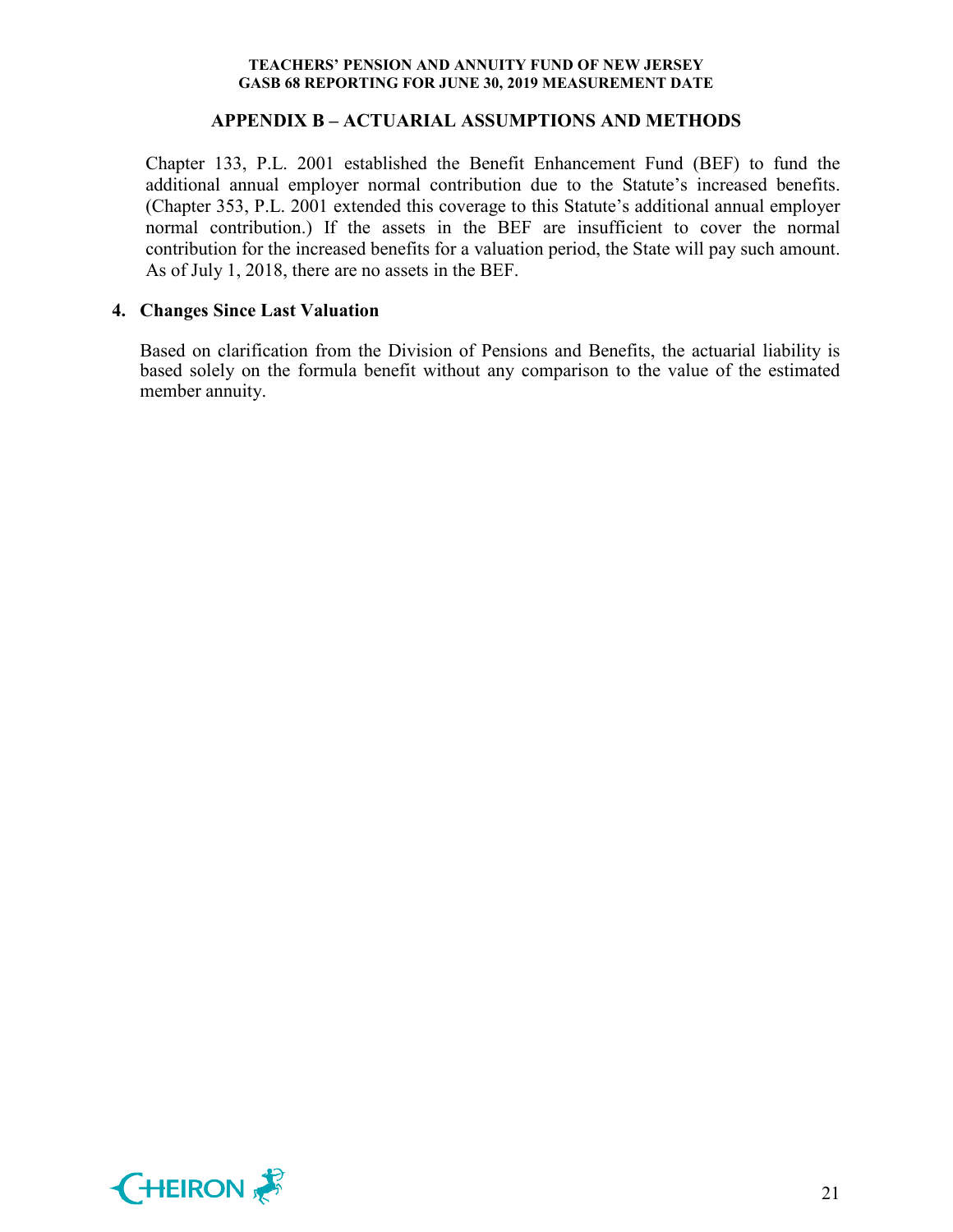## **APPENDIX C – SUMMARY OF PLAN PROVISIONS**

This summary of Plan provisions provides an overview of the major provisions of the TPAF used in the actuarial valuation. It is not intended to replace the more precise language of the NJ State Statutes, Title 18A, Chapter 66, and if there is any difference between the description of the plan herein and the actual language in the NJ State Statutes, the NJ State Statutes will govern.

## **1. Eligibility for Membership**

Employees appointed to positions requiring certification by the New Jersey Department of Education as members of a regular teaching or professional staff of a public school system in New Jersey are required to enroll as a condition of employment. Employees of the Department of Education holding unclassified, professional and certificated titles are eligible for membership. Temporary or substitute employees are not eligible. The eligible employee must be scheduled to work at least 32 hours per week effective May 22, 2010, per Chapter 1, P.L. 2010.

- a) Class B (or Tier 1) Member: Any member hired prior to July 1, 2007.
- b) Class D (or Tier 2) Member: Any member hired on or after July 1, 2007 and before November 2, 2008.
- c) Class E (or Tier 3) Member: Any member hired after November 1, 2008 and before May 22, 2010.
- d) Class F (or Tier 4) Member: Any member hired after May 21, 2010 and before June 28, 2011.
- e) Class G (or Tier 5) Member: Any member hired on or after June 28, 2011.

## **2. Plan Year**

The 12-month period beginning on July 1 and ending on June 30.

#### **3. Years of Service**

A year of service for each year an employee is a Member of the Retirement System plus service, if any, covered by a prior service liability. Tier 4 members must be scheduled to work at least 32 hours per week, Tier 3 members must have an annual salary of \$7,500 (indexed for inflation) and other members must have an annual salary of \$500.

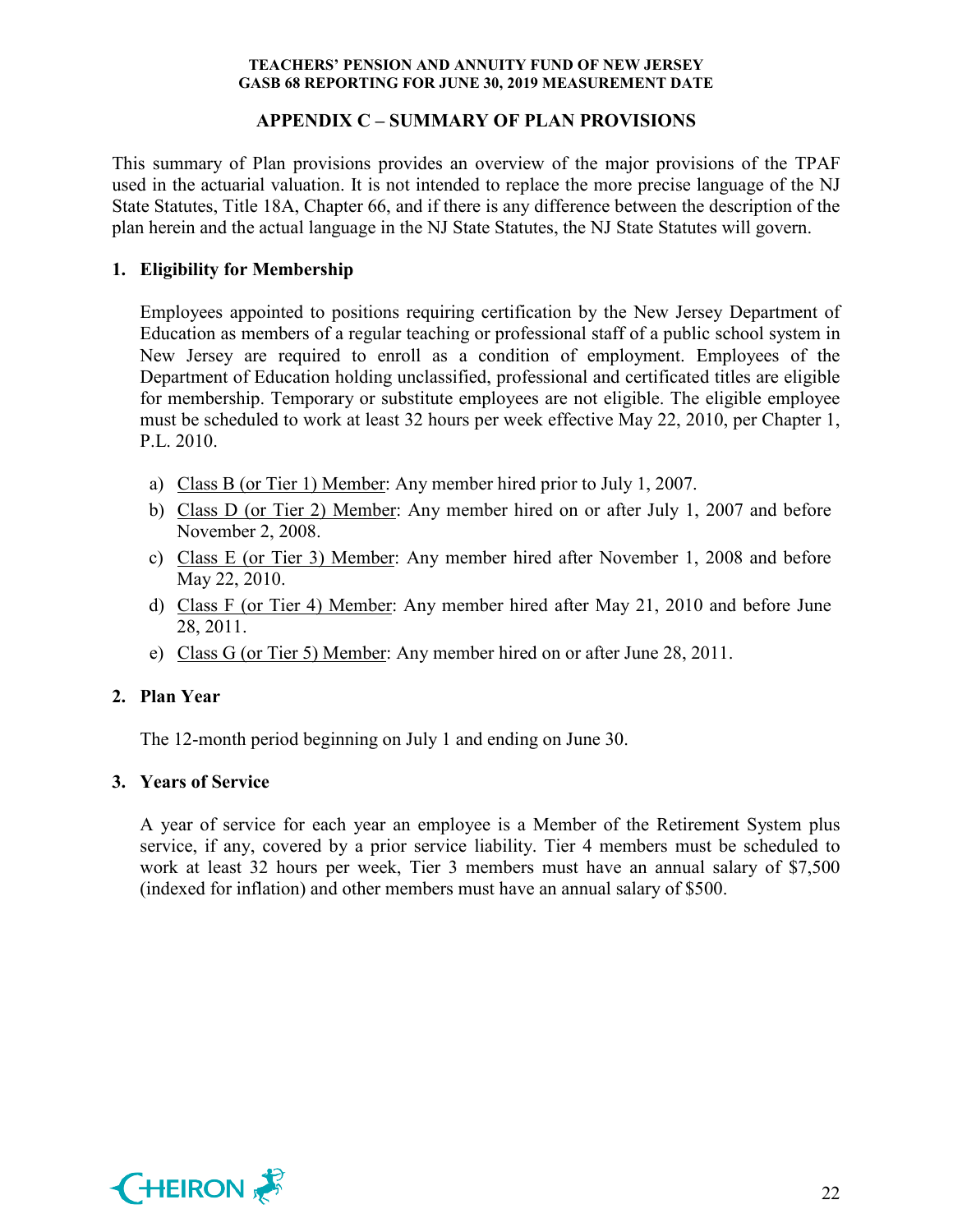## **APPENDIX C – SUMMARY OF PLAN PROVISIONS**

## **4. Compensation**

Base salary upon which contributions by a Member to the Annuity Savings Fund were based. Chapter 113, P.L. 1997 provides that Compensation cannot exceed the compensation limitation of Section 401(a)(17) of the Internal Revenue Code. Chapter 103, P.L. 2007 provides that for a Tier 2, 3, 4 or 5 Member, Compensation cannot exceed the annual maximum wage contribution base for Social Security, pursuant to the Federal Insurance Contribution Act.

## **5. Final Compensation**

The average annual compensation upon which contributions by a Member are made for the three consecutive years of service immediately preceding retirement, or the highest three fiscal years of service, if greater. Chapter 1, P. L. 1997 provides that for a Tier 4 or Tier 5 Member, Final Compensation is the average annual compensation upon which contributions by a Member are made for the five consecutive years of service immediately preceding retirement, or the highest five fiscal years of service, if greater.

## **6. Final Year Compensation**

The compensation upon which contributions by a Member to the Annuity Savings Fund are based in the last year of service.

## **7. Accumulated Deductions**

The sum of all amounts deducted from the compensation of a Member or contributed by the Member or on the Member's behalf without interest.

## **8. Member Contributions**

Each Member contributes a percentage of Compensation. Effective October 1, 2011, Chapter 78, P.L. 2011 set the member contribution rate at 6.5% and causes it to increase by 1/7 of 1% each July thereafter until it attains an ultimate rate of 7.5% on July 1, 2018.

## **9. Benefits**

a) **Service Retirement:** For a Tier 1 or Tier 2 Member, age 60. For a Tier 3 or Tier 4 Member, age 62. For a Tier 5 Member, age 65.

Benefit is an annual retirement allowance comprised of a member annuity plus an employer pension which together will provide a total allowance of:

(1) For a Tier 1, 2 or 3 Member, 1/55 of Final Compensation for each Year of Service.

(2) For a Tier 4 or 5 Member, 1/60 of Final Compensation for each Year of Service.

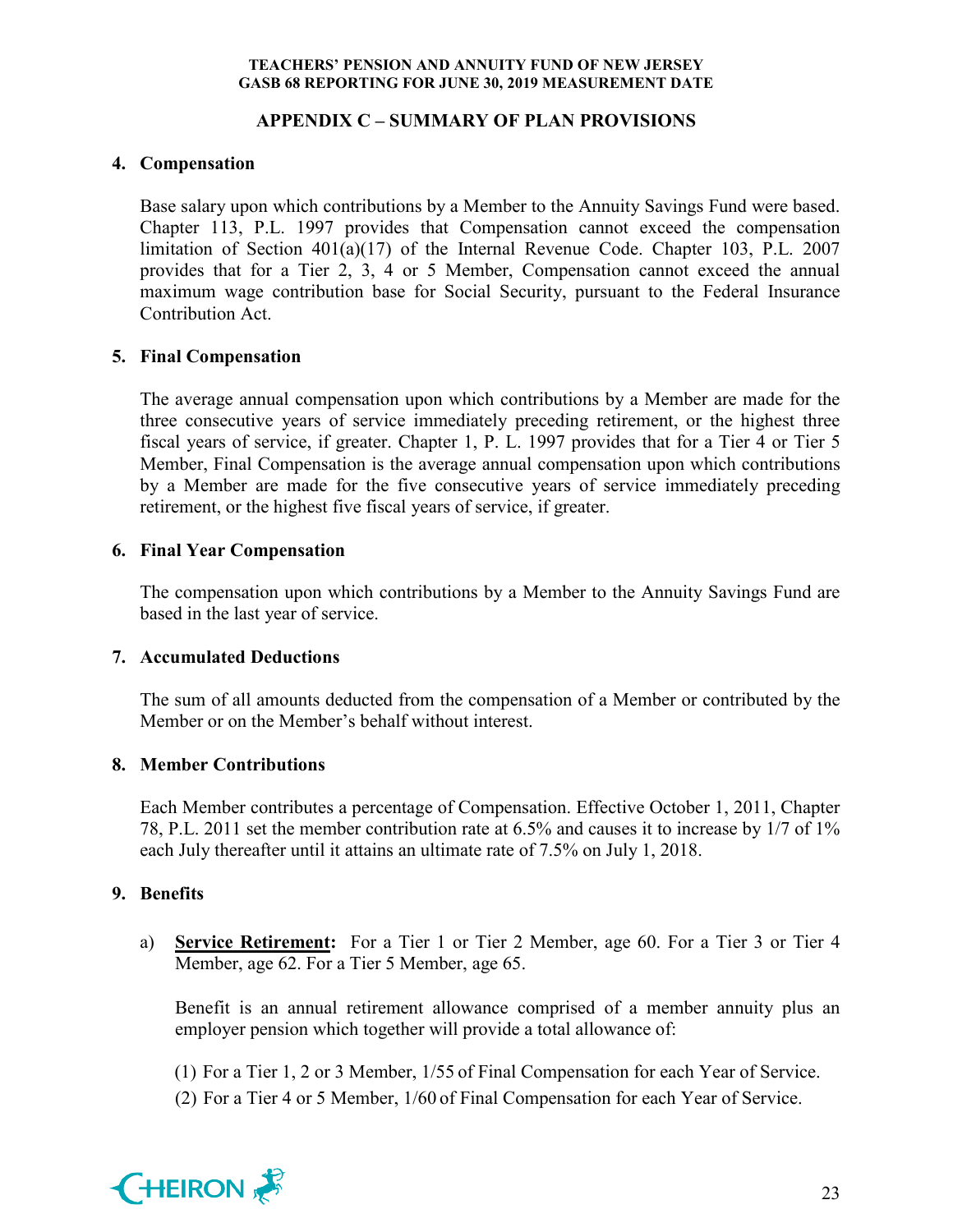## **APPENDIX C – SUMMARY OF PLAN PROVISIONS**

b) **Early Retirement:** Prior to eligibility for Service Retirement. For a Tier 1, 2, 3 or 4 Member, 25 Years of Service. For a Tier 5 Member, 30 Years of Service.

Benefit is an annual retirement allowance comprised of a member annuity plus an employer pension which together will provide a total allowance of:

- (1) For a Tier 1 Member, the Service Retirement benefit reduced by 1/4 of one percent for each month the retirement date precedes age 55.
- (2) For a Tier 2 Member, the Service Retirement benefit reduced by 1/12 of one percent for each month the retirement date precedes age 60 through age 55 and by 1/4 of one percent for each month the retirement date precedes age 55.
- (3) For a Tier 3 or 4 Member, the Service Retirement benefit reduced by 1/12 of one percent for each month the retirement date precedes age 62 through age 55 and by 1/4 of one percent for each month the retirement date precedes age 55.
- (4) For a Tier 5 Member, the Service Retirement benefit reduced by 1/4 of one percent for each month the retirement date precedes age 65.
- c) **Veteran Retirement:** Age 55 with 25 Years of Service or Age 60 with 20 Years of Service for a qualified military veteran who retires directly from active service.

Benefit is an annual retirement allowance comprised of a member annuity plus an employer pension which together will provide a total allowance of the greater of:

- (1) 54.5% of highest 12-month Compensation, or
- (2) For a member who is at least age 55 with 35 Years of Service, 1/55 of highest 12-month Compensation for each Year of Service.

Veterans may receive a Service Retirement benefit if greater.

d) **Deferred Retirement:** Termination of service prior to eligibility for Service Retirement with 10 Years of Service.

Benefit is either:

- (1) A refund of Accumulated Deductions plus, if the member has completed three years of service, interest accumulated at 2.0% per annum; or
- (2) A deferred life annuity, commencing at age 60 for a Tier 1 or Tier 2 Member, age 62 for a Tier 3 or Tier 4 Member or age 65 for a Tier 5 Member, comprised of a member annuity plus an employer pension which together will provide a total allowance of the Service Retirement benefit based on Final Compensation and Years of Service at date of termination.

For Members who die during the deferral period, the benefit is a return of Accumulated Deductions with credited interest.

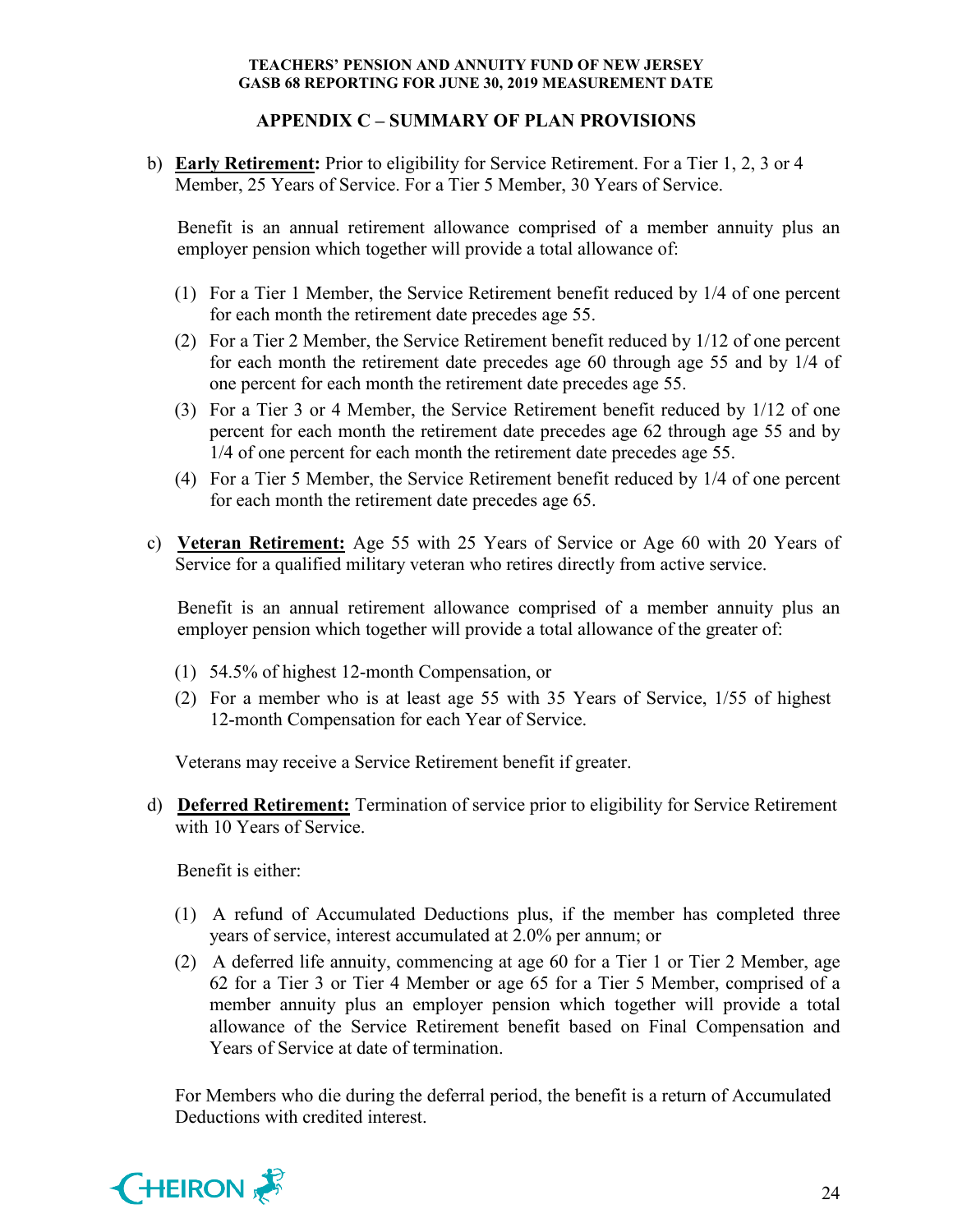## **APPENDIX C – SUMMARY OF PLAN PROVISIONS**

e) **Non-Vested Termination:** Termination of service prior to eligibility for Service Retirement and less than 10 Years of Service.

Benefit is a refund of Accumulated Deductions plus, if the member has completed three Years of Service, interest accumulated at 2.0% per annum.

## f) **Death Benefits**

- (1) Ordinary Death Before Retirement: Death of an active contributing Member. Benefit is equal to:
	- a. Lump sum payment equal to 150% of Final Year Compensation, also known as the non-contributory group life insurance benefit, plus
	- b. Accumulated Deductions with credited interest.
- (2) Accidental Death Before Retirement: Death of an active Member resulting from injuries received from an accident during performance of duty and not a result of willful negligence. Benefit is equal to:
	- a. Lump sum payment equal to 150% of Final Year Compensation, also known as the non-contributory group life insurance benefit, plus
	- b. Spouse life annuity of 50% of Final Year Compensation payable until spouse's death or remarriage. If there is no surviving spouse or upon death or remarriage, a total of 20% (35%, 50%) of Final Year Compensation payable to one (two, three or more) dependent child(ren). If there is no surviving spouse or dependent child(ren), 25% (40%) of Final Year Compensation to one (two) dependent parent(s). If there is no surviving spouse, dependent child(ren) or parent(s), the benefit is a refund of Accumulated Deductions with credited interest.
- (3) Death After Retirement: Death of a retired Member. Benefit is equal to:
	- a. Lump sum payment equal to 3/16 of Final Year Compensation for a Member retired under service, early, veteran or deferred retirement with 10 Years of Service. For a Member receiving a disability benefit, lump sum payment of 150% of Final Year Compensation if death occurs prior to age 60 and 3/16 of Final Compensation if death occurs after age 60. This benefit is also known as the non-contributory group life insurance benefit, plus
	- b. Any survivor benefit due under the Member's optional form of payment election. Previously granted COLAs also apply to life annuities.

Members are also eligible for a voluntary, employee-paid life insurance policy, known as the contributory group life insurance policy. This benefit is not paid through the Fund and is not considered for valuation purposes.

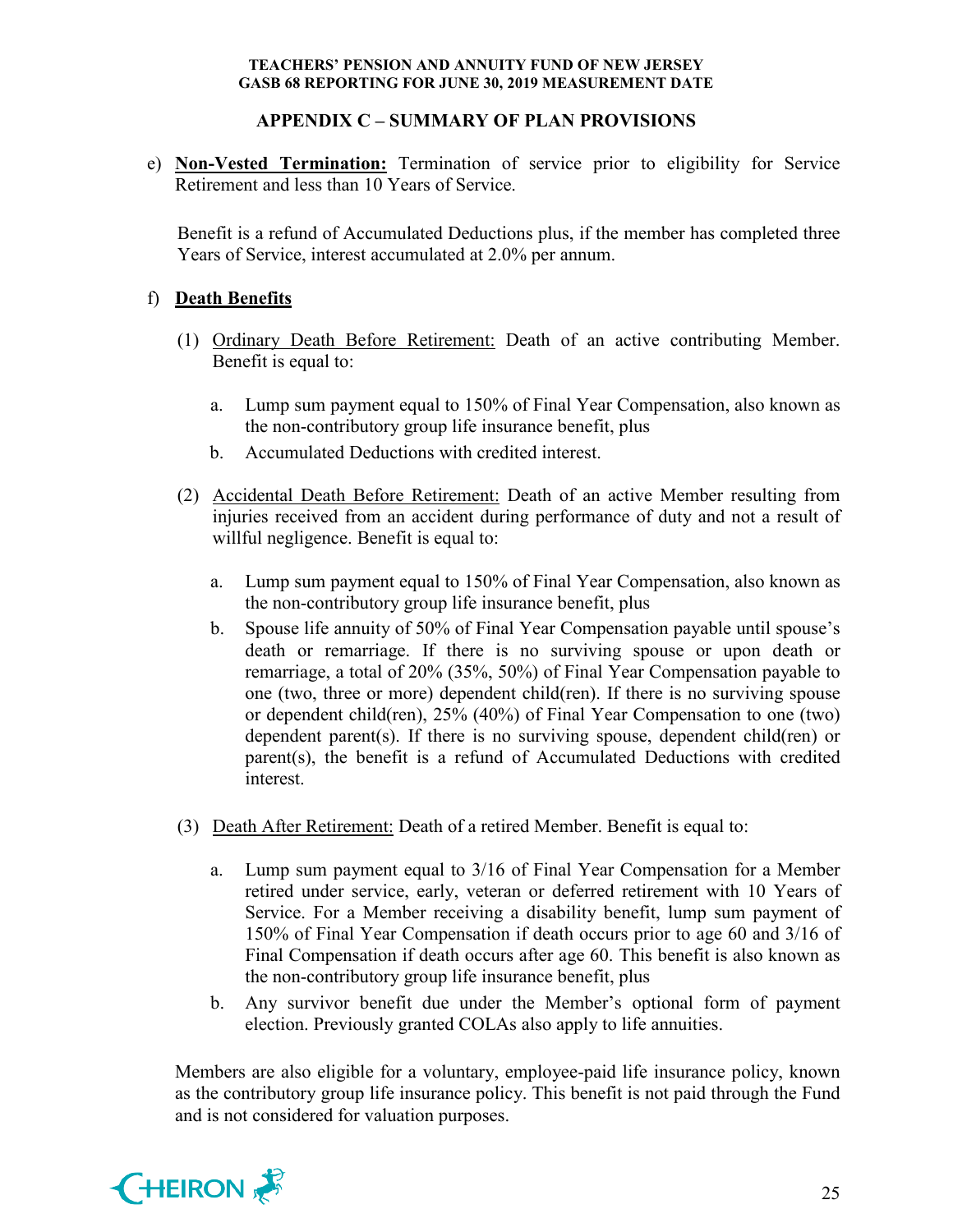## **APPENDIX C – SUMMARY OF PLAN PROVISIONS**

## g) **Disability Retirement**

(1) Ordinary Disability Retirement: 10 Years of Service and totally and permanently incapacitated from the performance of normal or assigned duties. Only available to Tier 1, 2 and 3 Members.

Benefit is an annual retirement allowance comprised of a member annuity plus an employer pension which together will provide a total allowance of:

- a. 1.64% of Final Compensation for each Year of Service; or
- b. 43.6% of Final Compensation.
- (2) Accidental Disability Retirement: Total and permanent incapacitation as a direct result of a traumatic event occurring during and as a result of the performance of regular or assigned duties. Only available to Tier 1, 2 and 3 Members.

Benefit is an annual retirement allowance comprised of a member annuity plus an employer pension which together will provide a total allowance of 72.7% of the Compensation at the date of injury.

The pension portion of the benefit will be offset for any periodic Workers' Compensation benefits.

Tier 4 and Tier 5 Members are eligible for long-term disability coverage. This benefit is not paid through the Fund and is not considered for valuation purposes. Both Member and employer contributions to the Fund continue while on long-term disability, with the policy covering the Member portion. The long-term disability benefit equals 60% of Final Year Compensation and may be offset for other periodic benefits, such as Workers' Compensation, short-term disability or Social Security. The long-term disability benefit may continue through the earlier of age 70 or commencement of a retirement benefit under the Fund.

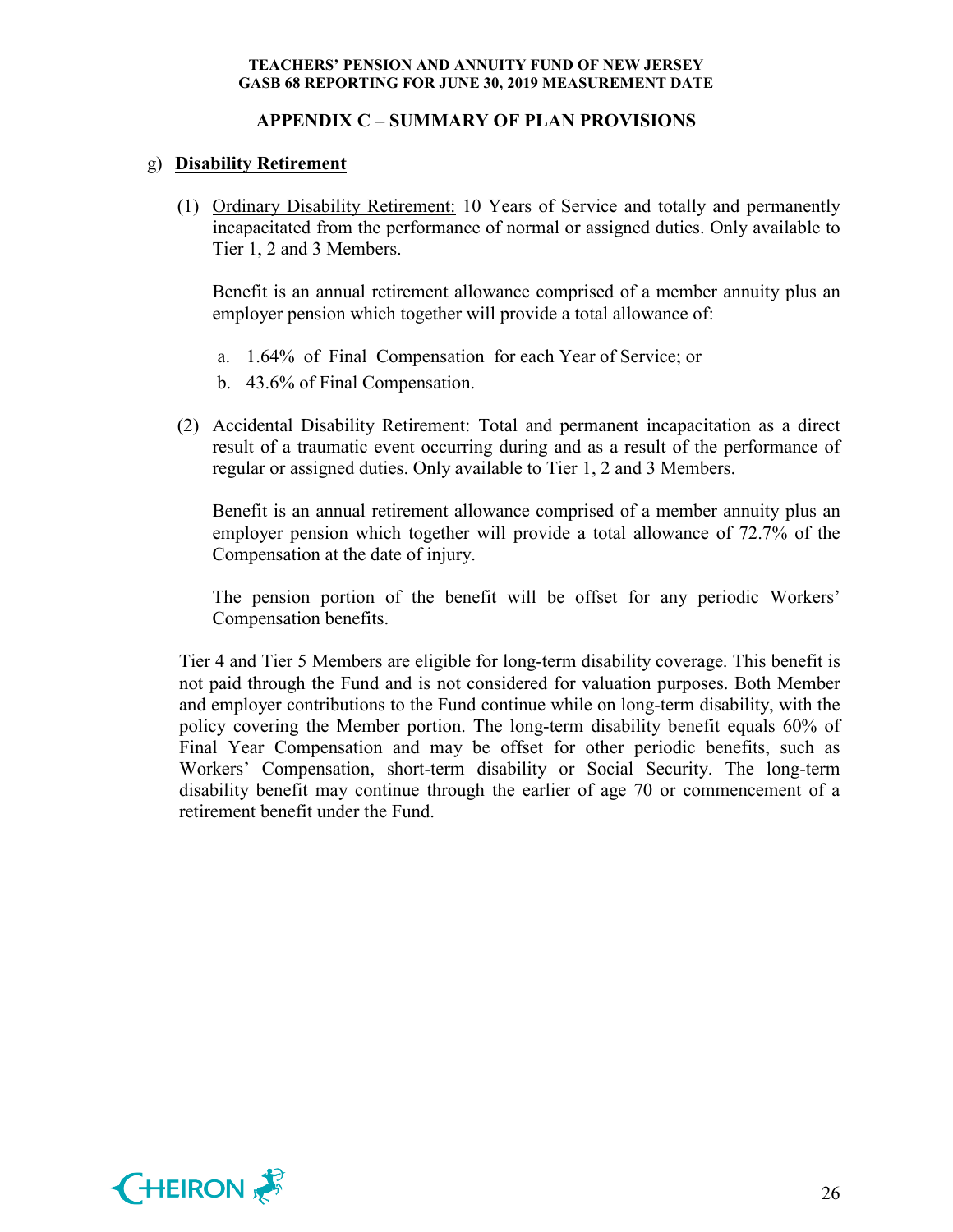## **APPENDIX C – SUMMARY OF PLAN PROVISIONS**

#### **10. Optional Forms of Payment**

The member may elect the following forms of payment.

- a) Maximum Option: Single life annuity with a return of the balance of the Accumulated Deductions with credited interest.
- b) Option 1: Single life annuity with a return of the balance of the initial reserve.
- c) Option 2: 100% joint and survivor annuity.
- d) Option 3: 50% joint and survivor annuity.
- e) Option 4: Other percentage joint and survivor annuity.
- f) Option A: 100% pop-up joint and survivor annuity.
- g) Option B: 75% pop-up joint and survivor annuity.
- h) Option C: 50% pop-up joint and survivor annuity.
- i) Option D: 25% pop-up joint and survivor annuity.

## **11. Cost-of-Living Adjustments**

Also known as Pension Adjustments. Provided annually to retirees and survivors after 24 months of retirement prior to July 1, 2011. Chapter 78, P.L. 2011 eliminated future adjustments effective July 1, 2011. Adjustments may be reinstated in the future subject to certain conditions outlined in Chapter 78, P.L. 2011.

#### **12. Changes in Plan Provisions Since Last Valuation**

None.

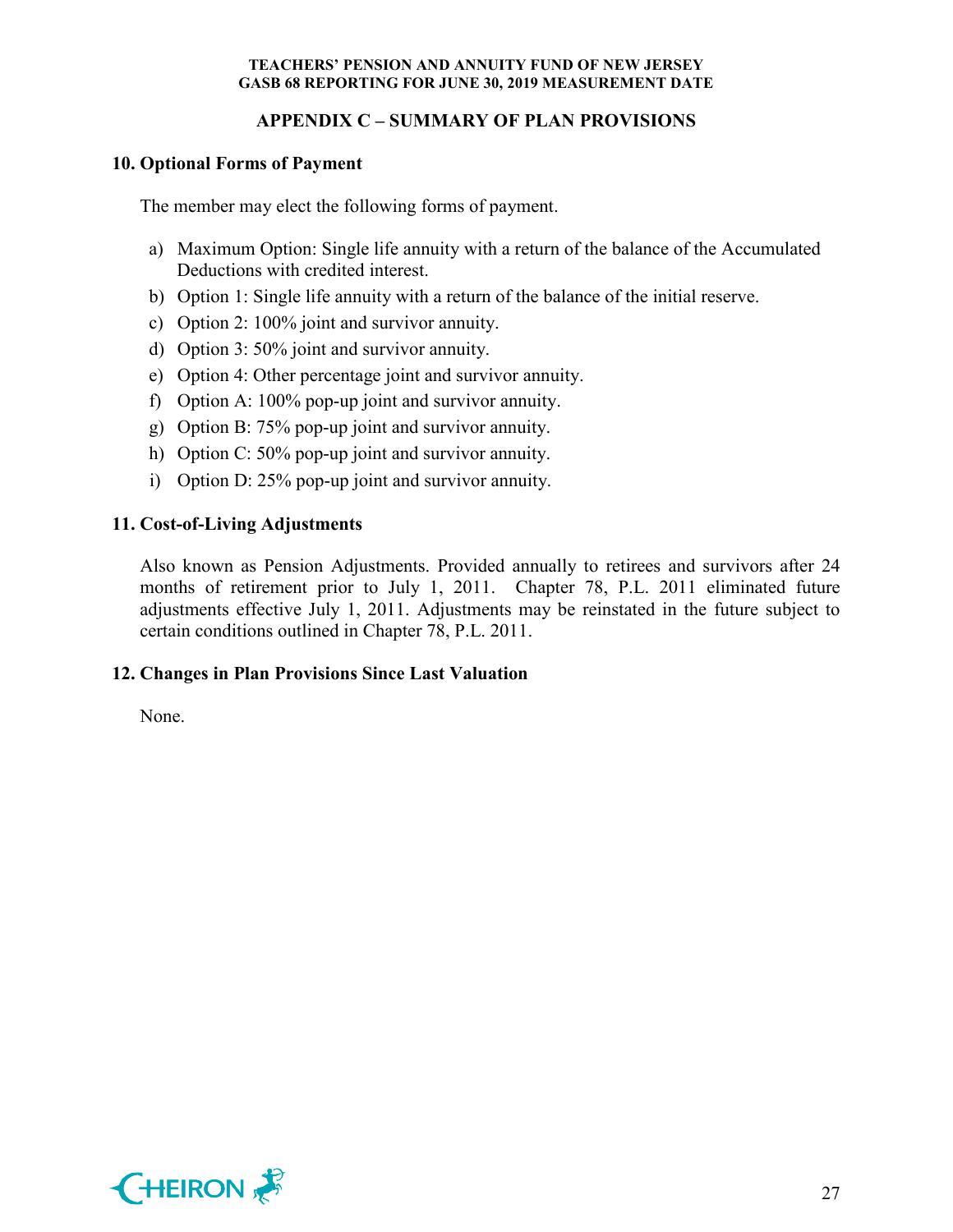#### **APPENDIX D – DETERMINATION OF DISCOUNT RATE**

**Table 1 - Projection of the Pension Plan's Fiduciary Net Position** (In Thousands)

Projections Commence June 30, 2019

|                | Projected<br>Beginning<br><b>Fiduciary Net</b> | Projected<br>Member                  | Projected<br>Employer        | Projected<br>Lottery                 | Projected<br><b>Benefit</b> | Projected<br>Administrative | Projected<br>Investment              | <b>Projected Ending</b><br><b>Fiduciary Net</b>  |
|----------------|------------------------------------------------|--------------------------------------|------------------------------|--------------------------------------|-----------------------------|-----------------------------|--------------------------------------|--------------------------------------------------|
| Year           | Position                                       | Contributions                        | Contributions                | Contributions                        | <b>Payments</b>             | <b>Expenses</b>             | Earnings                             | Position                                         |
|                | (a)                                            | (b)                                  | (c)                          | (d)                                  | (e)                         | (f)                         | (g)                                  | $(h) = (a) + (b) + (c)$<br>$+ (d) - (e) - (f) +$ |
| $\mathbf{1}$   | 22,686,936<br>\$                               | s<br>794,581                         | 1,482,527<br>\$              | \$<br>833,471                        | 4,652,871<br>s              | \$<br>14,361                | 1,522,189<br>\$                      | (g)<br>s<br>22,652,473                           |
| $\sqrt{2}$     | 22,652,473                                     | 780,873                              | 1,777,190                    | 845,005                              | 4,761,966                   | 14,697                      | 1,523,579                            | 22,802,458                                       |
| 3              | 22,802,458                                     | 768,260                              | 1,869,279                    | 854,907                              | 4,860,794                   | 15,002                      | 1,533,007                            | 22,952,115                                       |
| $\overline{4}$ | 22,952,115                                     | 755,740                              | 2,198,867                    | 864,863                              | 4,954,788                   | 15,293                      | 1,548,698                            | 23,350,203                                       |
| 5              | 23,350,203                                     | 742,641                              | 2,299,153                    | 875,357                              | 5,046,857                   | 15,577                      | 1,575,911                            | 23,780,831                                       |
| 6              | 23,780,831                                     | 728,447                              | 2,403,475                    | 886,031                              | 5,140,054                   | 15,864                      | 1,605,435                            | 24,248,302                                       |
| 7              | 24,248,302                                     | 712,516                              | 2,508,798                    | 896,822                              | 5,237,437                   | 16,165                      | 1,637,365                            | 24,750,201                                       |
| 8              | 24,750,201                                     | 700,682                              | 2,616,338                    | 907,789                              | 5,342,345                   | 16,489                      | 1,671,649                            | 25,287,825                                       |
| 9              | 25,287,825                                     | 689,041                              | 2,726,138                    | 918,117                              | 5,450,105                   | 16,821                      | 1,708,380                            | 25,862,573                                       |
| 10             | 25,862,573                                     | 675,953                              | 2,833,777                    | 925,241                              | 5,563,259                   | 17,171                      | 1,747,307                            | 26,464,422                                       |
| 11             | 26,464,422                                     | 661,060                              | 2,941,757                    | 934,591                              | 5,681,111                   | 17,534                      | 1,787,992                            | 27,091,177                                       |
| 12<br>13       | 27,091,177<br>27,737,423                       | 644,170<br>625,243                   | 3,049,880<br>3,076,092       | 944,034<br>953,571                   | 5,804,106<br>5,931,837      | 17,914<br>18,308            | 1,830,182<br>1,871,385               | 27,737,423<br>28,313,569                         |
| 14             | 28,313,569                                     | 604,322                              | 3,099,631                    | 963,204                              | 6,062,166                   | 18,710                      | 1,907,456                            | 28,807,305                                       |
| 15             | 28,807,305                                     | 581,365                              | 3,120,343                    | 972,933                              | 6,195,363                   | 19,121                      | 1,937,523                            | 29,204,985                                       |
| 16             | 29,204,985                                     | 556,403                              | 3,138,972                    | 982,760                              | 6,330,918                   | 19,540                      | 1,960,660                            | 29,493,322                                       |
| 17             | 29,493,322                                     | 529,959                              | 3,155,277                    | 992,685                              | 6,464,565                   | 19,952                      | 1,976,101                            | 29,662,827                                       |
| 18             | 29,662,827                                     | 502,780                              | 3,169,918                    | 1,002,709                            | 6,591,810                   | 20,345                      | 1,983,378                            | 29,709,457                                       |
| 19             | 29,709,457                                     | 475,361                              | 3,183,732                    | 1,012,833                            | 6,710,731                   | 20,712                      | 1,982,313                            | 29,632,252                                       |
| 20             | 29,632,252                                     | 448,049                              | 3,197,249                    | 1,023,058                            | 6,818,721                   | 21,045                      | 1,972,954                            | 29,433,797                                       |
| 21             | 29,433,797                                     | 421,199                              | 3,210,918                    | 1,033,386                            | 6,912,101                   | 21,334                      | 1,955,634                            | 29,121,498                                       |
| 22             | 29,121,498                                     | 395,020                              | 3,225,123                    | 1,043,817                            | 6,989,835                   | 21,574                      | 1,930,924                            | 28,704,974                                       |
| 23             | 28,704,974                                     | 368,637                              | 3,240,140                    | 1,054,352                            | 7,056,238                   | 21,778                      | 1,899,324                            | 28,189,411                                       |
| 24             | 28,189,411                                     | 340,426                              | 3,255,269                    | 1,064,993                            | 7,119,912                   | 21,975                      | 1,860,826                            | 27,569,039                                       |
| 25             | 27,569,039                                     | 310,320                              | 3,269,034                    | 1,075,740                            | 7,180,305                   | 22,161                      | 1,815,006                            | 26,836,672                                       |
| 26             | 26,836,672                                     | 278,680                              | 3,282,787                    | 1,086,595                            | 7,236,723                   | 22,336                      | 1,761,432                            | 25,987,108                                       |
| 27             | 25,987,108                                     | 245,460                              | 3,299,008                    | 1,097,558                            | 7,290,365                   | 22,501                      | 1,699,761                            | 25,016,027                                       |
| 28             | 25,016,027                                     | 211,089                              | 3,317,676                    | 1,108,630                            | 7,341,358                   | 22,658                      | 1,629,701                            | 23,919,107                                       |
| 29             | 23,919,107                                     | 176,221                              | 3,725,533                    | $\boldsymbol{0}$                     | 7,388,129                   | 22,803                      | 1,522,505                            | 21,932,434                                       |
| 30             | 21,932,434                                     | 143,477                              | 3,699,773                    | $\boldsymbol{0}$<br>$\boldsymbol{0}$ | 7,418,683                   | 22,897                      | 1,380,582                            | 19,714,685                                       |
| 31<br>32       | 19,714,685<br>17,314,144                       | 115,124<br>90,865                    | 3,703,886<br>3,710,256       | $\boldsymbol{0}$                     | 7,421,029<br>7,385,486      | 22,904<br>22,795            | 1,224,382<br>1,056,893               | 17,314,144<br>14,763,878                         |
| 33             | 14,763,878                                     | 70,563                               | 3,718,724                    | $\boldsymbol{0}$                     | 7,335,965                   | 22,642                      | 879,598                              | 12,074,156                                       |
| 34             | 12,074,156                                     | 53,895                               | 3,729,425                    | $\boldsymbol{0}$                     | 7,263,933                   | 22,420                      | 693,501                              | 9,264,625                                        |
| 35             | 9,264,625                                      | 40,408                               | 3,742,380                    | $\boldsymbol{0}$                     | 7,171,301                   | 22,134                      | 499,897                              | 6,353,876                                        |
| 36             | 6,353,876                                      | 29,688                               | 3,757,498                    | $\boldsymbol{0}$                     | 7,058,920                   | 21,787                      | 300,043                              | 3,360,399                                        |
| 37             | $\boldsymbol{0}$                               | $\boldsymbol{0}$                     | $\boldsymbol{0}$             | $\boldsymbol{0}$                     | 6,927,415                   | 21,381                      | $\boldsymbol{0}$                     | $\bf{0}$                                         |
| 38             | $\boldsymbol{0}$                               | $\boldsymbol{0}$                     | $\boldsymbol{0}$             | $\boldsymbol{0}$                     | 6,777,926                   | 20,919                      | $\boldsymbol{0}$                     | $\boldsymbol{0}$                                 |
| 39             | $\boldsymbol{0}$                               | $\boldsymbol{0}$                     | $\boldsymbol{0}$             | $\boldsymbol{0}$                     | 6,612,715                   | 20,410                      | $\boldsymbol{0}$                     | $\boldsymbol{0}$                                 |
| 40             | $\boldsymbol{0}$                               | $\boldsymbol{0}$                     | $\boldsymbol{0}$             | $\boldsymbol{0}$                     | 6,433,372                   | 19,856                      | $\boldsymbol{0}$                     | $\boldsymbol{0}$                                 |
| 41             | $\boldsymbol{0}$                               | $\boldsymbol{0}$                     | $\boldsymbol{0}$             | $\boldsymbol{0}$                     | 6,242,321                   | 19,266                      | $\boldsymbol{0}$                     | $\boldsymbol{0}$                                 |
| 42             | $\boldsymbol{0}$                               | $\boldsymbol{0}$                     | $\boldsymbol{0}$             | $\boldsymbol{0}$                     | 6,041,550                   | 18,647                      | $\boldsymbol{0}$                     | $\boldsymbol{0}$                                 |
| 43             | $\mathbf{0}$                                   | $\boldsymbol{0}$                     | $\boldsymbol{0}$             | $\boldsymbol{0}$                     | 5,833,534                   | 18,005                      | $\boldsymbol{0}$                     | $\boldsymbol{0}$                                 |
| 44             | $\mathbf{0}$                                   | $\mathbf{0}$                         | $\boldsymbol{0}$             | $\boldsymbol{0}$                     | 5,620,022                   | 17,346                      | $\boldsymbol{0}$                     | $\mathbf 0$                                      |
| 45             | $\mathbf{0}$                                   | $\mathbf{0}$                         | $\mathbf{0}$                 | $\mathbf{0}$                         | 5,401,918                   | 16,673                      | $\mathbf{0}$                         | $\boldsymbol{0}$                                 |
| 46             | $\Omega$                                       | $\Omega$                             | $\mathbf{0}$                 | $\boldsymbol{0}$                     | 5,179,944                   | 15,987                      | $\Omega$                             | $\Omega$                                         |
| 47             | $\boldsymbol{0}$                               | $\boldsymbol{0}$                     | $\boldsymbol{0}$             | $\boldsymbol{0}$                     | 4,954,554                   | 15,292                      | $\boldsymbol{0}$                     | $\boldsymbol{0}$                                 |
| 48             | $\boldsymbol{0}$                               | $\boldsymbol{0}$                     | $\boldsymbol{0}$             | $\boldsymbol{0}$                     | 4,726,145                   | 14,587                      | $\boldsymbol{0}$                     | $\boldsymbol{0}$                                 |
| 49             | $\boldsymbol{0}$                               | $\boldsymbol{0}$                     | $\boldsymbol{0}$             | $\boldsymbol{0}$                     | 4,495,264                   | 13,874                      | $\boldsymbol{0}$                     | $\boldsymbol{0}$                                 |
| 50             | $\mathbf{0}$                                   | $\boldsymbol{0}$                     | $\boldsymbol{0}$             | $\boldsymbol{0}$                     | 4,262,469                   | 13,156                      | $\boldsymbol{0}$                     | $\boldsymbol{0}$                                 |
| 51<br>52       | 0<br>$\boldsymbol{0}$                          | $\boldsymbol{0}$<br>$\boldsymbol{0}$ | $\bf{0}$<br>$\boldsymbol{0}$ | $\boldsymbol{0}$<br>$\boldsymbol{0}$ | 4,028,445                   | 12,433                      | $\boldsymbol{0}$<br>$\boldsymbol{0}$ | $\boldsymbol{0}$<br>$\boldsymbol{0}$             |
| 53             | 0                                              | $\boldsymbol{0}$                     | 0                            | $\boldsymbol{0}$                     | 3,793,963<br>3,559,899      | 11,710<br>10,987            | $\boldsymbol{0}$                     | $\boldsymbol{0}$                                 |
| 54             | $\boldsymbol{0}$                               | $\boldsymbol{0}$                     | $\boldsymbol{0}$             | $\boldsymbol{0}$                     | 3,327,155                   | 10,269                      | $\boldsymbol{0}$                     | $\boldsymbol{0}$                                 |
| 55             | $\mathbf{0}$                                   | $\boldsymbol{0}$                     | $\boldsymbol{0}$             | $\boldsymbol{0}$                     | 3,096,639                   | 9,558                       | $\boldsymbol{0}$                     | $\boldsymbol{0}$                                 |
| 56             | $\boldsymbol{0}$                               | $\boldsymbol{0}$                     | $\boldsymbol{0}$             | $\boldsymbol{0}$                     | 2,869,290                   | 8,856                       | $\boldsymbol{0}$                     | $\boldsymbol{0}$                                 |
| 57             | $\mathbf{0}$                                   | $\boldsymbol{0}$                     | $\boldsymbol{0}$             | $\boldsymbol{0}$                     | 2,646,084                   | 8,167                       | $\boldsymbol{0}$                     | $\boldsymbol{0}$                                 |
| 58             | $\boldsymbol{0}$                               | $\boldsymbol{0}$                     | $\boldsymbol{0}$             | $\boldsymbol{0}$                     | 2,427,997                   | 7,494                       | $\boldsymbol{0}$                     | $\boldsymbol{0}$                                 |
| 59             | $\boldsymbol{0}$                               | $\boldsymbol{0}$                     | $\boldsymbol{0}$             | $\boldsymbol{0}$                     | 2,216,029                   | 6,840                       | $\boldsymbol{0}$                     | $\boldsymbol{0}$                                 |
| 60             | $\boldsymbol{0}$                               | $\boldsymbol{0}$                     | $\boldsymbol{0}$             | $\boldsymbol{0}$                     | 2,011,150                   | 6,207                       | $\boldsymbol{0}$                     | $\boldsymbol{0}$                                 |

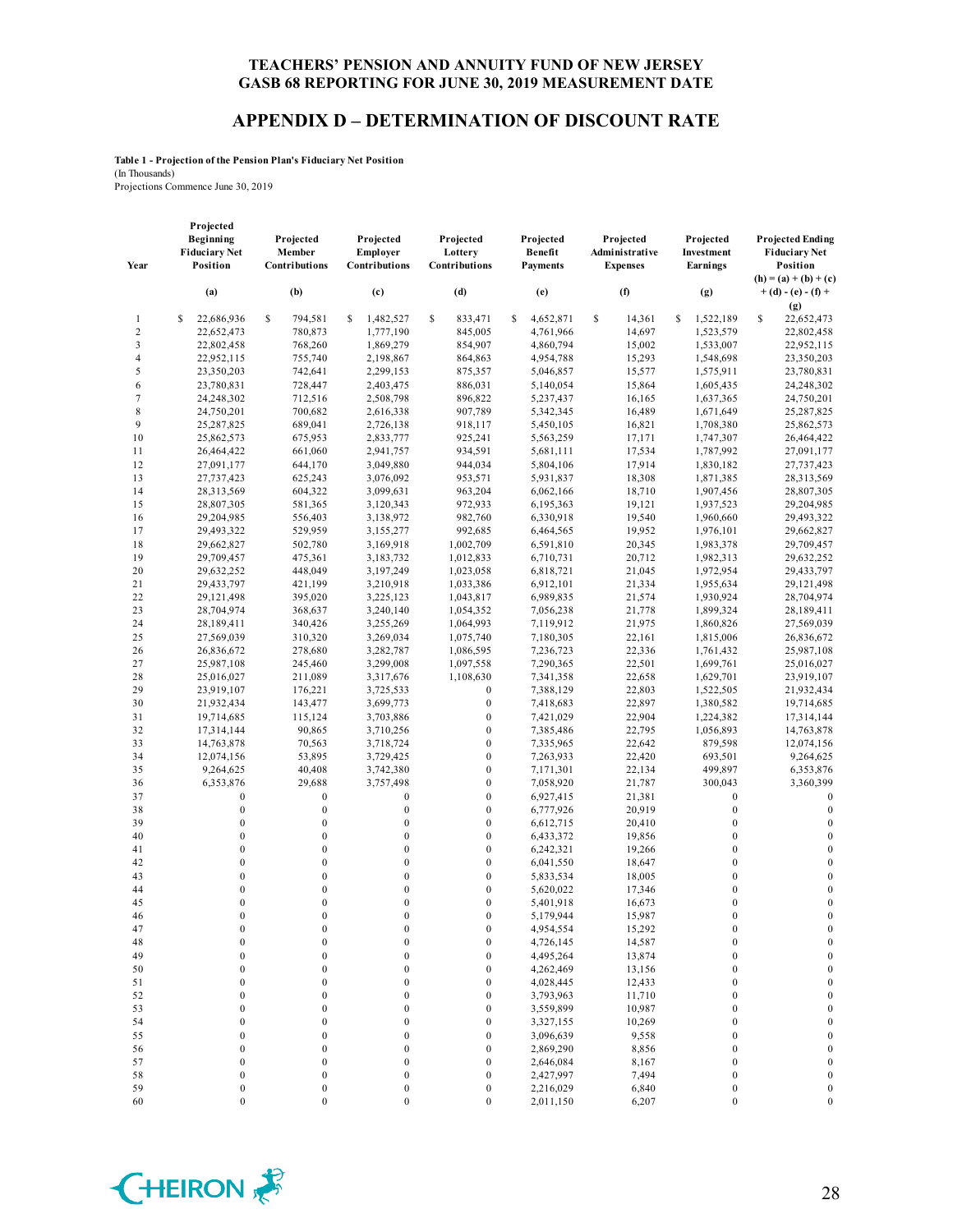#### **APPENDIX D – DETERMINATION OF DISCOUNT RATE**

**Projected Benefit** 

**Projected Administrative** 

**Projected Investment**  **Projected Ending** 

**Table 1 - Projection of the Pension Plan's Fiduciary Net Position** (In Thousands)

Projections Commence June 30, 2019

| Year       | Projected<br>Beginning<br><b>Fiduciary Net</b><br>Position | Projected<br>Member<br>Contributions | Projected<br>Employer<br>Contributions | Projected<br>Lottery<br>Contributions |
|------------|------------------------------------------------------------|--------------------------------------|----------------------------------------|---------------------------------------|
|            | (a)                                                        | (b)                                  | (c)                                    | (d)                                   |
| 61         | $\Omega$                                                   | $\Omega$                             | $\Omega$                               | $\mathbf{0}$                          |
| 62         | 0                                                          | 0                                    | 0                                      | $\Omega$                              |
| 63         | 0                                                          | 0                                    | $\Omega$                               | $\mathbf{0}$                          |
| 64         | 0                                                          | 0                                    | $\Omega$                               | $\Omega$                              |
| 65         | 0                                                          | 0                                    | $\Omega$                               | $\mathbf{0}$                          |
| 66         | $\Omega$                                                   | 0                                    | $\Omega$                               | $\mathbf{0}$                          |
| 67         |                                                            | 0                                    | $\Omega$                               | 0                                     |
| $\epsilon$ | $\Omega$                                                   | $\Omega$                             | $\Omega$                               | $\Omega$                              |

| Year       | <br><br><b>Fiduciary Net</b><br>Position | . <i>.</i><br>Member<br>Contributions | .<br>Employer<br>Contributions       | .<br>Lottery<br>Contributions        | . jectem<br>Benefit<br><b>Payments</b> | . ,<br>Administrative<br><b>Expenses</b> | . . <b>.</b><br>Investment<br>Earnings | $\ldots$<br><b>Fiduciary Net</b><br>Position            |
|------------|------------------------------------------|---------------------------------------|--------------------------------------|--------------------------------------|----------------------------------------|------------------------------------------|----------------------------------------|---------------------------------------------------------|
|            | (a)                                      | (b)                                   | (c)                                  | (d)                                  | (e)                                    | (f)                                      | (g)                                    | $(h) = (a) + (b) + (c)$<br>$+ (d) - (e) - (f) +$<br>(g) |
| 61         | $\boldsymbol{0}$                         | $\boldsymbol{0}$                      | $\boldsymbol{0}$                     | $\boldsymbol{0}$                     | 1,814,285                              | 5,600                                    | $\boldsymbol{0}$                       | $\boldsymbol{0}$                                        |
| 62         | $\boldsymbol{0}$                         | $\boldsymbol{0}$                      | $\boldsymbol{0}$                     | $\boldsymbol{0}$                     | 1,626,287                              | 5,019                                    | $\boldsymbol{0}$                       | $\boldsymbol{0}$                                        |
| 63         | $\boldsymbol{0}$                         | $\boldsymbol{0}$                      | $\boldsymbol{0}$                     | $\boldsymbol{0}$                     | 1,447,909                              | 4,469                                    | $\boldsymbol{0}$                       | $\boldsymbol{0}$                                        |
| 64         | $\boldsymbol{0}$                         | $\boldsymbol{0}$                      | $\boldsymbol{0}$                     | $\boldsymbol{0}$                     | 1,279,816                              | 3,950                                    | $\boldsymbol{0}$                       | $\boldsymbol{0}$                                        |
| 65         | $\boldsymbol{0}$                         | $\boldsymbol{0}$                      | $\boldsymbol{0}$                     | $\boldsymbol{0}$                     | 1,122,548                              | 3,465                                    | $\boldsymbol{0}$                       | $\boldsymbol{0}$                                        |
| 66         | $\boldsymbol{0}$                         | $\boldsymbol{0}$                      | $\boldsymbol{0}$                     | $\boldsymbol{0}$                     | 976,517                                | 3,014                                    | $\boldsymbol{0}$                       | $\boldsymbol{0}$                                        |
| 67         | $\mathbf{0}$                             | $\boldsymbol{0}$                      | $\boldsymbol{0}$                     | $\boldsymbol{0}$                     | 841,990                                | 2,599                                    | $\mathbf{0}$                           | $\mathbf{0}$                                            |
| 68         | $\mathbf{0}$                             | $\boldsymbol{0}$                      | $\boldsymbol{0}$                     | $\boldsymbol{0}$                     | 719,090                                | 2,219                                    | $\boldsymbol{0}$                       | $\boldsymbol{0}$                                        |
| 69         | $\boldsymbol{0}$                         | $\boldsymbol{0}$                      | $\boldsymbol{0}$                     | $\boldsymbol{0}$                     | 607,811                                | 1,876                                    | $\boldsymbol{0}$                       | $\boldsymbol{0}$                                        |
| $70\,$     | $\boldsymbol{0}$                         | $\boldsymbol{0}$                      | $\boldsymbol{0}$                     | $\boldsymbol{0}$                     | 508,028                                | 1,568                                    | $\boldsymbol{0}$                       | $\boldsymbol{0}$                                        |
| 71         | $\boldsymbol{0}$                         | $\boldsymbol{0}$                      | $\boldsymbol{0}$                     | $\boldsymbol{0}$                     | 419,497                                | 1,295                                    | $\boldsymbol{0}$                       | $\boldsymbol{0}$                                        |
| 72         | $\boldsymbol{0}$                         | $\boldsymbol{0}$                      | $\boldsymbol{0}$                     | $\boldsymbol{0}$                     | 341,863                                | 1,055                                    | $\boldsymbol{0}$                       | $\boldsymbol{0}$                                        |
| 73         | $\boldsymbol{0}$                         | $\boldsymbol{0}$                      | $\boldsymbol{0}$                     | $\boldsymbol{0}$                     | 274,651                                | 848                                      | $\boldsymbol{0}$                       | $\boldsymbol{0}$                                        |
| 74         | $\boldsymbol{0}$                         | $\boldsymbol{0}$                      | $\boldsymbol{0}$                     | $\boldsymbol{0}$                     | 217,288                                | 671                                      | $\boldsymbol{0}$                       | $\boldsymbol{0}$                                        |
| $75\,$     | $\boldsymbol{0}$                         | $\boldsymbol{0}$                      | $\boldsymbol{0}$                     | $\boldsymbol{0}$                     | 169,093                                | 522                                      | $\boldsymbol{0}$                       | $\boldsymbol{0}$                                        |
| 76         | $\mathbf{0}$                             | $\boldsymbol{0}$                      | $\boldsymbol{0}$                     | $\boldsymbol{0}$                     | 129,282                                | 399                                      | $\boldsymbol{0}$                       | $\boldsymbol{0}$                                        |
| 77         | $\boldsymbol{0}$                         | $\boldsymbol{0}$                      | $\boldsymbol{0}$                     | $\boldsymbol{0}$                     | 96,986                                 | 299                                      | $\boldsymbol{0}$                       | $\boldsymbol{0}$                                        |
| 78         | $\boldsymbol{0}$                         | $\boldsymbol{0}$                      | $\boldsymbol{0}$                     | $\boldsymbol{0}$                     | 71,290                                 | 220                                      | $\boldsymbol{0}$                       | $\boldsymbol{0}$                                        |
| 79         | $\boldsymbol{0}$                         | $\boldsymbol{0}$                      | $\boldsymbol{0}$                     | $\boldsymbol{0}$                     | 51,267                                 | 158                                      | $\boldsymbol{0}$                       | $\boldsymbol{0}$                                        |
| 80         | $\boldsymbol{0}$                         | $\boldsymbol{0}$<br>$\boldsymbol{0}$  | $\boldsymbol{0}$                     | $\boldsymbol{0}$                     | 36,016                                 | 111                                      | $\boldsymbol{0}$<br>$\boldsymbol{0}$   | $\boldsymbol{0}$                                        |
| 81<br>82   | $\boldsymbol{0}$<br>$\boldsymbol{0}$     | $\boldsymbol{0}$                      | $\boldsymbol{0}$<br>$\boldsymbol{0}$ | $\boldsymbol{0}$<br>$\boldsymbol{0}$ | 24,678<br>16,464                       | 76<br>51                                 | $\boldsymbol{0}$                       | $\boldsymbol{0}$<br>$\boldsymbol{0}$                    |
| 83         | $\boldsymbol{0}$                         | $\boldsymbol{0}$                      | $\boldsymbol{0}$                     | $\boldsymbol{0}$                     | 10,677                                 | 33                                       | $\boldsymbol{0}$                       | $\boldsymbol{0}$                                        |
| 84         | $\mathbf{0}$                             | $\mathbf{0}$                          | $\boldsymbol{0}$                     | $\boldsymbol{0}$                     | 6,721                                  | 21                                       | $\boldsymbol{0}$                       | $\boldsymbol{0}$                                        |
| 85         | $\mathbf{0}$                             | $\mathbf{0}$                          | $\boldsymbol{0}$                     | $\boldsymbol{0}$                     | 4,102                                  | 13                                       | $\boldsymbol{0}$                       | $\boldsymbol{0}$                                        |
| 86         | $\mathbf{0}$                             | $\mathbf{0}$                          | $\boldsymbol{0}$                     | $\boldsymbol{0}$                     | 2,425                                  | $\tau$                                   | $\boldsymbol{0}$                       | $\boldsymbol{0}$                                        |
| 87         | $\mathbf{0}$                             | $\mathbf{0}$                          | $\boldsymbol{0}$                     | $\boldsymbol{0}$                     | 1,388                                  | $\overline{4}$                           | $\boldsymbol{0}$                       | $\boldsymbol{0}$                                        |
| 88         | $\boldsymbol{0}$                         | $\boldsymbol{0}$                      | $\boldsymbol{0}$                     | $\boldsymbol{0}$                     | 770                                    | $\overline{c}$                           | $\boldsymbol{0}$                       | $\boldsymbol{0}$                                        |
| 89         | $\mathbf{0}$                             | $\mathbf{0}$                          | $\boldsymbol{0}$                     | $\boldsymbol{0}$                     | 416                                    | $\mathbf{1}$                             | $\boldsymbol{0}$                       | $\boldsymbol{0}$                                        |
| 90         | $\boldsymbol{0}$                         | $\boldsymbol{0}$                      | $\boldsymbol{0}$                     | $\boldsymbol{0}$                     | 219                                    | $\mathbf{1}$                             | $\boldsymbol{0}$                       | $\boldsymbol{0}$                                        |
| 91         | $\boldsymbol{0}$                         | $\boldsymbol{0}$                      | $\boldsymbol{0}$                     | $\boldsymbol{0}$                     | 112                                    | $\boldsymbol{0}$                         | $\boldsymbol{0}$                       | $\boldsymbol{0}$                                        |
| 92         | $\boldsymbol{0}$                         | $\boldsymbol{0}$                      | $\boldsymbol{0}$                     | $\boldsymbol{0}$                     | 56                                     | $\boldsymbol{0}$                         | $\boldsymbol{0}$                       | $\boldsymbol{0}$                                        |
| 93         | $\mathbf{0}$                             | $\mathbf{0}$                          | $\mathbf{0}$                         | $\mathbf{0}$                         | 28                                     | $\mathbf{0}$                             | $\boldsymbol{0}$                       | $\boldsymbol{0}$                                        |
| 94         | $\boldsymbol{0}$                         | $\boldsymbol{0}$                      | $\boldsymbol{0}$                     | $\boldsymbol{0}$                     | 13                                     | $\boldsymbol{0}$                         | $\boldsymbol{0}$                       | $\boldsymbol{0}$                                        |
| 95         | $\boldsymbol{0}$                         | $\boldsymbol{0}$                      | $\boldsymbol{0}$                     | $\boldsymbol{0}$                     | 6                                      | $\boldsymbol{0}$                         | $\boldsymbol{0}$                       | $\boldsymbol{0}$                                        |
| 96         | $\boldsymbol{0}$                         | $\boldsymbol{0}$                      | $\boldsymbol{0}$                     | $\boldsymbol{0}$                     | $\overline{2}$                         | $\boldsymbol{0}$                         | $\boldsymbol{0}$                       | $\boldsymbol{0}$                                        |
| 97         | $\boldsymbol{0}$                         | $\boldsymbol{0}$                      | $\boldsymbol{0}$                     | $\boldsymbol{0}$                     | $\mathbf{1}$                           | $\boldsymbol{0}$                         | $\boldsymbol{0}$                       | $\boldsymbol{0}$                                        |
| 98         | $\boldsymbol{0}$                         | $\boldsymbol{0}$                      | $\boldsymbol{0}$                     | $\boldsymbol{0}$                     | $\boldsymbol{0}$                       | $\boldsymbol{0}$                         | $\boldsymbol{0}$                       | $\boldsymbol{0}$                                        |
| 99         | $\boldsymbol{0}$                         | $\boldsymbol{0}$                      | $\boldsymbol{0}$                     | $\boldsymbol{0}$                     | $\boldsymbol{0}$                       | $\boldsymbol{0}$                         | $\boldsymbol{0}$                       | $\boldsymbol{0}$                                        |
| 100        | $\boldsymbol{0}$                         | $\boldsymbol{0}$                      | $\boldsymbol{0}$                     | $\boldsymbol{0}$                     | $\boldsymbol{0}$                       | $\boldsymbol{0}$                         | $\boldsymbol{0}$                       | $\boldsymbol{0}$                                        |
| 101        | $\mathbf{0}$                             | $\mathbf{0}$                          | $\boldsymbol{0}$                     | $\boldsymbol{0}$                     | $\mathbf{0}$                           | $\mathbf{0}$                             | $\boldsymbol{0}$                       | $\boldsymbol{0}$                                        |
| 102        | $\boldsymbol{0}$                         | $\boldsymbol{0}$                      | $\boldsymbol{0}$                     | $\boldsymbol{0}$                     | $\mathbf{0}$                           | $\boldsymbol{0}$                         | $\boldsymbol{0}$                       | $\boldsymbol{0}$                                        |
| 103        | $\boldsymbol{0}$                         | $\boldsymbol{0}$                      | $\boldsymbol{0}$                     | $\boldsymbol{0}$                     | $\boldsymbol{0}$                       | $\boldsymbol{0}$                         | $\boldsymbol{0}$                       | $\boldsymbol{0}$                                        |
| 104        | $\boldsymbol{0}$                         | $\boldsymbol{0}$                      | $\boldsymbol{0}$                     | $\boldsymbol{0}$                     | $\mathbf{0}$                           | $\boldsymbol{0}$                         | $\boldsymbol{0}$                       | $\boldsymbol{0}$                                        |
| 105        | $\boldsymbol{0}$                         | $\boldsymbol{0}$                      | $\boldsymbol{0}$                     | $\boldsymbol{0}$                     | $\boldsymbol{0}$                       | $\boldsymbol{0}$                         | $\boldsymbol{0}$                       | $\boldsymbol{0}$                                        |
| 106        | $\boldsymbol{0}$                         | $\boldsymbol{0}$                      | $\boldsymbol{0}$                     | $\boldsymbol{0}$                     | $\boldsymbol{0}$                       | $\boldsymbol{0}$                         | $\boldsymbol{0}$                       | $\boldsymbol{0}$                                        |
| 107        | $\boldsymbol{0}$                         | $\boldsymbol{0}$                      | $\boldsymbol{0}$                     | $\boldsymbol{0}$                     | $\boldsymbol{0}$                       | $\boldsymbol{0}$                         | $\boldsymbol{0}$                       | $\boldsymbol{0}$                                        |
| 108        | $\boldsymbol{0}$                         | $\boldsymbol{0}$                      | $\boldsymbol{0}$                     | $\boldsymbol{0}$                     | $\boldsymbol{0}$                       | $\boldsymbol{0}$                         | $\boldsymbol{0}$                       | $\boldsymbol{0}$                                        |
| 109        | $\boldsymbol{0}$                         | $\boldsymbol{0}$                      | $\boldsymbol{0}$                     | $\boldsymbol{0}$                     | $\boldsymbol{0}$                       | $\boldsymbol{0}$                         | $\boldsymbol{0}$                       | $\boldsymbol{0}$                                        |
| 110        | $\boldsymbol{0}$                         | $\boldsymbol{0}$                      | $\boldsymbol{0}$                     | $\boldsymbol{0}$                     | $\mathbf{0}$                           | $\mathbf{0}$                             | $\boldsymbol{0}$                       | $\boldsymbol{0}$                                        |
| 111        | $\boldsymbol{0}$                         | $\boldsymbol{0}$                      | $\boldsymbol{0}$                     | $\boldsymbol{0}$                     | $\boldsymbol{0}$                       | $\boldsymbol{0}$                         | $\boldsymbol{0}$                       | $\boldsymbol{0}$                                        |
| 112        | $\boldsymbol{0}$                         | $\boldsymbol{0}$<br>$\boldsymbol{0}$  | $\boldsymbol{0}$<br>$\boldsymbol{0}$ | $\boldsymbol{0}$<br>$\boldsymbol{0}$ | $\boldsymbol{0}$<br>$\mathbf{0}$       | $\boldsymbol{0}$                         | $\boldsymbol{0}$                       | $\boldsymbol{0}$                                        |
| 113<br>114 | $\boldsymbol{0}$<br>$\boldsymbol{0}$     | $\boldsymbol{0}$                      | $\boldsymbol{0}$                     | $\boldsymbol{0}$                     | $\mathbf{0}$                           | $\boldsymbol{0}$<br>$\boldsymbol{0}$     | $\boldsymbol{0}$<br>$\boldsymbol{0}$   | $\boldsymbol{0}$<br>$\boldsymbol{0}$                    |
| 115        | $\mathbf{0}$                             | $\mathbf{0}$                          | $\mathbf{0}$                         | $\mathbf{0}$                         | $\mathbf{0}$                           | $\mathbf{0}$                             | $\mathbf{0}$                           | $\boldsymbol{0}$                                        |
|            |                                          |                                       |                                      |                                      |                                        |                                          |                                        |                                                         |

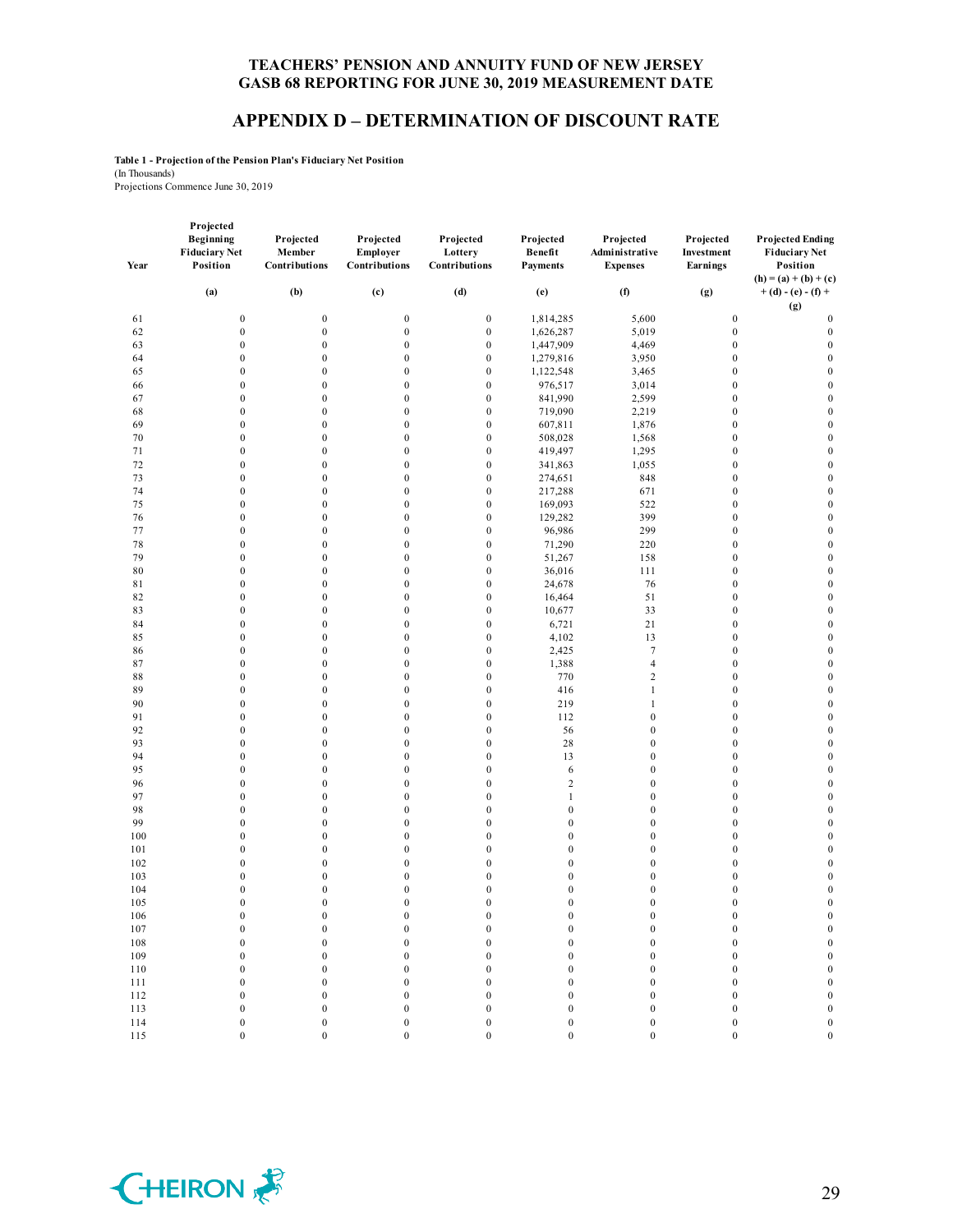#### **APPENDIX D – DETERMINATION OF DISCOUNT RATE**

**Table 2 - Actuarial Present Values of Projected Benefit Payments**

(In Thousands)

Projections Commence June 30, 2019

\* From Table 1 - Projection of the Pension Plan's Fiduciary Net Position, column (a)

\*\* From Table 1 - Projection of the Pension Plan's Fiduciary Net Position, column (e) **Projected Projected Benefit "Unfunded"** 

|                          | Projected<br><b>Beginning</b><br><b>Fiduciary Net</b> | <b>Projected Benefit</b><br><b>Payments</b> for<br>current Plan | From Table 1 - Projection of the Pension Plan's Figuelary Net Position, column (e)<br>"Funded" Portion of | "Unfunded"<br>Portion of<br><b>Benefit</b> | <b>Present Value of</b><br>"Funded" Benefit | <b>Present Value of</b><br>"Unfunded" Benefit | <b>Present Value of</b><br><b>Benefit Payments</b><br><b>Using the Single</b> |
|--------------------------|-------------------------------------------------------|-----------------------------------------------------------------|-----------------------------------------------------------------------------------------------------------|--------------------------------------------|---------------------------------------------|-----------------------------------------------|-------------------------------------------------------------------------------|
| Year                     | Position*<br>(b)                                      | participants**                                                  | <b>Benefit Payments</b><br>$(d) = (c)$ if $(b) \ge (c)$                                                   | <b>Payments</b><br>$(e) = (c) - (d)$       | <b>Payments</b><br>$(f) = (d) /$            | <b>Payments</b><br>$(g) = (e) /$              | <b>Discount Rate</b><br>$(h) = (c) /$                                         |
| (a)                      |                                                       | (c)                                                             |                                                                                                           |                                            | $(1+7.00\%)$ <sup>^</sup> [(a) - .5]        | $(1+3.50\%)$ <sup>^</sup> [(a) - .5]          | $(1+5.60\%)$ <sup>^</sup> [(a) - .5]                                          |
| 1                        | S<br>22,686,936                                       | \$<br>4,652,871                                                 | \$<br>4,652,871                                                                                           | \$<br>$\boldsymbol{0}$                     | \$<br>4,498,100                             | S<br>$\boldsymbol{0}$                         | \$<br>4,527,718                                                               |
| $\overline{\mathbf{c}}$  | 22,652,473                                            | 4,761,966                                                       | 4,761,966                                                                                                 | $\boldsymbol{0}$                           | 4,302,399                                   | $\boldsymbol{0}$                              | 4,387,949                                                                     |
| 3                        | 22,802,458                                            | 4,860,794                                                       | 4,860,794                                                                                                 | $\boldsymbol{0}$                           | 4,104,382                                   | $\boldsymbol{0}$                              | 4,241,303                                                                     |
| $\overline{\mathcal{L}}$ | 22,952,115                                            | 4,954,788                                                       | 4,954,788                                                                                                 | $\boldsymbol{0}$                           | 3,910,046                                   | $\mathbf{0}$                                  | 4,093,870                                                                     |
| 5                        | 23,350,203                                            | 5,046,857                                                       | 5,046,857                                                                                                 | $\boldsymbol{0}$                           | 3,722,151                                   | $\mathbf{0}$                                  | 3,948,633                                                                     |
| 6                        | 23,780,831                                            | 5,140,054                                                       | 5,140,054                                                                                                 | $\boldsymbol{0}$                           | 3,542,884                                   | $\boldsymbol{0}$                              | 3,808,117                                                                     |
| 7                        | 24,248,302                                            | 5,237,437                                                       | 5,237,437                                                                                                 | $\boldsymbol{0}$<br>$\boldsymbol{0}$       | 3,373,838                                   | $\mathbf{0}$<br>$\mathbf{0}$                  | 3,674,331<br>3,549,018                                                        |
| $\,$ 8 $\,$<br>9         | 24,750,201<br>25,287,825                              | 5,342,345<br>5,450,105                                          | 5,342,345<br>5,450,105                                                                                    | $\boldsymbol{0}$                           | 3,216,278<br>3,066,499                      | $\boldsymbol{0}$                              | 3,428,452                                                                     |
| 10                       | 25,862,573                                            | 5,563,259                                                       | 5,563,259                                                                                                 | $\boldsymbol{0}$                           | 2,925,388                                   | $\mathbf{0}$                                  | 3,313,899                                                                     |
| 11                       | 26,464,422                                            | 5,681,111                                                       | 5,681,111                                                                                                 | $\boldsymbol{0}$                           | 2,791,924                                   | $\mathbf{0}$                                  | 3,204,498                                                                     |
| 12                       | 27,091,177                                            | 5,804,106                                                       | 5,804,106                                                                                                 | $\boldsymbol{0}$                           | 2,665,765                                   | $\boldsymbol{0}$                              | 3,100,123                                                                     |
| 13                       | 27,737,423                                            | 5,931,837                                                       | 5,931,837                                                                                                 | $\boldsymbol{0}$                           | 2,546,197                                   | $\mathbf{0}$                                  | 3,000,196                                                                     |
| 14                       | 28,313,569                                            | 6,062,166                                                       | 6,062,166                                                                                                 | $\boldsymbol{0}$                           | 2,431,906                                   | $\mathbf{0}$                                  | 2,903,389                                                                     |
| 15                       | 28,807,305                                            | 6,195,363                                                       | 6,195,363                                                                                                 | $\boldsymbol{0}$                           | 2,322,747                                   | $\boldsymbol{0}$                              | 2,809,706                                                                     |
| 16                       | 29,204,985                                            | 6,330,918                                                       | 6,330,918                                                                                                 | $\boldsymbol{0}$                           | 2,218,289                                   | $\mathbf{0}$                                  | 2,718,802                                                                     |
| 17                       | 29,493,322                                            | 6,464,565                                                       | 6,464,565                                                                                                 | $\boldsymbol{0}$                           | 2,116,932                                   | $\mathbf{0}$                                  | 2,628,858                                                                     |
| 18                       | 29,662,827                                            | 6,591,810                                                       | 6,591,810                                                                                                 | $\boldsymbol{0}$                           | 2,017,384                                   | $\mathbf{0}$                                  | 2,538,337                                                                     |
| 19                       | 29,709,457                                            | 6,710,731                                                       | 6,710,731                                                                                                 | $\boldsymbol{0}$                           | 1,919,420                                   | $\mathbf{0}$                                  | 2,446,985                                                                     |
| 20                       | 29,632,252                                            | 6,818,721                                                       | 6,818,721                                                                                                 | $\boldsymbol{0}$                           | 1,822,717                                   | $\mathbf{0}$                                  | 2,354,405                                                                     |
| 21                       | 29,433,797                                            | 6,912,101                                                       | 6,912,101                                                                                                 | $\boldsymbol{0}$                           | 1,726,802                                   | $\mathbf{0}$                                  | 2,259,984                                                                     |
| 22                       | 29,121,498                                            | 6,989,835                                                       | 6,989,835                                                                                                 | $\boldsymbol{0}$                           | 1,631,983                                   | $\mathbf{0}$                                  | 2,164,108                                                                     |
| 23                       | 28,704,974                                            | 7,056,238                                                       | 7,056,238                                                                                                 | $\boldsymbol{0}$                           | 1,539,708                                   | $\mathbf{0}$                                  | 2,068,722                                                                     |
| 24                       | 28,189,411                                            | 7,119,912                                                       | 7,119,912                                                                                                 | $\boldsymbol{0}$                           | 1,451,964                                   | $\mathbf{0}$                                  | 1,976,607                                                                     |
| 25                       | 27,569,039                                            | 7,180,305                                                       | 7,180,305                                                                                                 | $\mathbf{0}$<br>$\boldsymbol{0}$           | 1,368,486                                   | $\mathbf{0}$<br>$\mathbf{0}$                  | 1,887,580                                                                     |
| 26<br>27                 | 26,836,672<br>25,987,108                              | 7,236,723<br>7,290,365                                          | 7,236,723<br>7,290,365                                                                                    | $\boldsymbol{0}$                           | 1,289,008<br>1,213,610                      | $\mathbf{0}$                                  | 1,801,446<br>1,718,484                                                        |
| 28                       | 25,016,027                                            | 7,341,358                                                       | 7,341,358                                                                                                 | $\boldsymbol{0}$                           | 1,142,148                                   | $\mathbf{0}$                                  | 1,638,662                                                                     |
| 29                       | 23,919,107                                            | 7,388,129                                                       | 7,388,129                                                                                                 | $\boldsymbol{0}$                           | 1,074,229                                   | $\mathbf{0}$                                  | 1,561,580                                                                     |
| 30                       | 21,932,434                                            | 7,418,683                                                       | 7,418,683                                                                                                 | $\boldsymbol{0}$                           | 1,008,104                                   | $\mathbf{0}$                                  | 1,484,819                                                                     |
| 31                       | 19,714,685                                            | 7,421,029                                                       | 7,421,029                                                                                                 | $\boldsymbol{0}$                           | 942,451                                     | $\mathbf{0}$                                  | 1,406,461                                                                     |
| 32                       | 17,314,144                                            | 7,385,486                                                       | 7,385,486                                                                                                 | $\mathbf{0}$                               | 876,577                                     | $\mathbf{0}$                                  | 1,325,438                                                                     |
| 33                       | 14,763,878                                            | 7,335,965                                                       | 7,335,965                                                                                                 | $\boldsymbol{0}$                           | 813,738                                     | $\mathbf{0}$                                  | 1,246,679                                                                     |
| 34                       | 12,074,156                                            | 7,263,933                                                       | 7,263,933                                                                                                 | $\boldsymbol{0}$                           | 753,035                                     | $\mathbf{0}$                                  | 1,168,923                                                                     |
| 35                       | 9,264,625                                             | 7,171,301                                                       | 7,171,301                                                                                                 | $\boldsymbol{0}$                           | 694,796                                     | $\boldsymbol{0}$                              | 1,092,770                                                                     |
| 36                       | 6,353,876                                             | 7,058,920                                                       | 6,353,876                                                                                                 | 705,043                                    | 575,327                                     | 207,890                                       | 1,018,558                                                                     |
| 37                       | $\boldsymbol{0}$                                      | 6,927,415                                                       | $\boldsymbol{0}$                                                                                          | 6,927,415                                  | $\boldsymbol{0}$                            | 1,973,551                                     | 946,533                                                                       |
| 38                       | $\mathbf{0}$                                          | 6,777,926                                                       | $\boldsymbol{0}$                                                                                          | 6,777,926                                  | $\boldsymbol{0}$                            | 1,865,665                                     | 876,957                                                                       |
| 39                       | $\mathbf{0}$                                          | 6,612,715                                                       | $\mathbf{0}$                                                                                              | 6,612,715                                  | $\boldsymbol{0}$                            | 1,758,638                                     | 810,174                                                                       |
| 40                       | $\mathbf{0}$                                          | 6,433,372                                                       | $\boldsymbol{0}$                                                                                          | 6,433,372                                  | $\mathbf{0}$                                | 1,653,084                                     | 746,369                                                                       |
| 41                       | $\mathbf{0}$                                          | 6,242,321                                                       | $\boldsymbol{0}$                                                                                          | 6,242,321                                  | $\boldsymbol{0}$                            | 1,549,751                                     | 685,769                                                                       |
| 42                       | $\mathbf{0}$                                          | 6,041,550                                                       | $\boldsymbol{0}$                                                                                          | 6,041,550                                  | $\boldsymbol{0}$                            | 1,449,185                                     | 628,488                                                                       |
| 43<br>44                 | $\mathbf{0}$<br>$\mathbf{0}$                          | 5,833,534                                                       | $\boldsymbol{0}$<br>$\boldsymbol{0}$                                                                      | 5,833,534<br>5,620,022                     | $\mathbf{0}$<br>$\boldsymbol{0}$            | 1,351,969                                     | 574,642                                                                       |
| 45                       | $\boldsymbol{0}$                                      | 5,620,022<br>5,401,918                                          | $\boldsymbol{0}$                                                                                          | 5,401,918                                  | $\boldsymbol{0}$                            | 1,258,441<br>1,168,698                        | 524,228<br>477,142                                                            |
| 46                       | $\mathbf{0}$                                          | 5,179,944                                                       | $\boldsymbol{0}$                                                                                          | 5,179,944                                  | $\mathbf{0}$                                | 1,082,777                                     | 433,253                                                                       |
| 47                       | $\boldsymbol{0}$                                      | 4,954,554                                                       | $\boldsymbol{0}$                                                                                          | 4,954,554                                  | $\mathbf{0}$                                | 1,000,641                                     | 392,408                                                                       |
| 48                       | $\mathbf{0}$                                          | 4,726,145                                                       | $\boldsymbol{0}$                                                                                          | 4,726,145                                  | $\mathbf{0}$                                | 922,233                                       | 354,452                                                                       |
| 49                       | $\theta$                                              | 4,495,264                                                       | $\boldsymbol{0}$                                                                                          | 4,495,264                                  | $\theta$                                    | 847.517                                       | 319,243                                                                       |
| 50                       | $\boldsymbol{0}$                                      | 4,262,469                                                       | $\boldsymbol{0}$                                                                                          | 4,262,469                                  | $\boldsymbol{0}$                            | 776,451                                       | 286,645                                                                       |
| 51                       | $\boldsymbol{0}$                                      | 4,028,445                                                       | $\boldsymbol{0}$                                                                                          | 4,028,445                                  | $\boldsymbol{0}$                            | 709,006                                       | 256,530                                                                       |
| 52                       | $\boldsymbol{0}$                                      | 3,793,963                                                       | $\boldsymbol{0}$                                                                                          | 3,793,963                                  | $\boldsymbol{0}$                            | 645,157                                       | 228,776                                                                       |
| 53                       | $\boldsymbol{0}$                                      | 3,559,899                                                       | $\boldsymbol{0}$                                                                                          | 3,559,899                                  | $\boldsymbol{0}$                            | 584,883                                       | 203,269                                                                       |
| 54                       | $\boldsymbol{0}$                                      | 3,327,155                                                       | $\boldsymbol{0}$                                                                                          | 3,327,155                                  | $\boldsymbol{0}$                            | 528,159                                       | 179,897                                                                       |
| 55                       | $\boldsymbol{0}$                                      | 3,096,639                                                       | $\boldsymbol{0}$                                                                                          | 3,096,639                                  | $\boldsymbol{0}$                            | 474,943                                       | 158,547                                                                       |
| 56                       | $\boldsymbol{0}$                                      | 2,869,290                                                       | $\boldsymbol{0}$                                                                                          | 2,869,290                                  | $\boldsymbol{0}$                            | 425,192                                       | 139,110                                                                       |
| 57                       | $\boldsymbol{0}$                                      | 2,646,084                                                       | $\boldsymbol{0}$                                                                                          | 2,646,084                                  | $\boldsymbol{0}$                            | 378,856                                       | 121,480                                                                       |
| 58                       | $\boldsymbol{0}$                                      | 2,427,997                                                       | $\boldsymbol{0}$                                                                                          | 2,427,997                                  | $\boldsymbol{0}$                            | 335,875                                       | 105,552                                                                       |
| 59                       | $\boldsymbol{0}$                                      | 2,216,029                                                       | $\boldsymbol{0}$                                                                                          | 2,216,029                                  | $\boldsymbol{0}$                            | 296,186                                       | 91,224                                                                        |
| 60                       | $\boldsymbol{0}$                                      | 2,011,150                                                       | $\boldsymbol{0}$                                                                                          | 2,011,150                                  | $\boldsymbol{0}$                            | 259,713                                       | 78,396                                                                        |

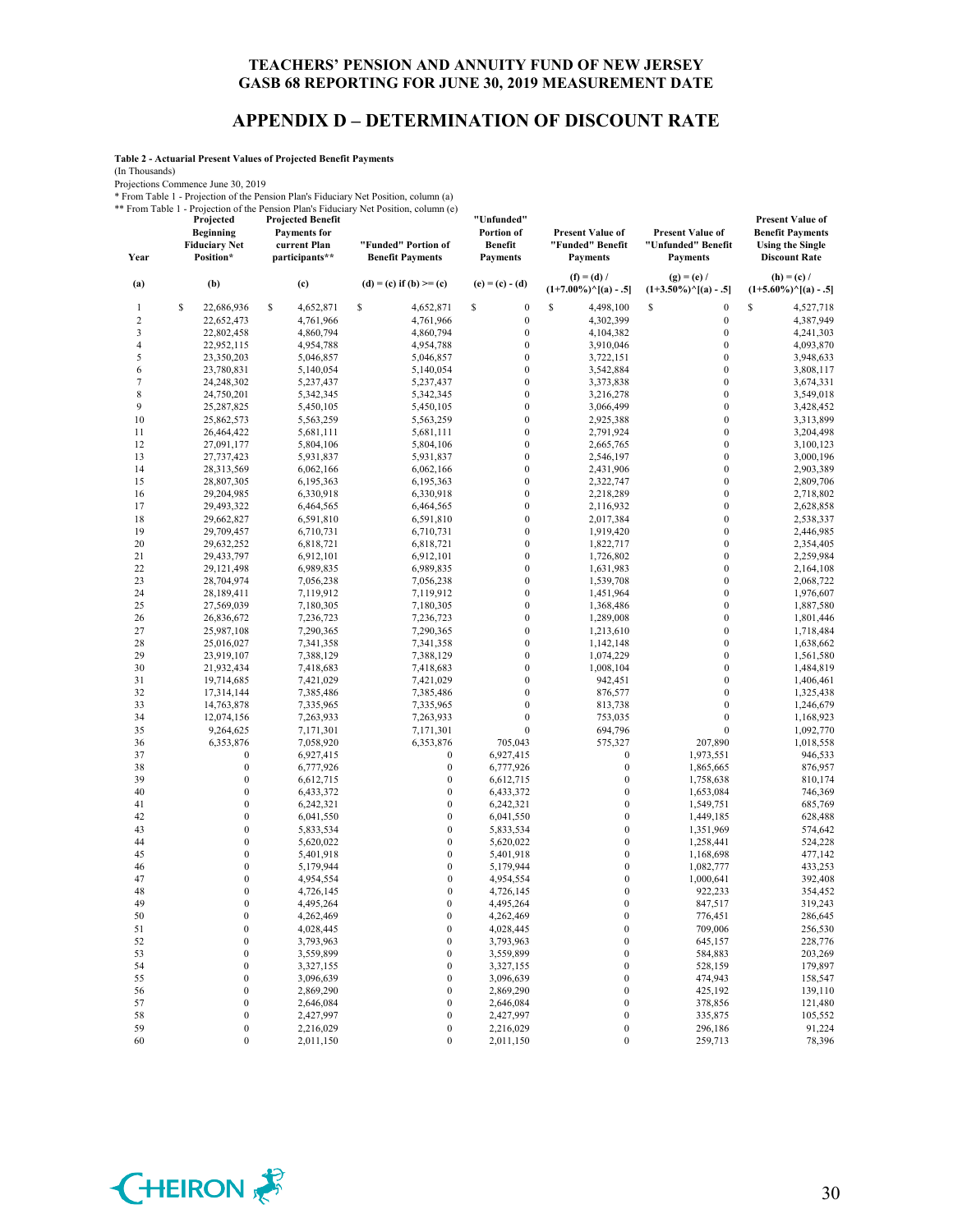#### **APPENDIX D – DETERMINATION OF DISCOUNT RATE**

**Table 2 - Actuarial Present Values of Projected Benefit Payments**

(In Thousands)

Projections Commence June 30, 2019

\* From Table 1 - Projection of the Pension Plan's Fiduciary Net Position, column (a)

\*\* From Table 1 - Projection of the Pension Plan's Fiduciary Net Position, column (e) **Projected Projected Benefit "Unfunded"** 

| 1101111001011<br>Year | Projected<br><b>Beginning</b><br><b>Fiduciary Net</b><br>Position* | <b>Projected Benefit</b><br><b>Payments</b> for<br>current Plan<br>participants** | I referred of the Pension Plan's Picturially Type Position, column (e)<br>"Funded" Portion of<br><b>Benefit Payments</b> | "Unfunded"<br>Portion of<br><b>Benefit</b><br><b>Payments</b> | <b>Present Value of</b><br>"Funded" Benefit<br><b>Payments</b> | <b>Present Value of</b><br>"Unfunded" Benefit<br><b>Payments</b> | <b>Present Value of</b><br><b>Benefit Payments</b><br><b>Using the Single</b><br><b>Discount Rate</b> |
|-----------------------|--------------------------------------------------------------------|-----------------------------------------------------------------------------------|--------------------------------------------------------------------------------------------------------------------------|---------------------------------------------------------------|----------------------------------------------------------------|------------------------------------------------------------------|-------------------------------------------------------------------------------------------------------|
| (a)                   | (b)                                                                | (c)                                                                               | $(d) = (c)$ if $(b) \ge (c)$                                                                                             | $(e) = (c) - (d)$                                             | $(f) = (d) /$<br>$(1+7.00\%)$ <sup>^</sup> [(a) - .5]          | $(g) = (e) /$<br>$(1+3.50\%)$ <sup>^</sup> [(a) - .5]            | $(h) = (c) /$<br>$(1+5.60\%)$ <sup><math>\land</math></sup> [(a) - .5]                                |
| 61                    | $\boldsymbol{0}$                                                   | 1,814,285                                                                         | $\boldsymbol{0}$                                                                                                         | 1,814,285                                                     | $\boldsymbol{0}$                                               | 226,368                                                          | 66,969                                                                                                |
| 62                    | $\boldsymbol{0}$                                                   | 1,626,287                                                                         | $\boldsymbol{0}$                                                                                                         | 1,626,287                                                     | $\boldsymbol{0}$                                               | 196,049                                                          | 56,844                                                                                                |
| 63                    | $\boldsymbol{0}$                                                   | 1,447,909                                                                         | $\boldsymbol{0}$                                                                                                         | 1,447,909                                                     | $\boldsymbol{0}$                                               | 168,643                                                          | 47,923                                                                                                |
| 64                    | $\boldsymbol{0}$                                                   | 1,279,816                                                                         | $\boldsymbol{0}$                                                                                                         | 1,279,816                                                     | $\boldsymbol{0}$                                               | 144,024                                                          | 40,111                                                                                                |
| 65                    | $\mathbf{0}$                                                       | 1,122,548                                                                         | $\boldsymbol{0}$                                                                                                         | 1,122,548                                                     | $\boldsymbol{0}$                                               | 122,054                                                          | 33,315                                                                                                |
| 66                    | $\boldsymbol{0}$                                                   | 976,517                                                                           | $\boldsymbol{0}$                                                                                                         | 976,517                                                       | $\boldsymbol{0}$                                               | 102,586                                                          | 27,443                                                                                                |
| 67                    | $\boldsymbol{0}$                                                   | 841,990                                                                           | $\boldsymbol{0}$                                                                                                         | 841,990                                                       | $\boldsymbol{0}$                                               | 85,462                                                           | 22,407                                                                                                |
| 68                    | $\mathbf{0}$                                                       | 719,090                                                                           | $\boldsymbol{0}$                                                                                                         | 719,090                                                       | $\boldsymbol{0}$                                               | 70,520                                                           | 18,120                                                                                                |
| 69                    | $\boldsymbol{0}$                                                   | 607,811                                                                           | $\boldsymbol{0}$                                                                                                         | 607,811                                                       | $\boldsymbol{0}$                                               | 57,591                                                           | 14,503                                                                                                |
| 70                    | $\boldsymbol{0}$                                                   | 508,028                                                                           | $\boldsymbol{0}$                                                                                                         | 508,028                                                       | $\boldsymbol{0}$                                               | 46,509                                                           | 11,479                                                                                                |
| 71                    | $\boldsymbol{0}$                                                   | 419,497                                                                           | $\boldsymbol{0}$                                                                                                         | 419,497                                                       | $\boldsymbol{0}$                                               | 37,105                                                           | 8,976                                                                                                 |
| 72                    | $\boldsymbol{0}$                                                   | 341,863                                                                           | $\boldsymbol{0}$                                                                                                         | 341,863                                                       | $\boldsymbol{0}$                                               | 29,216                                                           | 6,926                                                                                                 |
| 73<br>74              | $\boldsymbol{0}$<br>$\boldsymbol{0}$                               | 274,651                                                                           | $\boldsymbol{0}$<br>$\boldsymbol{0}$                                                                                     | 274,651                                                       | $\boldsymbol{0}$                                               | 22,678                                                           | 5,269                                                                                                 |
|                       | $\boldsymbol{0}$                                                   | 217,288                                                                           | $\boldsymbol{0}$                                                                                                         | 217,288                                                       | $\boldsymbol{0}$<br>$\boldsymbol{0}$                           | 17,335                                                           | 3,948                                                                                                 |
| 75<br>76              | $\boldsymbol{0}$                                                   | 169,093<br>129,282                                                                | $\boldsymbol{0}$                                                                                                         | 169,093<br>129,282                                            | $\boldsymbol{0}$                                               | 13,034<br>9,628                                                  | 2,909<br>2,106                                                                                        |
| 77                    | $\mathbf{0}$                                                       | 96,986                                                                            | $\boldsymbol{0}$                                                                                                         | 96,986                                                        | $\mathbf{0}$                                                   | 6,979                                                            | 1,496                                                                                                 |
| 78                    | $\boldsymbol{0}$                                                   | 71,290                                                                            | $\boldsymbol{0}$                                                                                                         | 71,290                                                        | $\boldsymbol{0}$                                               | 4,956                                                            | 1,041                                                                                                 |
| 79                    | $\boldsymbol{0}$                                                   | 51,267                                                                            | $\boldsymbol{0}$                                                                                                         | 51,267                                                        | $\mathbf{0}$                                                   | 3,444                                                            | 709                                                                                                   |
| 80                    | $\boldsymbol{0}$                                                   | 36,016                                                                            | $\boldsymbol{0}$                                                                                                         | 36,016                                                        | $\boldsymbol{0}$                                               | 2,337                                                            | 472                                                                                                   |
| 81                    | $\boldsymbol{0}$                                                   | 24,678                                                                            | $\boldsymbol{0}$                                                                                                         | 24,678                                                        | $\boldsymbol{0}$                                               | 1,547                                                            | 306                                                                                                   |
| 82                    | $\boldsymbol{0}$                                                   | 16,464                                                                            | $\boldsymbol{0}$                                                                                                         | 16,464                                                        | $\boldsymbol{0}$                                               | 997                                                              | 193                                                                                                   |
| 83                    | $\boldsymbol{0}$                                                   | 10,677                                                                            | $\boldsymbol{0}$                                                                                                         | 10,677                                                        | $\boldsymbol{0}$                                               | 625                                                              | 119                                                                                                   |
| 84                    | $\boldsymbol{0}$                                                   | 6,721                                                                             | $\boldsymbol{0}$                                                                                                         | 6,721                                                         | $\mathbf{0}$                                                   | 380                                                              | 71                                                                                                    |
| 85                    | $\boldsymbol{0}$                                                   | 4,102                                                                             | $\boldsymbol{0}$                                                                                                         | 4,102                                                         | $\boldsymbol{0}$                                               | 224                                                              | 41                                                                                                    |
| 86                    | $\boldsymbol{0}$                                                   | 2,425                                                                             | $\boldsymbol{0}$                                                                                                         | 2,425                                                         | $\boldsymbol{0}$                                               | 128                                                              | 23                                                                                                    |
| 87                    | $\boldsymbol{0}$                                                   | 1,388                                                                             | $\boldsymbol{0}$                                                                                                         | 1,388                                                         | $\boldsymbol{0}$                                               | 71                                                               | 12                                                                                                    |
| 88                    | $\boldsymbol{0}$                                                   | 770                                                                               | $\boldsymbol{0}$                                                                                                         | 770                                                           | $\mathbf{0}$                                                   | 38                                                               | $\boldsymbol{7}$                                                                                      |
| 89                    | $\boldsymbol{0}$                                                   | 416                                                                               | $\boldsymbol{0}$                                                                                                         | 416                                                           | $\boldsymbol{0}$                                               | 20                                                               | $\overline{\mathbf{3}}$                                                                               |
| 90                    | $\boldsymbol{0}$                                                   | 219                                                                               | $\boldsymbol{0}$                                                                                                         | 219                                                           | $\mathbf{0}$                                                   | 10                                                               | $\sqrt{2}$                                                                                            |
| 91                    | $\boldsymbol{0}$                                                   | 112                                                                               | $\boldsymbol{0}$                                                                                                         | 112                                                           | $\mathbf{0}$                                                   | 5                                                                | $\mathbf{1}$                                                                                          |
| 92                    | $\boldsymbol{0}$                                                   | 56                                                                                | $\boldsymbol{0}$                                                                                                         | 56                                                            | $\boldsymbol{0}$                                               | $\sqrt{2}$                                                       | $\boldsymbol{0}$                                                                                      |
| 93                    | $\boldsymbol{0}$                                                   | 28                                                                                | $\boldsymbol{0}$                                                                                                         | 28                                                            | $\boldsymbol{0}$                                               | $\mathbf{1}$                                                     | $\boldsymbol{0}$                                                                                      |
| 94                    | $\boldsymbol{0}$<br>$\boldsymbol{0}$                               | 13                                                                                | $\boldsymbol{0}$                                                                                                         | 13                                                            | $\mathbf{0}$<br>$\overline{0}$                                 | 1                                                                | $\boldsymbol{0}$                                                                                      |
| 95<br>96              | $\mathbf{0}$                                                       | 6<br>$\overline{c}$                                                               | $\boldsymbol{0}$<br>$\boldsymbol{0}$                                                                                     | 6<br>$\overline{2}$                                           | $\boldsymbol{0}$                                               | $\boldsymbol{0}$<br>$\mathbf{0}$                                 | $\boldsymbol{0}$<br>$\boldsymbol{0}$                                                                  |
| 97                    | $\boldsymbol{0}$                                                   | $\mathbf{1}$                                                                      | $\boldsymbol{0}$                                                                                                         | $\mathbf{1}$                                                  | $\boldsymbol{0}$                                               | $\boldsymbol{0}$                                                 | $\boldsymbol{0}$                                                                                      |
| 98                    | $\mathbf{0}$                                                       | $\boldsymbol{0}$                                                                  | $\boldsymbol{0}$                                                                                                         | $\mathbf{0}$                                                  | $\mathbf{0}$                                                   | $\boldsymbol{0}$                                                 | $\boldsymbol{0}$                                                                                      |
| 99                    | $\mathbf{0}$                                                       | $\mathbf{0}$                                                                      | $\boldsymbol{0}$                                                                                                         | $\mathbf{0}$                                                  | $\boldsymbol{0}$                                               | $\mathbf{0}$                                                     | $\boldsymbol{0}$                                                                                      |
| 100                   | $\boldsymbol{0}$                                                   | $\boldsymbol{0}$                                                                  | $\boldsymbol{0}$                                                                                                         | $\mathbf{0}$                                                  | $\mathbf{0}$                                                   | $\boldsymbol{0}$                                                 | $\boldsymbol{0}$                                                                                      |
| 101                   | $\mathbf{0}$                                                       | $\boldsymbol{0}$                                                                  | $\boldsymbol{0}$                                                                                                         | $\boldsymbol{0}$                                              | $\overline{0}$                                                 | $\boldsymbol{0}$                                                 | $\boldsymbol{0}$                                                                                      |
| 102                   | $\mathbf{0}$                                                       | $\boldsymbol{0}$                                                                  | $\mathbf{0}$                                                                                                             | $\mathbf{0}$                                                  | $\mathbf{0}$                                                   | $\boldsymbol{0}$                                                 | $\boldsymbol{0}$                                                                                      |
| 103                   | $\mathbf{0}$                                                       | $\boldsymbol{0}$                                                                  | $\boldsymbol{0}$                                                                                                         | $\mathbf{0}$                                                  | $\boldsymbol{0}$                                               | $\boldsymbol{0}$                                                 | $\boldsymbol{0}$                                                                                      |
| 104                   | $\mathbf{0}$                                                       | $\mathbf{0}$                                                                      | $\mathbf{0}$                                                                                                             | $\mathbf{0}$                                                  | $\overline{0}$                                                 | $\mathbf{0}$                                                     | $\boldsymbol{0}$                                                                                      |
| 105                   | $\mathbf{0}$                                                       | $\boldsymbol{0}$                                                                  | $\boldsymbol{0}$                                                                                                         | $\mathbf{0}$                                                  | $\overline{0}$                                                 | $\boldsymbol{0}$                                                 | $\mathbf{0}$                                                                                          |
| 106                   | $\mathbf{0}$                                                       | $\boldsymbol{0}$                                                                  | $\boldsymbol{0}$                                                                                                         | $\mathbf{0}$                                                  | $\mathbf{0}$                                                   | $\boldsymbol{0}$                                                 | $\boldsymbol{0}$                                                                                      |
| 107                   | $\mathbf{0}$                                                       | $\boldsymbol{0}$                                                                  | $\boldsymbol{0}$                                                                                                         | $\mathbf{0}$                                                  | $\mathbf{0}$                                                   | $\boldsymbol{0}$                                                 | $\boldsymbol{0}$                                                                                      |
| 108                   | $\mathbf{0}$                                                       | $\mathbf{0}$                                                                      | $\mathbf{0}$                                                                                                             | $\mathbf{0}$                                                  | $\mathbf{0}$                                                   | $\mathbf{0}$                                                     | $\boldsymbol{0}$                                                                                      |
| 109                   | $\boldsymbol{0}$                                                   | $\boldsymbol{0}$                                                                  | $\boldsymbol{0}$                                                                                                         | $\mathbf{0}$                                                  | $\boldsymbol{0}$                                               | $\boldsymbol{0}$                                                 | $\boldsymbol{0}$                                                                                      |
| 110                   | $\mathbf{0}$                                                       | $\boldsymbol{0}$                                                                  | $\boldsymbol{0}$                                                                                                         | $\mathbf{0}$                                                  | $\boldsymbol{0}$                                               | $\boldsymbol{0}$                                                 | $\boldsymbol{0}$                                                                                      |
| 111                   | $\mathbf{0}$                                                       | $\mathbf{0}$                                                                      | $\mathbf{0}$                                                                                                             | $\mathbf{0}$                                                  | $\mathbf{0}$                                                   | $\mathbf{0}$                                                     | $\boldsymbol{0}$                                                                                      |
| 112                   | $\boldsymbol{0}$                                                   | $\boldsymbol{0}$                                                                  | $\boldsymbol{0}$                                                                                                         | $\boldsymbol{0}$                                              | $\boldsymbol{0}$                                               | $\boldsymbol{0}$                                                 | $\boldsymbol{0}$                                                                                      |
| 113                   | $\boldsymbol{0}$                                                   | $\boldsymbol{0}$                                                                  | $\boldsymbol{0}$                                                                                                         | $\mathbf{0}$<br>$\boldsymbol{0}$                              | $\boldsymbol{0}$<br>$\boldsymbol{0}$                           | $\mathbf{0}$<br>$\mathbf{0}$                                     | $\boldsymbol{0}$<br>$\boldsymbol{0}$                                                                  |
| 114<br>115            | $\boldsymbol{0}$<br>$\mathbf{0}$                                   | $\boldsymbol{0}$<br>$\boldsymbol{0}$                                              | $\boldsymbol{0}$<br>$\boldsymbol{0}$                                                                                     | $\mathbf{0}$                                                  | $\boldsymbol{0}$                                               | $\mathbf{0}$                                                     | $\boldsymbol{0}$                                                                                      |
|                       |                                                                    |                                                                                   |                                                                                                                          |                                                               | $\overline{\mathbf{s}}$<br>77,617,213                          | $\overline{\mathbf{s}}$<br>24,875,028                            | $\overline{s}$<br>102,492,241                                                                         |

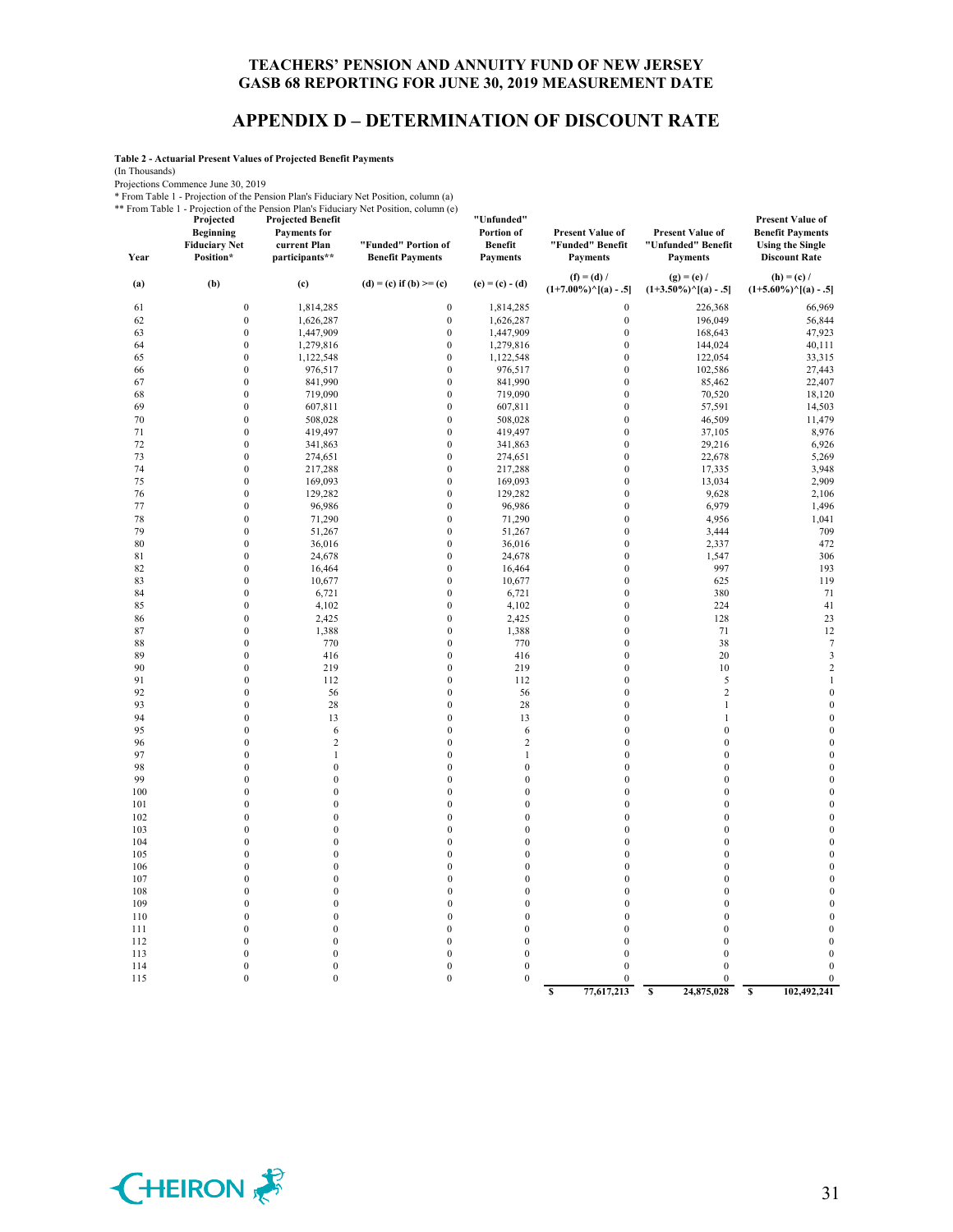## **APPENDIX E – GLOSSARY OF TERMS**

### **1. Actuarially Determined Contribution**

A target or recommended contribution for the reporting period, determined in conformity with Actuarial Standards of Practice based on the most recent measurement available when the contribution for the reporting period was adopted.

## **2. Actuarial Valuation Date**

The date as of which an actuarial valuation is performed. This date may be up to 24 months prior to the measurement date and up to 30 months prior to the employer's reporting date.

## **3. Deferred Inflow of Resources**

An acquisition of net assets by a government employer that is applicable to a future reporting period. In the context of GASB 68, these are experience gains on the Total Pension Liability, assumption changes reducing the Total Pension Liability, or investment gains that are recognized in future reporting periods.

## **4. Deferred Outflow of Resources**

A consumption of net assets by a government employer that is applicable to a future reporting period. In the context of GASB 68, these are experience losses on the Total Pension Liability, assumption changes increasing the Total Pension Liability, or investment losses that are recognized in future reporting periods.

#### **5. Entry Age Actuarial Cost Method**

The actuarial cost method required for GASB 68 calculations. Under this method, the actuarial present value of the projected benefits of each individual included in an actuarial valuation is allocated on a level basis over the earnings of the individual between entry age and assumed exit ages. The portion of this actuarial present value allocated to a valuation year is called the Service Cost. The portion of this actuarial present value not provided for at a valuation date by the actuarial present value of future service costs is called the Total Pension Liability.

#### **6. Measurement Date**

The date as of which the Total Pension Liability and Plan Fiduciary Net Position are measured. The Total Pension Liability may be projected from the Actuarial Valuation Date to the Measurement Date. The Measurement Date must be the same as the Reporting Date for the plan.